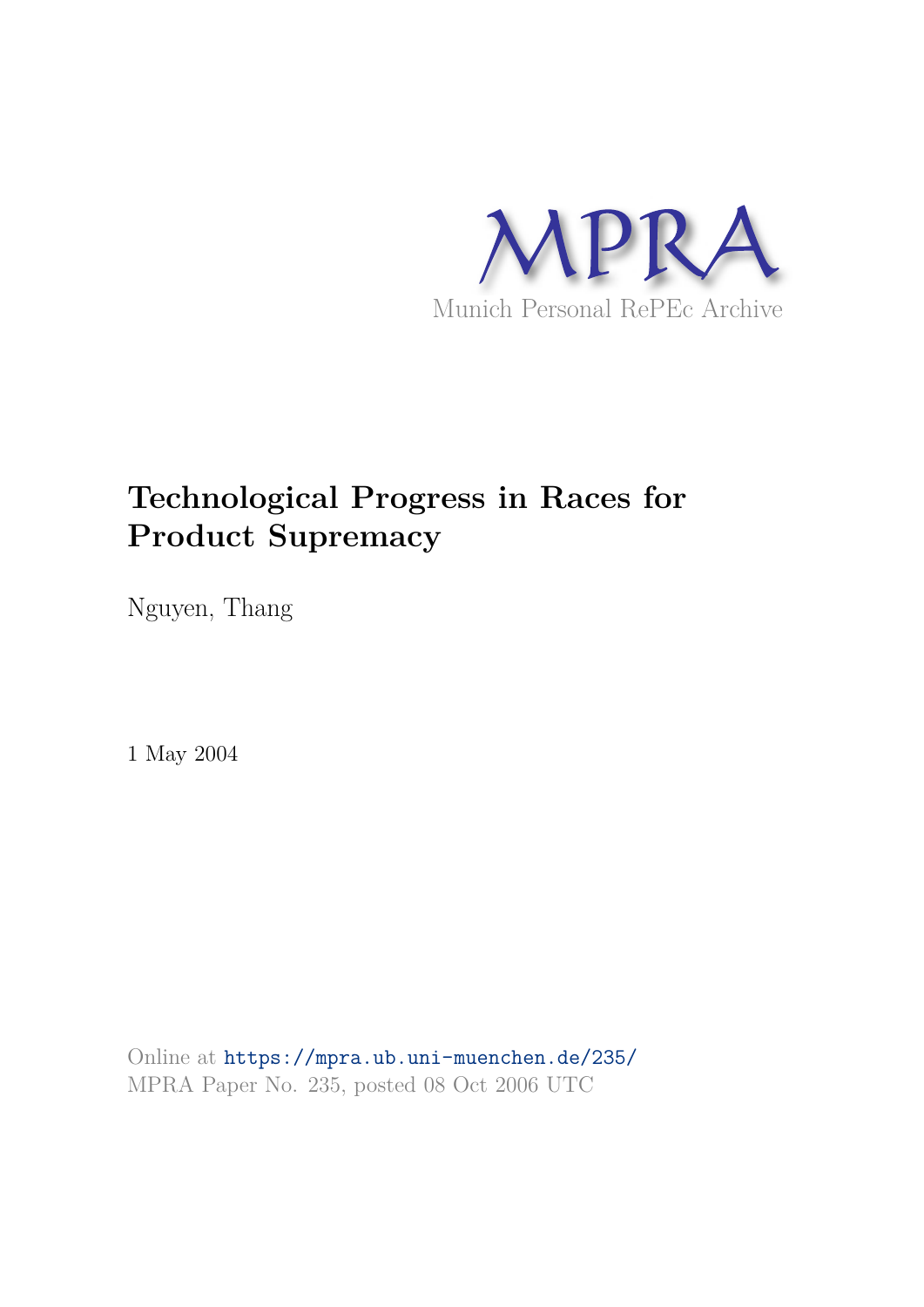# Technological Progress in Races for Product **Supremacy**

Thang Q. Nguyen Economics Department, University of Texas at Austin<sup>†</sup>

> First draft 05/01/04 This draft 07/18/06

#### Abstract

How does market organization affect quality innovation efforts and social welfare? Three stochastic dynamic market structures considered are monopoly, duopoly, and social planning. Products can be either linearly or nonlinearly substitutable. The introduction of a step function allows richer innovation strategies. First, given nonlinear substitution, a duopoly may follow an unbalanced evolution path and have a technology frontier not dominated by that in social planning. This result does not hold for the linear substitution case. Second, ex ante and long-run welfare values are always the highest in social planning and the lowest in monopoly. Thus, policies should encourage static and dynamic competition.

JEL Classification Numbers: D21, D43, D92, L13, L15, O31

Keywords: R&D, quality innovation, product supremacy

# 1 Introduction

Intel and AMD are currently two dominant makers of computer micro processors. These firms are respectively famous for Pentium and Athlon brands which directly compete and have their own patent protection. Intel and AMD have continuously improved the speed of these processors, racing against each other. Quality innovation in the form of higher speeds in these products is a clear example of technological progress. Between the two, a faster processor is more valued by consumers and thus has supremacy over its competitor. Some similar

I would like to give my special thank to Russell Cooper, Larry Karp, Dale Stahl, Maxwell Stinchcombe, and Randal Watson. The project also benefits from, among many others, Victor Aguirregabiria, Ulrich Doraszelski, Kenneth Hendricks, Andrew Johns, Sam Kortum, Kim Ruhl, John Rust, and Michael Whinston. An earlier version of the paper was presented at the 17th International Conference on Game Theory, Stony Brook, July 2006. All the remaining errors are mine. Download at www.eco.utexas.edu/~qnguyen/R&D.

<sup>y</sup>Austin, TX 78712, USA, qnguyen@eco.utexas.edu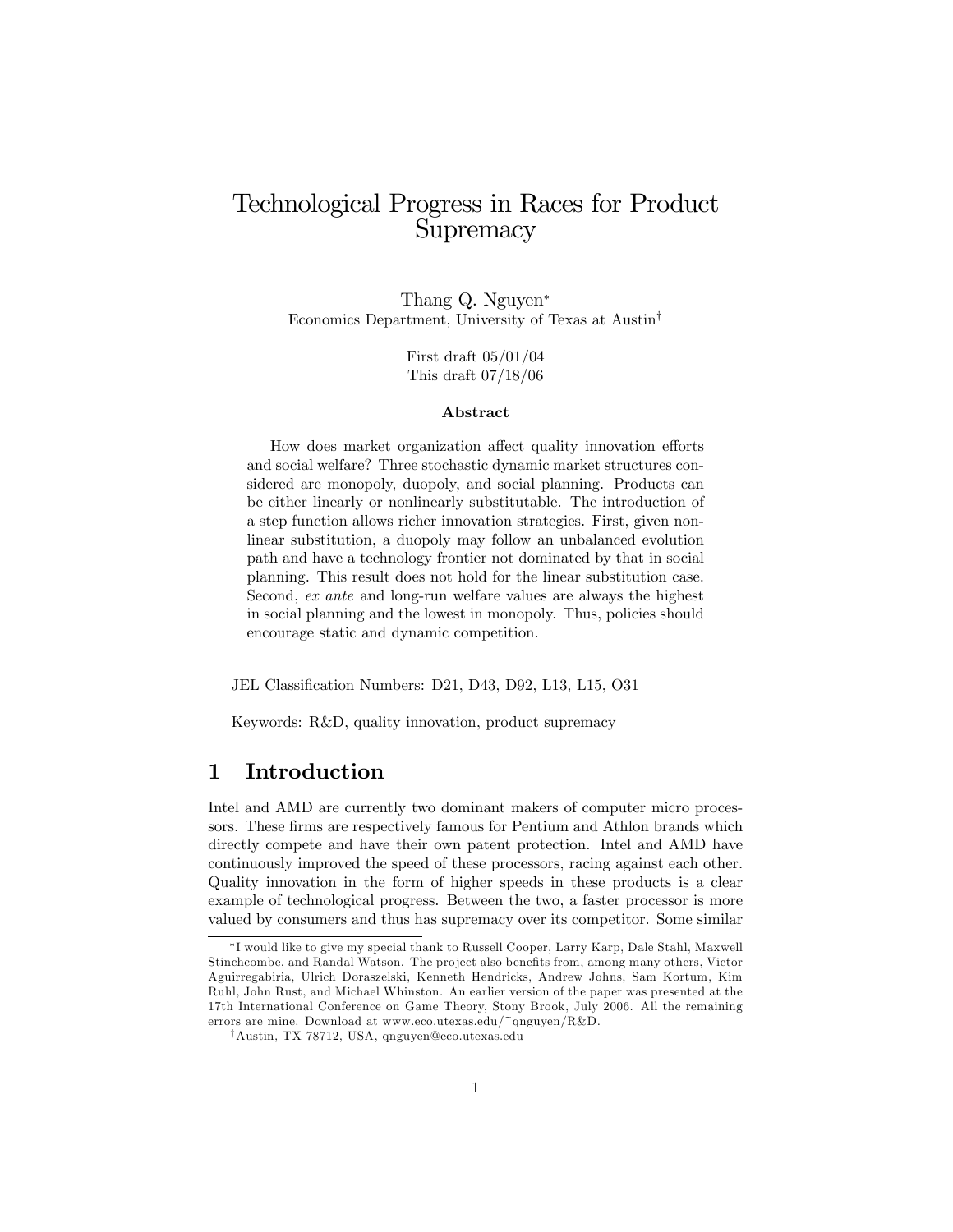instances with a small number of dominant firms who repeatedly improve their product quality are the commercial jet market, the cellular phone market, etc.

Without races, technology may not progress that fast. However, quality improvements often come at huge Research and Development (R&D) costs, and races may lead to wasteful investments. This welfare concern motivates the study of an environment in which firms can improve their product quality over time. More specifically, firms spend on  $R\&D$  to have superior blueprints according to which new and better generations are produced. In this sense, technological progress rules out the possibility of depreciation. In addition, firms can choose bounded continuous innovation steps for the next period. Conditional on these technological assumptions, we address the following question: how does market organization affect quality innovation efforts and social welfare, in the life-time horizon? Specifically, the three market structures considered are monopoly, duopoly, and social planning.

We are addressing an important and interesting question. First, it is widely believed that technological progress is very important for improving quality of life. Thus, understanding the innovation behaviors of different market structures helps us designing policies for better outcomes. Second, answers to different aspects of this question are not obvious at the face value. For example, if product quality never depreciates, does a monopoly have an incentive to innovate at all, as it does not face any competition? Do races for supremacy improve social welfare as the speed of quality innovation accelerates, whereas more resources are spent on R&D rather than on consumption? Without quality depreciation, do we always see a duopoly market dominated by one Örm and the laggard never catching up with the front-runner? Third, as firms can choose continuous steps for the next period, how does the innovation dynamics of different market structures, especially that of the duopoly, look like?

There are some highlights about the methodology. First, know-how stocks, or alternatively quality levels, constitute the state in the model. As mentioned above, this state is endogenously driven and non-decreasing. For tractability, we assume there is a threshold beyond which no firms can raise quality. Second, firms can choose continuous steps rather than fixed ones to push up quality, and they face uncertainty in realizing those steps. Third, some equilibrium concepts are needed for the duopoly. Every period, firms engage in price competition or a Bertrand game. In addition, they base their R&D efforts on the state, and interact according to the pure-strategy first-order Markov Perfect Equilibrium (MPE). The introduction of continuous innovation steps allows continuous price ratios, and enriches R&D competition strategies in the duopoly. Fourth, the dynamic game setup does not support analytical solutions, and needs to rely on numerical characterizations. The threshold assumption helps us know the solution far into the future. Based on this knowledge, a backward-induction numerical algorithm is developed to solve the dynamic game. Fifth, to facilitate welfare analyses, consumer utility takes on a quasi-linear form which absorbs firm profits. In addition, welfare comparison is based on (i)  $ex$  ante discounted life-time social welfare, and (ii) maximal long-run values. The terms maximal or *frontier* only mean the boundary beyond which firms no longer innovate.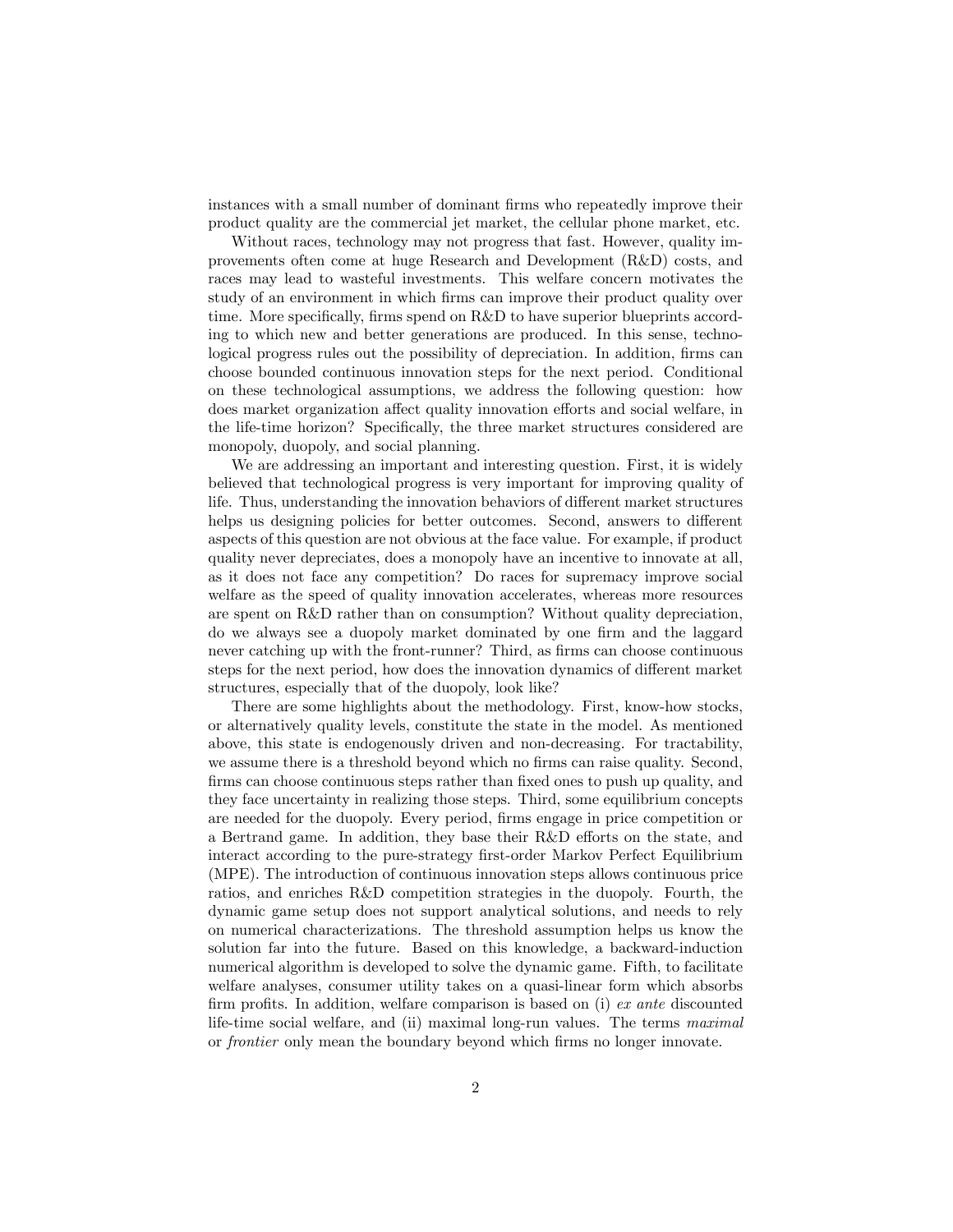With this methodology, there are some main findings. First, when products are linearly substitutable, the technology frontier is the highest in social planning, lower in duopoly, and the lowest in monopoly; In a not-too-old duopoly, innovation investments are intensified when firms are neck-and-neck and alleviated when firms are far apart. Second, however, these results do not hold for the nonlinear substitution case. Specifically, a duopoly may follow an unbalanced evolution path and have a technology frontier not dominated by that in social planning. Third, ex ante and long-run social welfare values are the highest in social planning and the lowest in monopoly. This welfare ordering implies that policies should encourage static and dynamic competition.

The vast game-theoretic R&D literature related to the current study can be divided into three overlapping groups composed of some representative studies: (i) patent races with Scherer (1967), Loury (1979), Dasgupta and Stiglitz (1980), Lee and Wilde (1980), Harris and Vickers (1985), Reinganum (1981, 1982), Grossman and Shapiro (1987), Harris and Vickers (1987), Lippman and McCardle (1987), Klette and Griliches (2000), and Doraszelski (2003); (ii) technology ladder with Segerstrom et al (1990), Aghion and Howitt (1992), Grossman and Helpman (1991), and Aghion *et al* (2001); and (iii)  $MPE$  *industry* dynamics with Pakes and McGuire (1994), Ericson and Pakes (1995), Pakes and McGuire (2001), and Doraszelski and Markovich (2005).

The current paper deviates from those groups in several aspects. First, while the patent races set fixed prizes for R&D races, our model explicitly specifies profits as product market outcomes, and the innovation process is repeated for the desire of more and sustainable profits. Second, technology ladders are often in the form of quality ladders on which the front-runner and many laggards are one step apart; More importantly competitors only choose the probability to progress one step. In our model, a laggard may choose a large step and surpass the front-runner in the next period if the R&D project succeeds. Aghion et al (2001) allow competitors to be a number of steps apart. However, the laggard has to catch up with the front-runner before fighting for future leadership. In addition, they model a race down the production cost ladder which is naturally bounded from below by zero and has downward price effects. Our setup implies that quality innovation may bring about both larger market shares and higher prices. Third, the current MPE industry dynamics models allow net-state variables to move (exogenously) backward as well as (endogenously) forward, and eventually cycle in an ergodic set. Conceptually, no firm will dominate forever. In addition, without entry and exit, a laggard may catch up some day with only a little effort. Our model has a non-decreasing state and allows the possibility of permanent dominance.

The rest of the paper is structured as follows. Section 2 lays out the primitives of the environment. Section 3 describes innovation behaviors and welfare properties of the three market structures. Section 4 characterizes the dynamic results with numerical exercises. For simplicity, sections 3 and 4 focus on the linear substitution case. Non-linear substitution is considered in section 5 with the intuition carried from the previous analyses. Section 6 discusses some modeling issues. Finally, section 7 concludes with some remarks.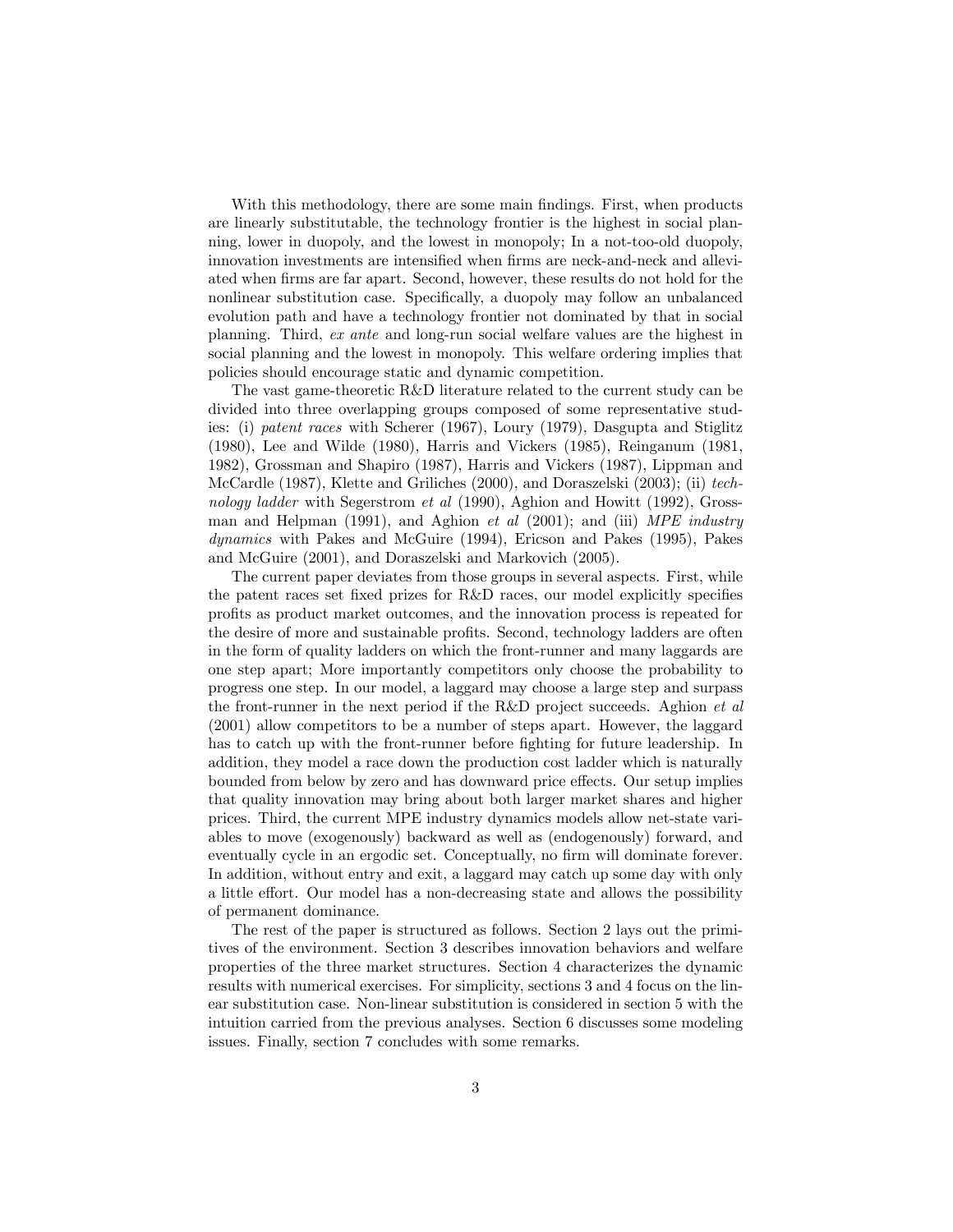# 2 Environment

This is an economy of discrete infinite-time horizon. In this environment, two firms  $X$  and  $Y$  can technically improve quality of their corresponding products x and y to serve a unit measure of identical consumers. Besides x and y, there is a product z acting as the numeraire.

#### 2.1 Consumers

In each period, consumers are endowed with  $B$  units of the numeraire  $z$ . As all of the products are perishable, consumers make static decisions to maximize the one-period utility

$$
\max_{x,y,z\geq 0} \left\{ u \left[ \left( \theta_x x \right)^\alpha + \left( \theta_y y \right)^\alpha \right] + z \right\}, \ \alpha \in (0,1]
$$
\n
$$
\text{s.t. } p_x x + p_y y + z = B,\tag{1}
$$

where x, y, z are quantities of consumption;  $\theta_x$  and  $\theta_y$  are quality indices;  $\alpha$ is the substitution parameter; and  $u$  is a strictly concave function, specifically it takes the constant relative risk aversion (CRRA) form with  $r_R = \sigma \in [\frac{1}{2}, 1)$ . There are several highlighted features. First, as  $\alpha$  ranges from above 0 to 1, products  $x$  and  $y$  become increasingly closer substitutes. Second, the concavity of function  $u(\cdot)$  is necessary to accommodate the linear substitution case in which  $\alpha = 1$ . The reason why  $u(\cdot)$  takes this CRRA class is to produce unambiguous effects and will be explained later. Third, budget  $B$  is assumed to be large enough so that  $z > 0$  always holds in equilibrium. This condition guarantees that a monopoly firm will never charge an infinite price. Fourth, in this specification, the effective consumption quantity is the product of physical quantity and the corresponding quality. In addition, quality is also subject to the law of diminishing marginal utilities.

As consumers maximize their utility every period without any intertemporal choice, they effectively have the maximal life-time utility. The discount factor is  $\beta \in (0, 1)$ . Later, firms will be assumed to have the same discount factor.

## 2.2 Firms

Production has two dimensions: quality and quantity, which will be specified in the corresponding order. First, firms  $X$  and  $Y$  are respectively characterized by the know-how stocks  $k_x$  and  $k_y$ . A larger know-how stock embodied in a superior blueprint bears the notion of *technological progress*. A know-how stock  $k_i$  for  $i \in \{x, y\}$  is related to its corresponding quality index  $\theta_i$  by a common valuation function  $\theta(\cdot)$ . Specifically  $\theta_i = \theta(k_i)$  where  $\theta(0) = 1, \theta'(\cdot) \geq 0, \theta''(\cdot) \leq 0$ , and  $\lim_{k_i \to \infty} \theta'(k_i) = 0$ . A specific valuation function is illustrated by Figure 1.

In words, with a larger know-how stock, a firm can produce a new product generation which is more appreciated by consumers. For simplicity, we assume that there is a threshold know-how stock  $k^*$  beyond which consumers do not see a difference, i.e.  $\theta(k_i) = \theta^* \ \forall k_i \geq k^*$ .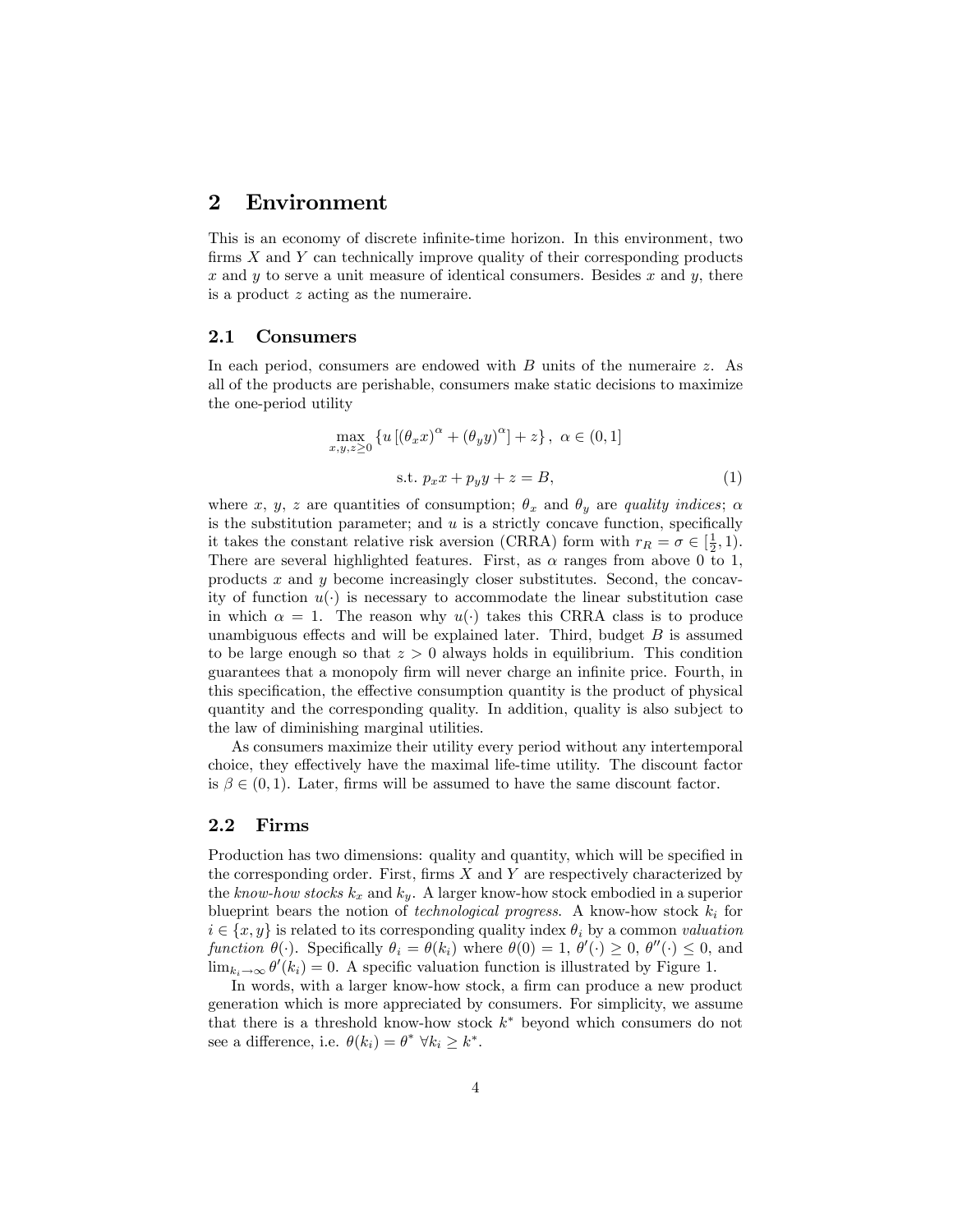Figure 1. Valuation function  $\theta(k_i)$ 



*Product supremacy* is tied to the ordering of  $\theta_x$  and  $\theta_y$ , e.g. firm X has the supremacy if  $\theta_x > \theta_y$ , or equivalently  $k_x > k_y$  for  $k_x, k_y < k^*$ . Firms can spend on R&D to accumulate more know-how. Again, let  $i = \{x, y\}$ . The evolution function of a know-how stock is

$$
k'_{i} = \begin{bmatrix} k_{i} + s(\lambda_{i}) & \text{with probability } \lambda_{i} \\ k_{i} & \text{with probability } 1 - \lambda_{i}, \end{bmatrix} \tag{2}
$$

where (*t*) reads as next period only for state variables;  $\lambda_i \in [0, 1]$  is the *invest*ment intensity or success rate; and  $s(.)$  is the innovation step function with  $s(0) = 0, s'(\lambda_i) > 0$ , and  $s''(\lambda_i) \leq 0$ . As  $s(\cdot)$  is continuous and defined on [0, 1], it is bounded from above by the constant  $\overline{s} = s(1)$ . It is costly to carry out R&D projects. Let  $c(\lambda_i)$  be the *innovation cost function* where  $c : [0,1] \longrightarrow [0,\infty),$  $c'(\cdot) \geq 0, c''(\cdot) > 0$ , i.e. it is too costly to have success for sure. It is noted that the linear accumulation technology does not change over time, while the curvature of  $\theta(\cdot)$  does vary and will govern investment behaviors. Thus, to support the notion of a fixed technological structure, firms are not modeled to directly choose their quality indices.

Different from the quality ladder, a continuous step function implies continuous quality indices and equilibrium price ratios, which significantly enrich the set of competition strategies. Potentially, the step and success rate can be modeled as separate choices. However, to keep the model and its computation tractable, the step is assumed to be a positive function of the success rate. In other words, Örms decide on how far they want to progress next period and their efforts are subject to some uncertainty. Effectively, the expected innovation step is an increasing function of the  $R\&D$  effort which is normalized to live in [0, 1]. In addition, we restrict  $s(\cdot)$  so that the expected step is convex in effort (Appendix 1).

Finally, firms face no capacity constraints. In addition, it costs  $w$  units of the numeraire to produce one unit of either x or  $y$ . Unit cost w does not depend on the know-how stocks. Consequently, it is optimal for Örms to produce with the most superior blueprint, i.e. at the highest quality level.

## 2.3 Timing and Equilibrium Concepts

Later analyses will deal with investment performance and welfare properties by a monopoly, a duopoly, and a social planner. Both the monopoly and social planner can control all activities of the Örms. These three considerations share a general timing.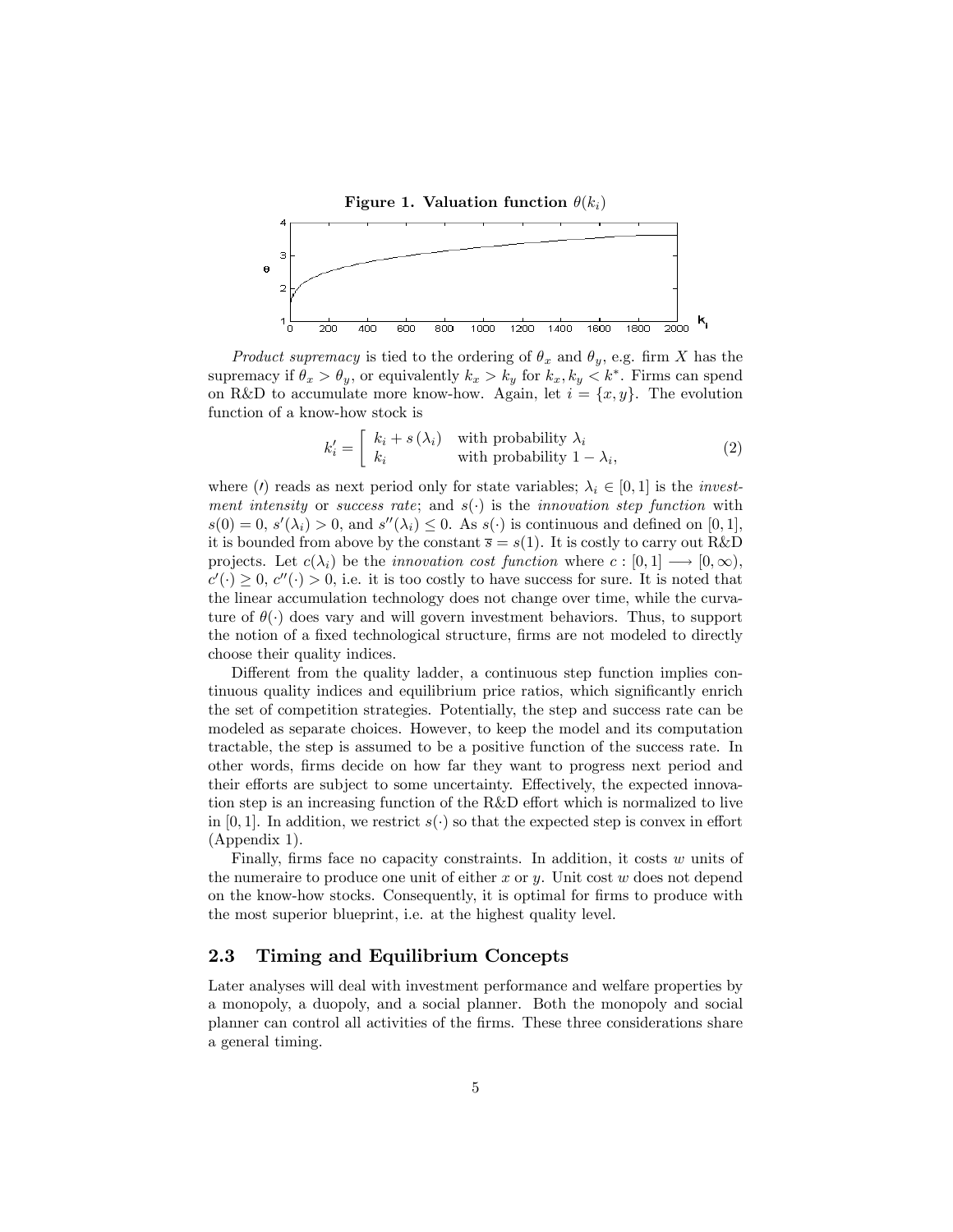First, at the beginning of each period, all agents observe quality levels. Second, firms decide on prices and the associated non-negative production volumes. In the duopoly case, firms compete in prices, i.e. engagement in a Bertrand game. It is assumed that production and purchase take very small amount of time. Consequently, firms pay all factor costs at the beginning of the period after they collect revenue from consumers. Third, right after the revenue collections and productive factor payments, firms decide on a non-negative investment intensity of potential  $R\&D$  projects. Firms can finance  $R\&D$  expenses from their profits or borrowings. Assume that firms can borrow up to the amount they want at the market interest rate  $r = 1/\beta - 1$ , and they borrow only for investments. In addition, principal and interest payments are enforced so that if a firm does not pay back it will suffer some money-equivalent punishment. For example, if the firm borrows  $c$  to pay for R&D activities, the discounted future payments count  $-c$  to the present value. These assumptions mean that there are no differences between self-financing and borrowing, and firms have no effective budget constraints. An investment of  $c > 0$  is desirable only if the expected present value of future gains is strictly greater than  $c$ . If a firm decides to invest, it will choose the optimal intensity to maximize the  $\beta$ -discounted sum of profit flows. In the duopoly setting, firms have simultaneous Markovian strategies which constitute an MPE. Finally, the outcome of any R&D project is realized at the beginning of the next period, either a success or a failure.

In this setup, innovation investments depend on know-how stocks or quality levels–the state, and pricing does not affect the evolution of the state. Thus, price decisions (static) do not affect investment strategies (dynamic).

# 3 Linear Substitution and Behaviors

For expositional simplicity, especially when dealing with welfare, we take linear substitution, i.e.  $\alpha = 1$ , as the base case and carry out necessary analyses in this section and the next one. As products are linearly substituted, it is later shown that generically only one product, either  $x$  or  $y$ , is consumed every period. Simultaneous consumption only occurs when x and  $y$  have the same quality levels. In section 5, we will look at the non-linear substitution case where  $\alpha \in (0, 1)$ .

## 3.1 Utility Maximization

With a quasi-linear preference, consumers maximize their utility by first choosing the budget share  $b = B - z$  and then distributing this amount on products x and y. Given that money is optimally spent on  $x$  and  $y$ ,  $b$  is chosen at the point where its marginal utility is one.

Let's look at how consumers distribute  $b$  on the two competing products. Given prices, consumers solve the following sub-problem

$$
\max_{x,y\geq 0} u(\theta_x x + \theta_y y) \text{ s.t. } p_x x + p_y y = b. \tag{3}
$$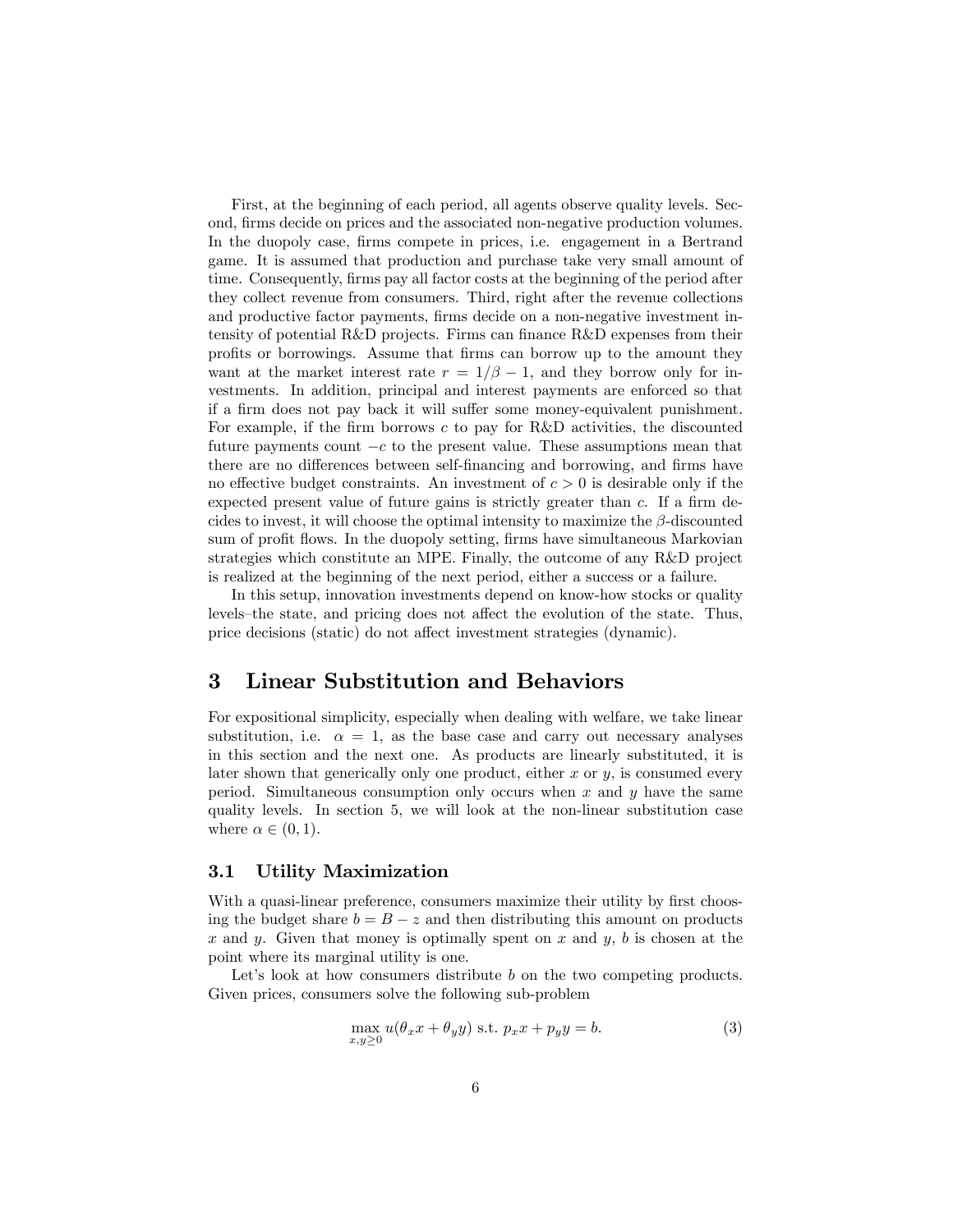Define  $p_x/\theta_x$  and  $p_y/\theta_y$  as quality-adjusted prices (QAP). In this linear substitution case, consumers only buy from the firm who offers a lower QAP. When the two QAPs are equal, we assume that consumers demand  $x = y$ . Details of these two cases are as follows.

First, if only product  $x$  is consumed (without loss of generality) and hence  $x = b/p_x, b \in (0, B)$  is chosen to maximize  $u(\theta_x b/p_x) + B - b$  with the first-order condition (FOC)  $(\theta_x/p_x)u'(\theta_x b^*/p_x) = 1$ . The optimal allocation is

$$
\{x^*, y^*, z^*\} = \{b^*/p_x, 0, B - b^*\}.
$$
 (4)

Second, if  $p_x/\theta_x = p_y/\theta_y = (p_x + p_y)/(\theta_x + \theta_y)$ , by the above assumption,  $x = y = b/(p_x+p_y)$ . The budget share b is chosen to maximize  $u((\theta_x+\theta_y)b/(p_x+p_y))$  $p_y$ ) + B – b, or equivalently  $u(\theta_x b/p_x) + B - b$ . The FOC is the same as in the first case. Let  $b^{**}$  be the solution, the desirable consumption bundle is

$$
\{x^{**}, y^{**}, z^{**}\} = \{b^{**}/(p_x + p_y), b^{**}/(p_x + p_y), B - b^{**}\}.
$$
 (5)

**Proposition 1** With the assumptions on consumer utility, in the two previous cases,  $b(\theta_x, p_x)$  increases in  $\theta_x$  (and hence  $k_x$ ) and decreases in  $p_x$ . In other words, consumers spend more on the innovation products if either quality is higher or price is lower, and vice versa. Explicitly,  $b(\theta_x, p_x) = (\theta_x/p_x)^{(1-\sigma)/\sigma}$ .

Proof. This is an application of the implicit function theorem, based on initial assumptions of the utility function (Appendix 2)  $\blacksquare$ 

In the following analyses, this consumption behavior will be taken into account by the agents in different market structures. There is a general observation that, as unit costs are independent of quality, agents only consider producing products with their latest generations.

#### 3.2 Monopoly Pricing and Investment

The monopoly effectively controls two firms and form a perfect cartel, as like that in Ericson and Pakes (1995). Starting with a zero know-how stock and a normalized quality indices  $\{1, 1\}$ , a monopoly maximizes its discounted infinite life-time profit by deciding on prices and R&D investments every period.

**Static Pricing.** The first observation is that, in every period, the monopoly only produces and sells one product. Proposition 1 shows that revenue is increasing in quality. In addition, unit costs of x and  $y$  are the same. Thus, the monopoly only commercializes either the product with quality supremacy, or assumably  $x$  in the case of equal quality levels. Assume now that  $x$  is the chosen product as its quality is at least as high as that of  $y$ . The monopoly chooses a price to maximize the one-period profit, i.e.  $\max_{p_x} \{x(p_x - w)\}\,$  or equivalently

$$
\max_{p_x \ge w} \left\{ b(p_x) \left( 1 - \frac{w}{p_x} \right) \right\}.
$$
\n(6)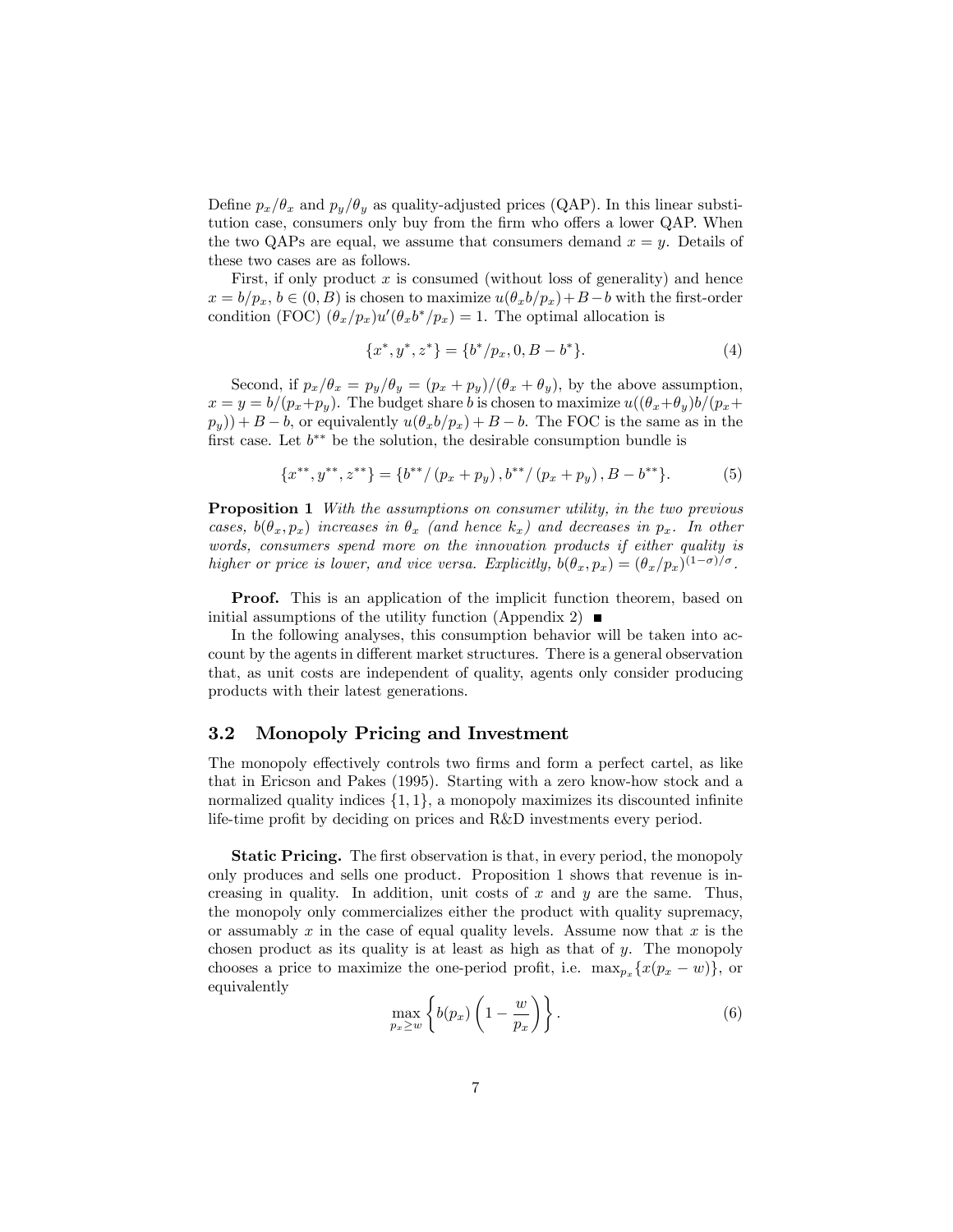The first term is a decreasing function of price, while the second is increasing in price. In fact, the profit maximization problem is well defined (Appendix  $2$ ), and the optimal price is

$$
p_x = \frac{w}{1 - \sigma}.\tag{7}
$$

Next, the monopoly one-period profit function takes the closed form

$$
\Pi^{M}\left(k_{x}\right) = \sigma \left(\frac{\left(1-\sigma\right)\theta_{x}}{w}\right)^{\left(1-\sigma\right)/\sigma}.
$$
\n(8)

It is noted that the price function does not depend on quality, which comes from the quasi-linear form. Whereas, the profit function is increasing in  $\theta_k$  or  $k_x$ . In addition, for  $\sigma \geq 1/2$ , it is straightforward to show that the first-order derivative  $\Pi_1^M(k_x)$  is decreasing in  $k_x$ . Thus the profit function  $\Pi^M(k_x)$  is concave in  $k_x$ .

Dynamic Investment. The second observation is that the monopoly only wants to innovate only one product line, without loss of generality  $x$ , from the beginning. As noted earlier, the R&D technology, i.e. innovation step and cost functions, does not depend on time and state  ${k_x, k_y}$ . In addition, only the technology frontier  $\max\{k_x, k_y\}$  matters to profit flows. Specifically, higher frontiers mean larger profits, as in  $(8)$ . The argument runs as follows. Given any state  $\{k_x, k_y\}$ , the monopoly considers allocating a total cost of c on innovations to expectedly further the frontier the most, in the next period. Recall that the expected step function  $\lambda s(\lambda)$  is strictly increasing in the effort. Consequently, for the same  $R&D \text{ cost},$  it is the most beneficial to spend all of the effort on the technology frontier. In particular, when  $k_x = k_y \geq 0$ , it is optimal to innovate only one of the two, and we assume the monopoly chooses  $x$ .

We have just claimed that the monopoly innovates only  $x$  from the beginning. Given the reduced state  $k_x$ , the Bellman equation is

$$
V^{M}\left(k_{x}\right)=\max_{\lambda_{x}\geq0}\left\{ \Pi^{M}\left(k_{x}\right)-c\left(\lambda_{x}\right)+\beta E_{\lambda_{x}}V^{M}\left(k_{x}'\right)\right\} ,\qquad \qquad(9)
$$

where  $E_{\lambda_x} V^M (k'_x) = \lambda_x V^M (k_x^+) + (1 - \lambda_x) V^M (k_x)$ , and  $k_x^+ = k_x + s(\lambda_x)$  when the R&D project succeeds. The Euler equation is

$$
-c'(\lambda_x) + \beta \left[ \left( V^M \left( k_x^+ \right) - V^M \left( k_x \right) \right) + \lambda_x \Pi_1^M \left( k_x^+ \right) s'(\lambda_x) \right] \le 0, \tag{10}
$$

where equality holds if  $\lambda_x > 0$  and the subscripts mean derivatives. It is observed that, by the envelop theorem,  $V^M(k_x)$  inherits the concavity from  $\Pi^M(k_x)$ .

Equation  $(9)$  specifies a standard dynamic programming problem which has a unique solution. Far into the future, if at  $k_x \geq k^*$ , the optimal investment intensity is apparently zero, and  $\{\Pi^{M}(k^*), V^{M}(k^*)\}$  are well specified. Thus, by backward induction the monopoly can solve for the entire optimal time path for its product quality.

There exists a know-how level  $k_M^* \leq k^*$  on and beyond which the monopoly does not want to invest. Clearly, at  $k^*$  and beyond, the second term of the LHS of (10) is virtually zero and the monopoly has no incentive to progress. Even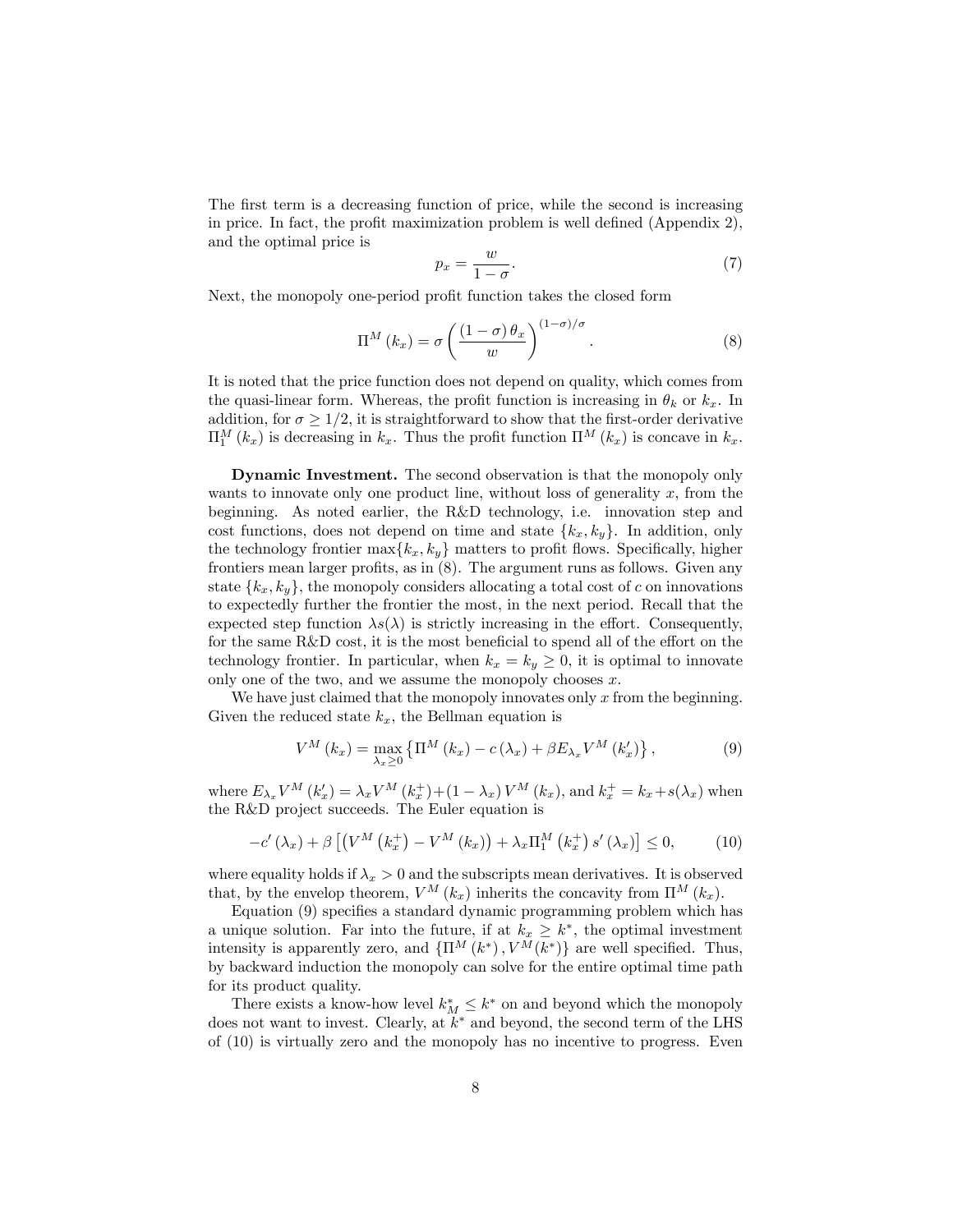before reaching  $k^*$ , if  $V_1^M(k_x)$  and  $\Pi_1^M(k_x^+)$  tend towards 0 fast enough, the monopoly stops innovations, even though  $\lim_{\lambda_x \to 0} c'(\lambda_x) = 0$ . In addition, we observe that

**Proposition 2** In the monopoly structure, for the range of  $k_x$  where  $\lambda_x > 0$ , the optimal investment intensity is decreasing in  $k_x$  (Appendix 3).

Proof. This is an application of the implicit function theorem, based on the concavity of the profit function and the second-order condition (SOC) of the Bellman equation (Appendix 4)  $\blacksquare$ 

Social Welfare. With a quasi-linear utility form, social welfare is the sum of consumer utility and monopoly profit as the number of numeraire units. At each state  $k_x$ , consumer utility in equilibrium and the flow of social welfare respectively are  $U^M(k_x) = u(\theta_x b/p_x) + B - b$  and  $\Phi^M(k_x) = U^M(k_x) + \Pi^M(k_x) - c(\lambda_x)$ . Specifically, they take the closed forms

$$
U^{M}\left(k_{x}\right) = \frac{\sigma}{1-\sigma} \left[\frac{\left(1-\sigma\right)\theta_{x}}{w}\right]^{\left(1-\sigma\right)/\sigma} + B, \tag{11}
$$

$$
\Phi^M(k_x) = \frac{\sigma(2-\sigma)}{1-\sigma} \left[ \frac{(1-\sigma)\theta_x}{w} \right]^{(1-\sigma)/\sigma} - c(\lambda_x) + B. \tag{12}
$$

Thus, the discounted life-time social welfare with a monopoly structure is defined recursively as follows

$$
W^{M}\left(k_{x}\right) = \frac{1}{1 - \beta\left(1 - \lambda_{x}\right)} \left\{\Phi^{M}\left(k_{x}\right) + \beta\lambda_{x} W^{M}\left(k_{x}^{+}\right)\right\},\tag{13}
$$

where  $\lambda_x = \lambda_x(k_x) > 0$  and  $k_x^+ = k_x + s(\lambda_x(k_x))$ . It is easy to find the maximal long-run social welfare  $W^M(k_m^*)$  which is

$$
W^M\left(k_m^*\right) = \frac{\Phi^M\left(k_m^*\right)}{1-\beta}.\tag{14}
$$

Based on (13) and (14), we can establish the timepath of life-time social welfare backward from the maximal know-how stock  $k_m^*$ , and calculate the *ex ante* value  $W^{M} (0,0).$ 

## 3.3 Duopoly Pricing and Investment

For the purpose of welfare analysis, no entry and exit are allowed. In particular, a firm making zero profit can stay forever in the market. The two firms compete to gain market share in each period and race to improve product quality.

**Static Pricing.** As noted earlier, price decisions do not have effects on investments. Thus, both firms will charge a price no less than unit cost, i.e.  $p_x \geq w$  and  $p_y \geq w$ . If quality levels are equal, the duopoly firms play a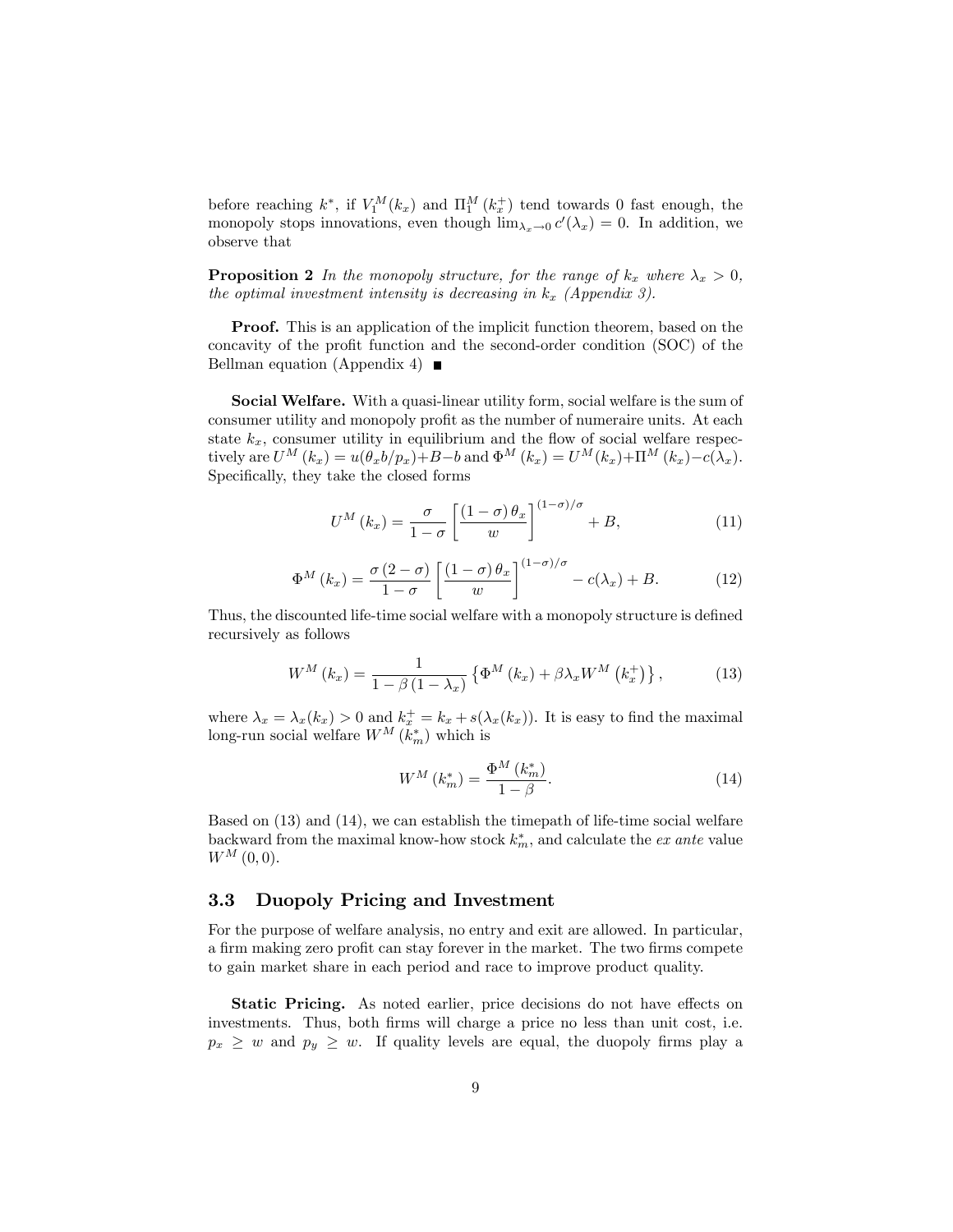standard Bertrand game in which equilibrium prices are  $w$ , each firm produces half of the quantity demanded, and both make zero profits.

The case of different quality levels is more interesting. Knowing consumer behavior and conditional on quality levels, each Örm wants to monopolize the market by choosing a price which constitutes an infinitesimally lower QAP. This competition behavior is rational because the price effect is very small while the market share effect is very large. As  $X$  and  $Y$  try to cut down each other in  $QAP$  bit by bit, the laggard will hit the lower bound w first, and hence the front-runner with product supremacy has the advantage in pricing. Specifically, the front-runner will choose a price such that its QAP is at most  $\varepsilon$  less than that of the laggard at the lower bound. We assume that the equilibrium market share holds at the limit as  $\varepsilon \to 0$ . In addition, the laggard has no output and still charges a price equal unit cost w in equilibrium.

If  $X$  is the front-runner, the firm monopolizes the market by confining its price such that

$$
w \le p_x \le \frac{\theta_x}{\theta_y} w. \tag{15}
$$

Then, this strategic monopoly will pick the price that maximizes its one-period profit. An earlier analysis shows that the profit function in price of an absolute monopoly has a single peak. The strategic monopoly puts the constraints in  $(15)$  on the domain of that profit function and can easily see the optimal price as follows

$$
p_x = \begin{bmatrix} w/(1-\sigma) & \text{if } 1/(1-\sigma) \le \theta_x/\theta_y \\ (\theta_x/\theta_y) w & \text{if } 1/(1-\sigma) > \theta_x/\theta_y. \end{bmatrix}
$$
(16)

Recall that  $\theta_x = \theta(k_x)$  and  $\theta_y = \theta(k_y)$ . Plugging the optimal price in (16) into the profit function in  $(6)$ , we have the profit function of the front-runner. In the first case, i.e.  $1/(1 - \sigma) \leq \theta_x/\theta_y$ , it is shown earlier that the profit function is increasing in  $k_x$ . In the second case, i.e.  $1/(1 - \sigma) > \theta_x/\theta_y$ , price  $p_x$  is increasing in  $\theta_x$  and decreasing in  $\theta_y$ . Consequently, as the price is on the increasing side of a single-peaked profit function, equilibrium profit of a front-runner is increasing in  $k_x$  and decreasing in  $k_y$ . In this second case, the expression for the front-runner  $X$ 's profit is

$$
\Pi^{D}(\omega)_{\{1/(1-\sigma)>\theta_{x}/\theta_{y}\}} = \left(\frac{\theta_{y}}{w}\right)^{(1-\sigma)/\sigma} \left(1 - \frac{\theta_{y}}{\theta_{x}}\right). \tag{17}
$$

In combination of the equal and unequal quality cases, let  $\Pi^D(\omega)$ , where  $\omega = (k_x, k_y)$ , be the profit function of firm X. Observe that  $\Pi^D(\omega) = 0$  if  $k_x = k_y$ , and  $\Pi^D(\omega) > 0$  if  $k_x > k_y$ . Thus, total profit of the duopoly is either zero or equal the profit of the front-runner.

Dynamic Investment. As mentioned earlier, we look for MPE of the game. Markov strategies are strategies that depend only on payoff-relevant information of the history up to the current period. In definition, MPE are equilibria in Markov strategies (Maskin and Tirole 2001). In our problem, the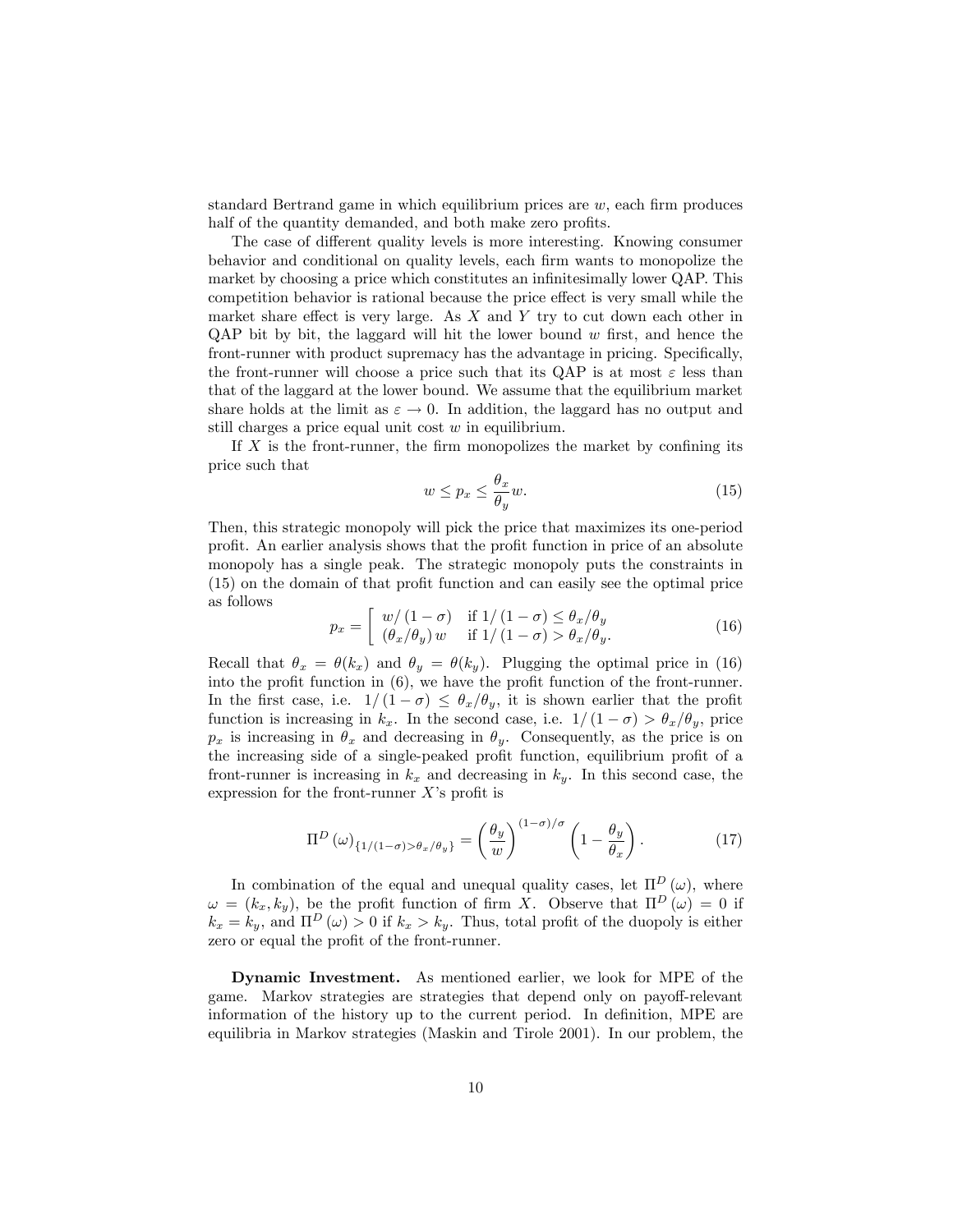payoff-relevant information in each period is the state  $\omega = (k_x, k_y)$ . The firms base exclusively on this information set to play and not on how they reach that information set. Specifically, given  $\omega$  and  $\lambda_y$ , the Bellman equation for X is

$$
V^{D}(\omega) = \max_{\lambda_{x} \ge 0} \left\{ \Pi^{D}(\omega) - c(\lambda_{x}) + \beta E_{(\lambda_{x}, \lambda_{y})} V^{D}(\omega') \right\},
$$
 (18)

where  $\omega' = (k'_x, k'_y)$ , and for  $k_x^+ = k_x + s(\lambda_x)$ ,  $k_y^+ = k_y + s(\lambda_y)$ ,

$$
\omega' = \begin{cases} \begin{array}{ll} \left(k_x^+,k_y^+\right) & \text{with probability } \lambda_x\lambda_y \\ \left(k_x^+,k_y\right) & \text{with } \lambda_x\left(1-\lambda_y\right) \\ \left(k_x,k_y^+\right) & \text{with } \left(1-\lambda_x\right)\lambda_y \\ \left(k_x,k_y\right) & \text{with } \left(1-\lambda_x\right)\left(1-\lambda_y\right). \end{array} \end{cases}
$$

By the same token, given  $\omega$  and  $\lambda_x$ , Y also has the same Bellman equation as in (18) with necessary changes in the index labels. Additionally, a rule is needed to pin down the interactions between the two.

**Definition 3** A symmetric MPE in pure strategies of the duopoly  $R\&D$  game is the investment function  $\lambda(\cdot)$ , which is associated with the discounted life-time profit  $V^D(\cdot)$ , such that for any state  $\omega = (k_x, k_y) \in \Omega \subset \mathbb{R}^2$ : given that firm Y follows the policy rule  $\lambda(\cdot)$ , firm X finds  $\lambda(\cdot)$  as the optimal decisions for the problem in (18); and vice versa, given that X plays  $\lambda(\cdot)$ , Y also finds it optimal to follow  $\lambda(\cdot)$ .

We are interested in the existence, uniqueness, and characterizations of the possible equilibria. Existence and uniqueness of MPE are discussed in Maskin and Tirole (2001), and Doraszelski and Satterthwaite (2005). In the current environment, the policy function  $\lambda(\cdot)$  is bounded by construction. Thus, we expect that an MPE in pure strategies exists. The current setup does not support closed-form solutions to the R&D game. However, we can address existence and uniqueness in a special way. It is noted that an MPE must satisfy the subgame perfection argument. The existence of the threshold  $k^*$  means that equilibrium behaviors on and beyond a set of nodes, which lie on all possible paths of the game, can be constructed in a straightforward way. Behaviors in earlier nodes can then be solved by backward induction.

Specifically, the backward induction argument is illustrated by Figure 2, which describes a 2-dimensional state space of know-how stocks. From each point  $\omega = (k_x, k_y)$ , the two firms consider moving upwards and to the right. Recall that beyond  $k^*$  firms cannot raise their quality indices. The state space is partitioned into areas  $A, B, C$ , and  $D$ , in which we need to solve for the decision rule and value function.

First, in areas  $A$ ,  $B$ , and  $C$ , we know that both firms have no incentive to invest at all, and their value function is  $\Pi^D(\omega)/(1-\beta)$ . More specifically, in area A both firms cannot raise consumers' valuation by accumulating more knowhow and hence make zero profit. In area  $B$ , firm  $X$  does not invest because it is already beyond  $k^*$ , and firm Y—the laggard—does not want to make losses all the way to area  $A$ , where the expected profit is zero. By the same token, no firms invest in area  $C$ .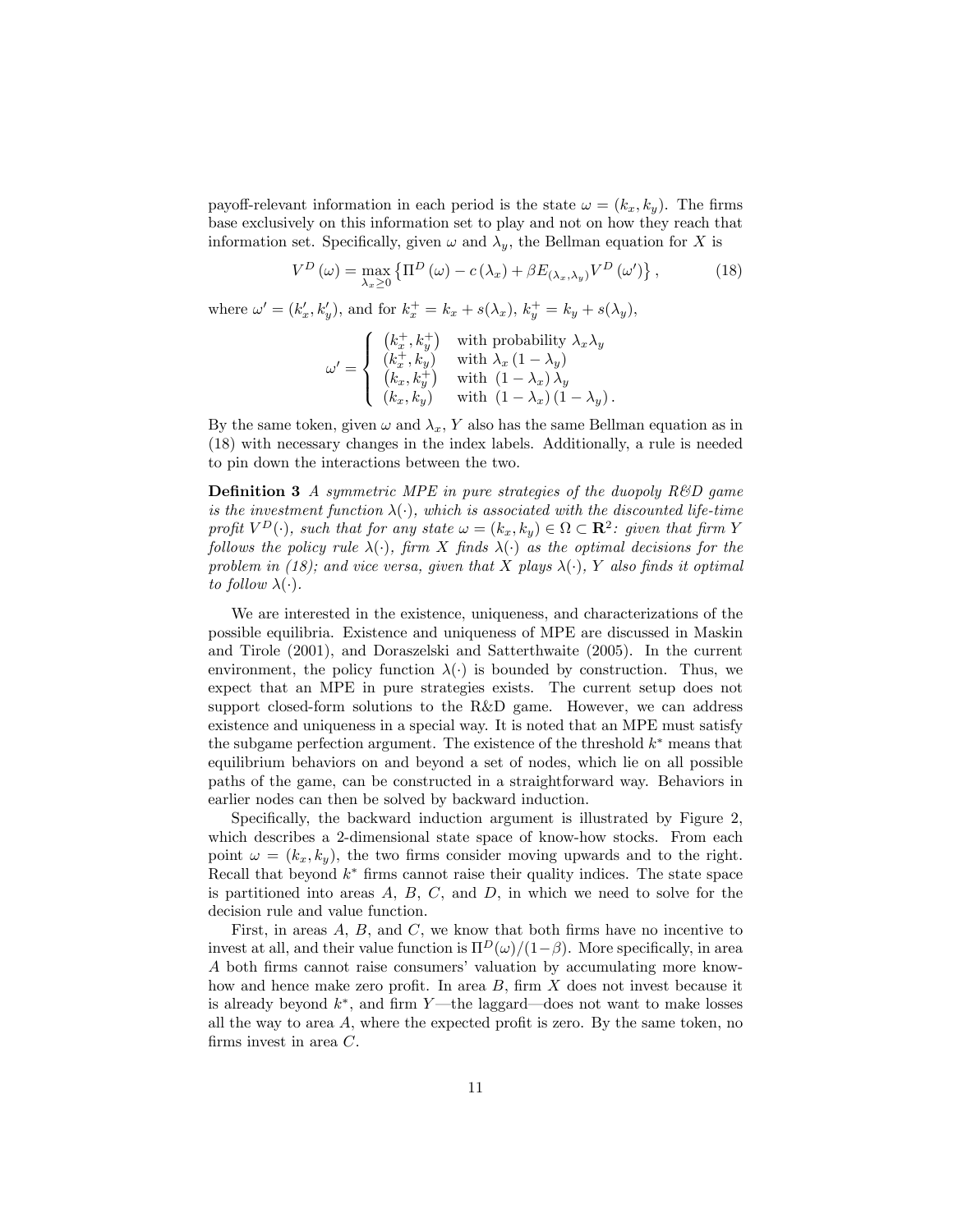Figure 2. Duopoly: backward induction



Second, equilibrium value and investment functions in area D are solved by backward induction, which is illustrated by the arrows. Without loss of generality, the reference firm is X. Let  $\tilde{\omega}$  be the permuted state of  $\omega$ , i.e.  $\tilde{\omega} = (k_y, k_x)$ . Starting at the top right corner, firm X goes horizontally for lower  $k_y$  before going vertically for lower  $k_x$ . Observe that at each point  $\omega$ , future equilibrium investments and the associated value functions are known to  $X$ . However,  $X$  does not know its value function and the competitor's decision at the current state  $\omega$ . By symmetry, the competitor's decision at  $\omega$  is the same as firm X's decision at  $\tilde{\omega}$ , which is currently unknown. That means X needs to find its optimal investments at  $\omega$  and  $\tilde{\omega}$  simultaneously. For this reason, the statedependent consideration for  $X$  is called the pairwise fixed point problem, which is a component of the entire R&D game. Based on (18) and the corresponding FOC (Appendix 5), the best response functions of firm  $X$  with respect to firm Y's decisions at  $\omega$  and  $\tilde{\omega}$  can be constructed. Thus, existence and uniqueness of the whole R&D game depend on the number of crossing points between these two best response functions, which vary across area  $D$ . Specifically, we have existence and uniqueness if and only if the single crossing property holds for each point on the state space. In the next section, we will implement this backward induction solution in a discrete game.

**Social Welfare.** At each state  $\omega = (k_x, k_y)$ , the flow of social welfare is  $\Phi^D(\omega) = U^D(\omega) + \Pi^D(\omega) - c(\lambda_x) - c(\lambda_y)$ , where  $U^D(\omega)$  is consumers' one period utility. For  $k_x \geq k_y$ ,  $U^D(\omega) = u(\theta_x b / p_x) + B - b$ . For  $k_x < k_y$ ,  $U^D(\omega) =$  $u(\theta_{\nu}b/p_{\nu}) + B - b$ . Recall that there are two cases of front-runner pricing depending on where  $\theta_x/\theta_y$  lies relative to  $1/(1 - \sigma)$ . It is more interesting to focus on the second case where  $\theta_x/\theta_y < 1/(1 - \sigma)$  always holds. Under this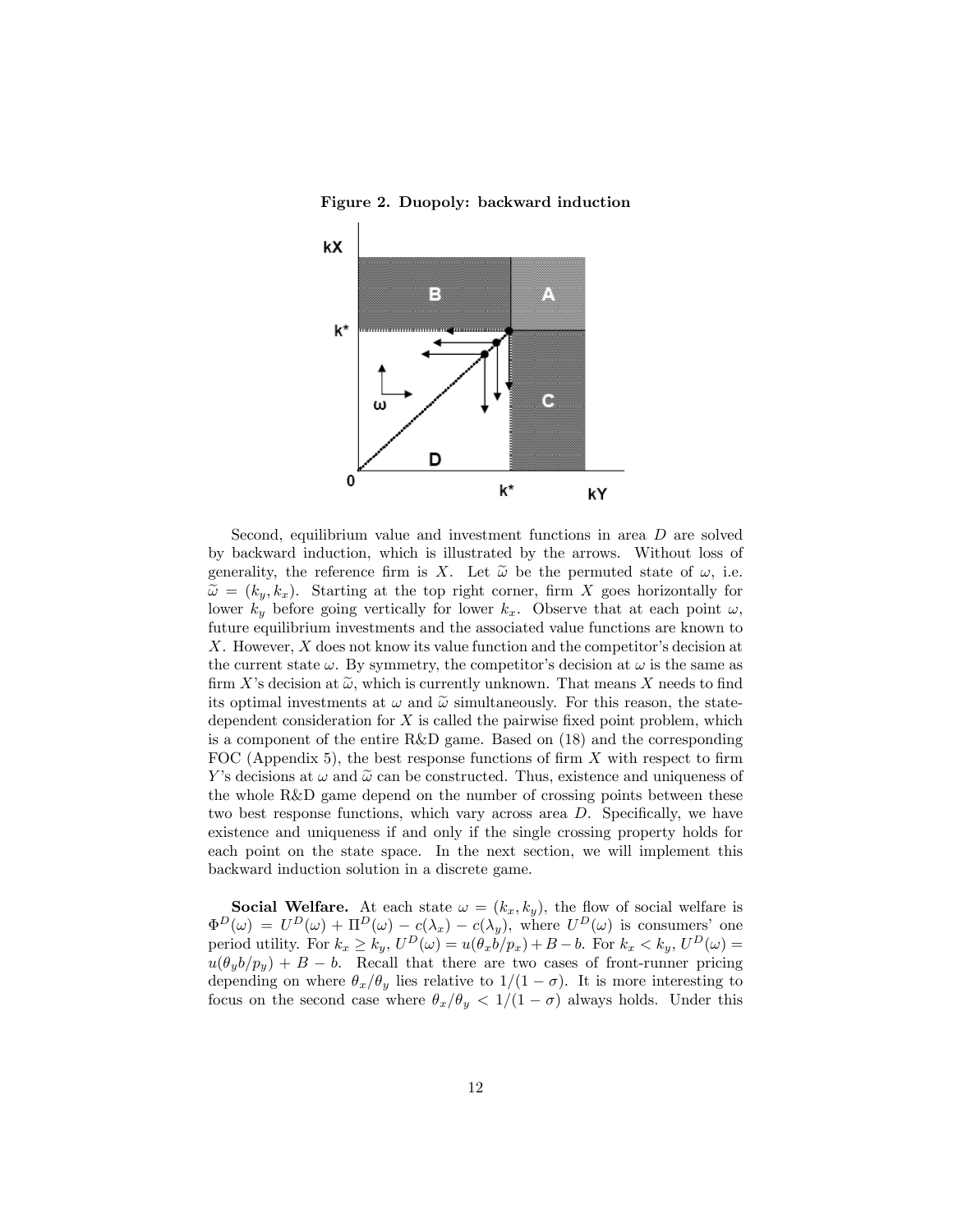assumption, the one-period utility when  $k_x \geq k_y$  is

$$
U^{D}(\omega) = \frac{\sigma}{1 - \sigma} \left(\frac{\theta_{y}}{w}\right)^{(1 - \sigma)/\sigma} + B, \qquad (19)
$$

and the flow of social welfare is

$$
\Phi^{D}(\omega) = \left(\frac{1}{1-\sigma} - \frac{\theta_{y}}{\theta_{x}}\right) \left(\frac{\theta_{y}}{w}\right)^{(1-\sigma)/\sigma} - c(\lambda_{x}) - c(\lambda_{y}) + B. \tag{20}
$$

Recursively, the discounted life-time social welfare function in  $\omega$  is

$$
W^{D}(\omega) = \Phi^{D}(\omega) + \beta E_{(\lambda_{x},\lambda_{y})} W^{D}(\omega'), \qquad (21)
$$

where  $\omega'$  and the integration  $E_{(\lambda_x,\lambda_y)}$  are defined in (18), and  $\{\lambda_x,\lambda_y\}$  follow  $\lambda(\cdot)$  which is an MPE in definition 3. It is expected that the maximal long-run social welfare is  $W^{D}(\omega^*)$  where  $\omega^* = (k^*, k^*)$ . By backward induction, we can calculate the ex ante social welfare  $W^D(0,0)$ .

#### 3.4 Social Planning

The social planner's objective is to maximize consumers' discounted life-time utility by controlling firms' pricing and investment activities. As in the monopoly structure, the social planner needs to produce and innovate only one product line, assumably x. Given the quality  $\theta_x$ , the social planner charges a price equal unit cost  $w$  in every period. The one-period utility function is  $U^{S}(k_x) = u(\theta_x b/w) + B - b$ , and explicitly

$$
U^{S}(k_{x}) = \frac{\sigma}{1-\sigma} \left(\frac{\theta_{x}}{w}\right)^{(1-\sigma)/\sigma} + B.
$$
 (22)

In (22),  $U^{S}(k_x)$  is increasing and concave in  $k_x$ . The social planner is interested in the following Bellman equation

$$
V^{S}\left(k_{x}\right)=\max_{\lambda_{x}\geq0}\left\{ U^{S}(k_{x})-c\left(\lambda_{x}\right)+\beta\left[\lambda_{x}V^{S}\left(k_{x}^{+}\right)\right]+(1-\lambda_{x})V^{S}\left(k_{x}\right)\right\} .
$$
 (23)

The FOC of (23) is

$$
-c'(\lambda_x) + \beta \left[ \left( V^S \left( k_x^+ \right) - V^S \left( k_x \right) \right) + \lambda_x U_1^S \left( k_x^+ \right) s' \left( k_x \right) \right] \leq 0, \qquad (24)
$$

where equality holds for  $\lambda_x > 0$ . Again, by the envelop theorem,  $V_1^S(k_x) =$  $U_1^S(k_x) > 0$  and  $V_{11}^S(k_x) = U_{11}^S(k_x) < 0$ . Like in the monopoly, we have

**Proposition 4** In the social planning scheme, in the range of  $k_x$  such that  $\lambda_x(k_x) > 0$ , investment effort is decreasing in  $k_x$ , i.e.  $\lambda'_x(k_x) < 0$ .

**Proof.** The argument follows the same line as in proposition 2

In this structure, observe that the discounted social welfare  $W<sup>S</sup>(k<sub>x</sub>)$  =  $V^S(k_x)$ . Let  $k_S^*$  be the threshold on and beyond which the social planner does not find it beneficial to innovate. By backward induction, we can also find the maximal long-run social welfare and  $ex$  ante value  $W^S(0,0)$ .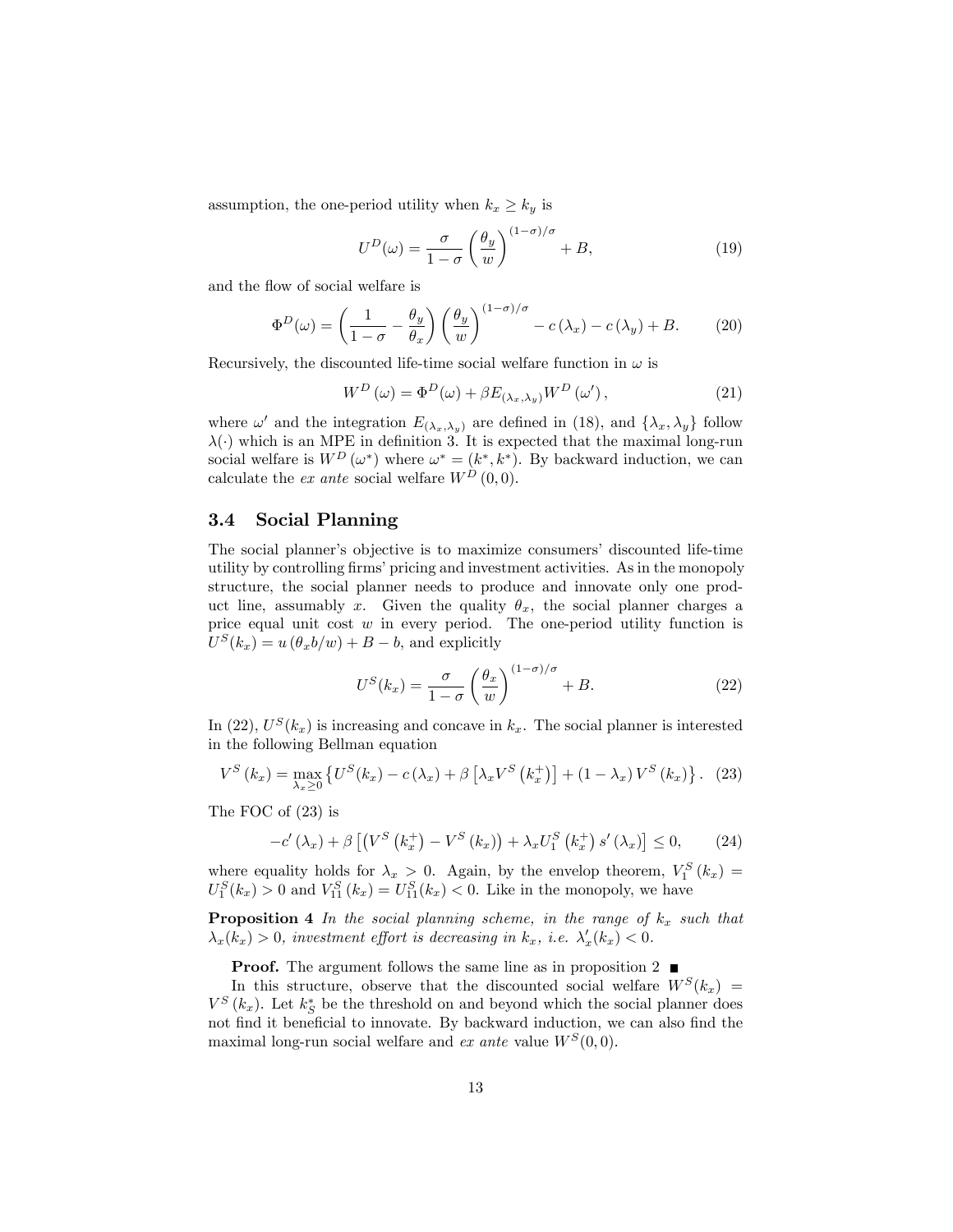#### 3.5 Comparisons of Social Welfare

Let a gross social welfare flow be the sum of utility and profits. Thus  $\Phi^{GM}(k_x)$  =  $U^M(k_x) + \Pi^M(k_x)$ ;  $\Phi^{GD}(k_x) = U^D(k_x) + \Pi^D(k_x)$  for  $k_x \ge k_y$ ; and  $\Phi^{GS}(k_x) =$  $U^{S}(k_x) + \Pi^{S}(k_x)$ . Respectively, these functions have the closed forms

$$
\Phi^{GM}(k_x) = \left[\sigma\left(2-\sigma\right)\left(1-\sigma\right)^{1/\sigma-2}\right] \left(\frac{\theta_x}{w}\right)^{(1-\sigma)/\sigma} + B,\tag{25}
$$

$$
\Phi^{GD}(k_x, k_y) = \left[\frac{1}{1-\sigma} - \frac{\theta_y}{\theta_x}\right] \left(\frac{\theta_y}{w}\right)^{(1-\sigma)/\sigma} + B,\tag{26}
$$

$$
\Phi^{GS}(k_x) = \left[\frac{\sigma}{1-\sigma}\right] \left(\frac{\theta_x}{w}\right)^{(1-\sigma)/\sigma} + B. \tag{27}
$$

;

In comparison of the three market structures, there are some observations. First,  $\Phi^{GS}(k_x) > \Phi^{GM}(k_x)$ . This result comes from the fact that  $(2-\sigma)(1-\sigma)^{(1-\sigma)/\sigma}$ is an increasing function ranging from 0.75 to near 1, for  $\sigma \in [\frac{1}{2}, 1)$ . Second,  $\Phi^{GS}(k_x) \geq \Phi^{GD}(k_x, k_y)$ . The reason is  $\Phi^{GD}(k_x, k_y)$  is increasing  $k_y$  which is bounded by  $k_x$ . In addition, when  $k_x = k_y$ ,  $\Phi^{GS}(k_x) = \Phi^{GD}(k_x, k_y)$ . Third,  $\Phi^{GD}(k_x, k_y) > \Phi^{GM}(k_x)$ . To see why, note that the ordering between the two is equivalent to the ordering of

$$
\left[\frac{1}{1-\sigma}-\frac{\theta_y}{\theta_x}\right]\left(\frac{\theta_y}{\theta_x}\right)^{(1-\sigma)/\sigma}
$$

which is increasing in  $\theta_y/\theta_x \in [1/\theta^*, 1]$ , and

$$
\sigma(2-\sigma)(1-\sigma)^{1/\sigma-2}.
$$

Recall that  $\theta_x/\theta_y$  is bounded from above by  $1/(1-\sigma)$ , i.e.  $\theta^* < 1/(1-\sigma)$ , which implies  $1/\theta^* > (1 - \sigma)$ . When  $\theta_y/\theta_x = (1 - \sigma)$ , the former is equal the latter. Thus, in the range  $[1/\theta^*, 1]$ , the former is strictly greater than the latter. Fourth, by the same token, it is straightforward to show  $U^{S}(k_x) \geq U^{D}(k_x) > U^{M}(k_x)$ , where  $U^{S}(k_x) = U^{D}(k_x)$  for  $k_x = k_y$ . In combination, we have established

**Lemma 5** For  $\theta^*$  < 1/(1 -  $\sigma$ ), and  $k_x \geq k_y$ ,  $\Phi^{GS}(k_x) \geq \Phi^{GD}(k_x, k_y)$  $\Phi^{GM}(k_x)$ , which means gross social welfare flow is the largest in social planning and smallest in monopoly. In addition, the utility components of these functions also have the similar ordering, i.e.  $U^{S}(k_x) \geq U^{D}(k_x) > U^{M}(k_x)$ .

Proposition 6 Social planning dominates monopoly in both dynamic social welfare and R&D efforts, i.e.  $W^S(k_x) > W^M(k_x)$  and  $\lambda^S(k_x) \geq \lambda^M(k_x) \forall k_x$ ; in addition, social planning dominates duopoly in social welfare, i.e.  $W^S(k_x) \geq$  $W^D(k_x, k_y)$   $\forall k_x \geq k_y$ .

#### **Proof.** Appendix  $6 \blacksquare$

At this point, we do not have analytical solution to the duopoly problem. Hence, further comparison results need to rely on different numerical exercises in the next sections.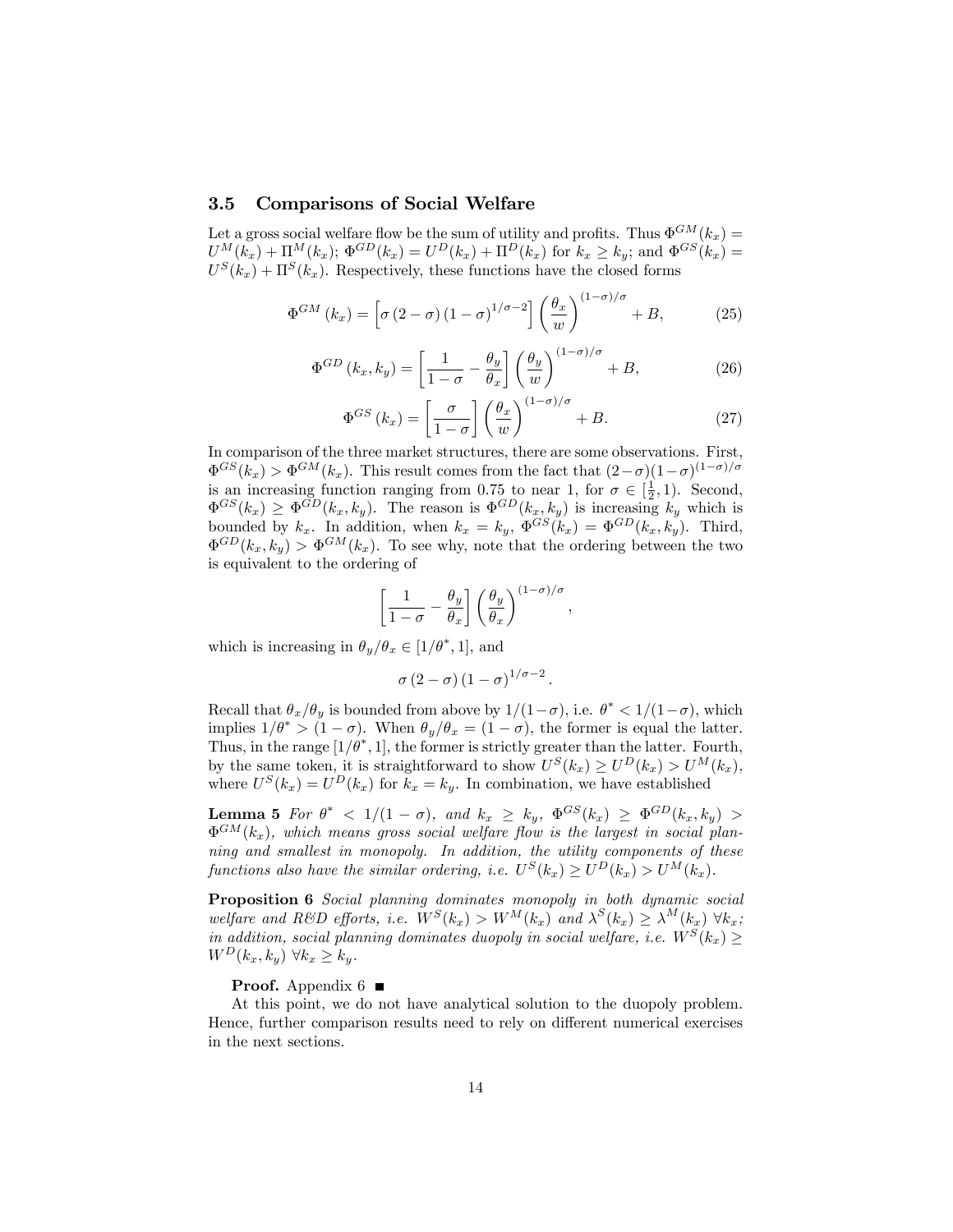# 4 Numerical Characterizations

Based on specific parameterization, this section further characterizes investment behaviors and welfare properties of the three market structures, i.e. a monopoly, a duopoly, and a social planning scheme, in the linear substitution case where  $\alpha = 1$ . As the focus is theoretical analyses, we do not attempt to calibrate the model to any specific markets. The benchmark values of the parameters are summarized in Table 1.

| Lable 1. Denchmark parameter values |                                                                                   |
|-------------------------------------|-----------------------------------------------------------------------------------|
| Description                         | Specification                                                                     |
| Curvature of CRRA utility           | $\sigma = 0.8$                                                                    |
| Curvature of CES sub-utility        | $\alpha = 1$                                                                      |
| Interest rate                       | $r=5\%$                                                                           |
| Intertemporal discount factor       | $\beta = 0.952$                                                                   |
| Consumer budget                     | $B=0$                                                                             |
| Production cost                     | $w=1$                                                                             |
| Know-how space                      | $k \in \{0, 1, \ldots, 2000\}, k^* = 1800$                                        |
| Valuation function                  | $\theta(k) = \gamma k^{\delta} + 1, \, \gamma = 0.4, \delta = 0.25$               |
| Choice of success rate              | $\lambda \in \{0, .01, .02, , 1\}$                                                |
| Innovation step function            | $s(\lambda) = \psi \lambda, \psi = 100$                                           |
| Innovation cost function            | $c(\lambda) = \kappa \frac{\lambda}{(1-\lambda)^{\eta}}, \kappa = 0.02, \eta = 5$ |

Table 1. Benchmark parameter values

There are some notes on the choice of parameter values. First, the CRRA utility function is concave, i.e.  $\sigma < 1$ . This condition means consumers will demand more of a product if its quality is increasing. In addition,  $\sigma \geq \frac{1}{2}$  holds to guarantee that one-period profit functions are concave. Second, the interest rate is assumed to be at the annual level  $r = 5\%$  which is often used by the literature. The discount factor then follows  $\beta = 1/(1+r)$ . It is noted that period length is not necessarily one year. Third, the budget constraint  $B$  does not play any role at this point and is normalized to be zero. Fourth, production cost  $w$ is set at 1 for simplicity. Fifth, the know-how space is composed of integers in  $[0, 2000]$ , and hence the state space  $\Omega$  is a discrete grid. Sixth, the curvature of the valuation function lies in  $\delta$ , and  $(\gamma, \delta)$  are chosen to guarantee  $\theta^* < 1/(1-\sigma)$ . In addition, the valuation function is normalized so that the lowest quality is 1. Seventh, for compatibility, the step function maps each  $\lambda$  to exactly a point on the know-how space, and the parameter  $\psi$  governs the step sizes. Eighth, in the innovation cost function,  $\eta$  determines the curvature and  $\kappa$  plays the role of a scale. Finally, given the benchmark know-how space, the three characteristic functions, i.e. valuation, innovation step, and innovation cost, are constructed so that firms stop innovations relatively long before reaching  $k^*$ . The reason is that if it is optimal to innovate in the proximity of  $k^*$ , the investment functions in that proximity become bumpy and look like waves bouncing from a sea wall. Clearly, this phenomenon comes from the abrupt change in the valuation curvature at k . Alternatively, given the characteristic functions, we can expand the state space to avoid this phenomenon. However, a larger state space means a heavier computational burden, especially in the duopoly case.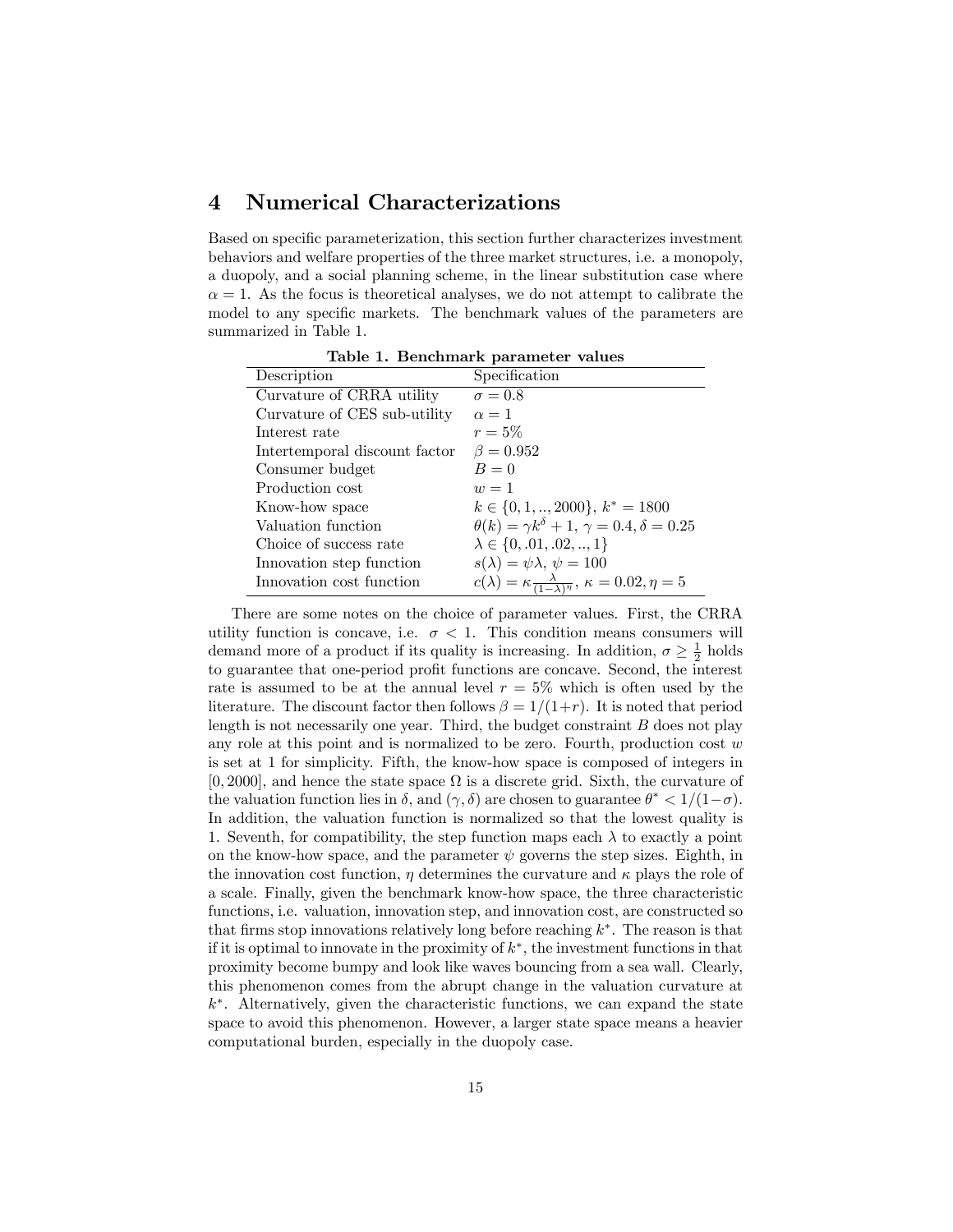## 4.1 Social Planner vs. Monopoly

We begin with the comparison between the social planner and monopoly in terms of innovation effort and social welfare. The comparison is simplified by the fact that these market structures evolve effectively in one dimension, i.e.  $k_x$ .

Figure 3. Social planner vs. monopoly: R&D intensity



Note:  $\alpha = 1$ ; social planner investment follows (24); monopoly investment follows  $(10)$ . Planner always makes more R&D efforts than monopoly.

Figure 4. Social planner vs. monopoly: social welfare



Note:  $\alpha = 1$ ; planner welfare follows (23); monopoly welfare follows (13); the dots mark the maximal social welfare levels.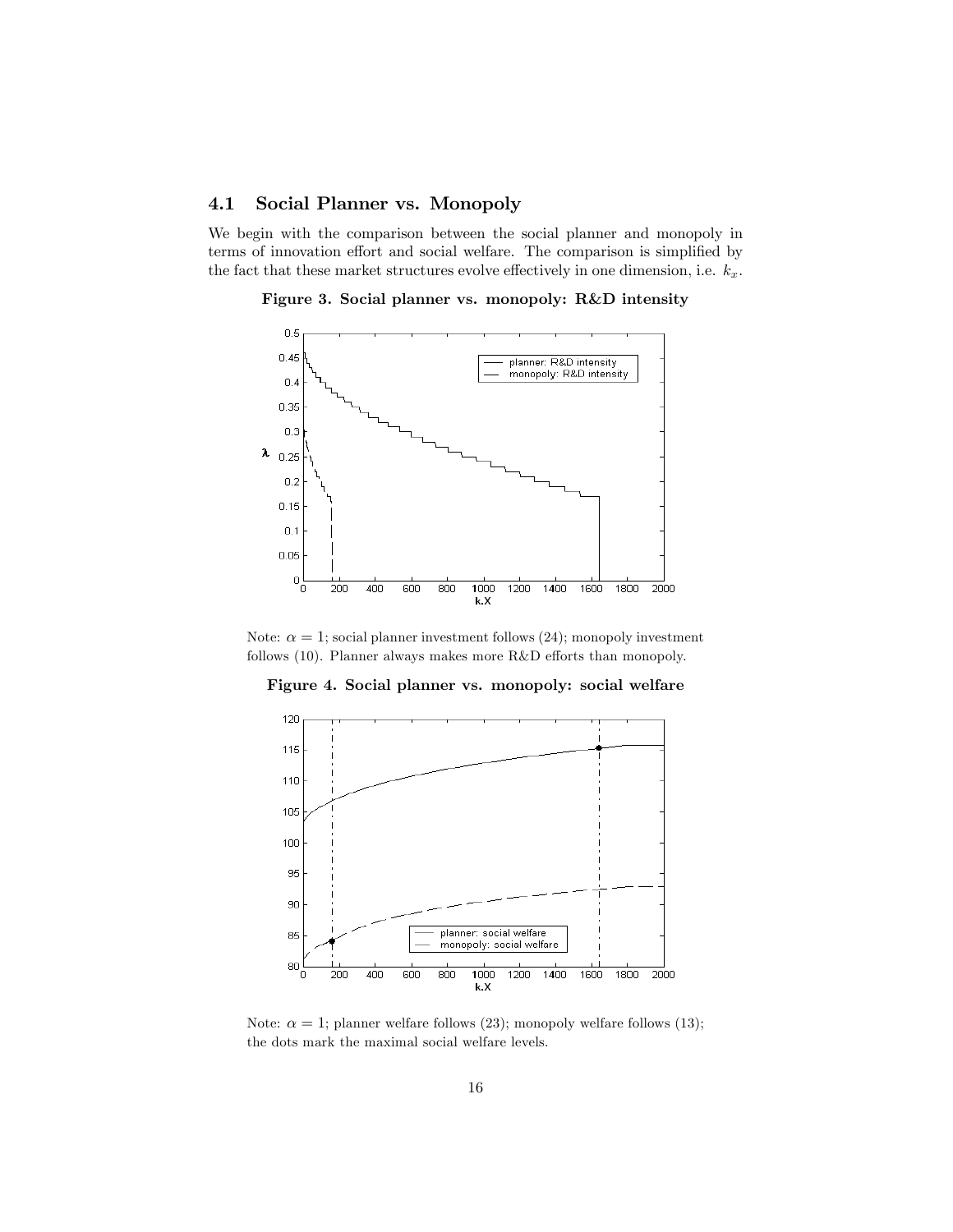R&D efforts and social welfare are presented in Figures 3 and 4. There are some major results in this comparison. First, as shown earlier, both the social planner and monopoly reduce their innovation efforts over the know-how space, and eventually hit some points beyond which no further investments are beneficial. Second, the social planner always exerts more effort on innovations and reaches a higher maximal know-how stock than the monopoly. It is noted that the social planner makes innovation decisions based on a flow function larger and steeper than monopoly one-period profit. Third, though with more expenditures on R&D, the social planning scheme has higher life-time welfare than the monopoly structure. The reason is that the net social welfare flows are still high. In addition, the social planner has more chance to succeed in R&D efforts and hence more effectively avoid wasteful investments than the monopoly. Thus, at the beginning, i.e.  $k_x = 0$ , ex ante social welfare in social planning is larger than that in monopoly. Moreover, in the long run, the economy reaches a higher steady-state quality level and social welfare in the former than in the latter (the dots in Figures 3 and 4).

#### 4.2 Duopoly Behavior

Static Pricing. In the linear substitution case, product supremacy is all that matters. Figure 5 illustrates the pricing behavior and profit of firm  $X$ . As a laggard,  $X$  ties its price at  $w$  and makes a zero profit. As a front-runner, the firm can charge a higher price which is subject to the quality ratio. Specifically, the front-runner's price and profit are higher if its relative quality is larger. The curvature of price and profit functions along  $k_x$  comes from consumers valuation.

Figure 5. Duopoly: price and profit functions of firm  $X$ 



Note:  $\alpha = 1$ ;  $\theta^* < 1/(1 - \sigma)$ ; price follows (16); profit follows (17). Higher quality levels lead to higher prices  $(A)$  and higher profits  $(B)$ .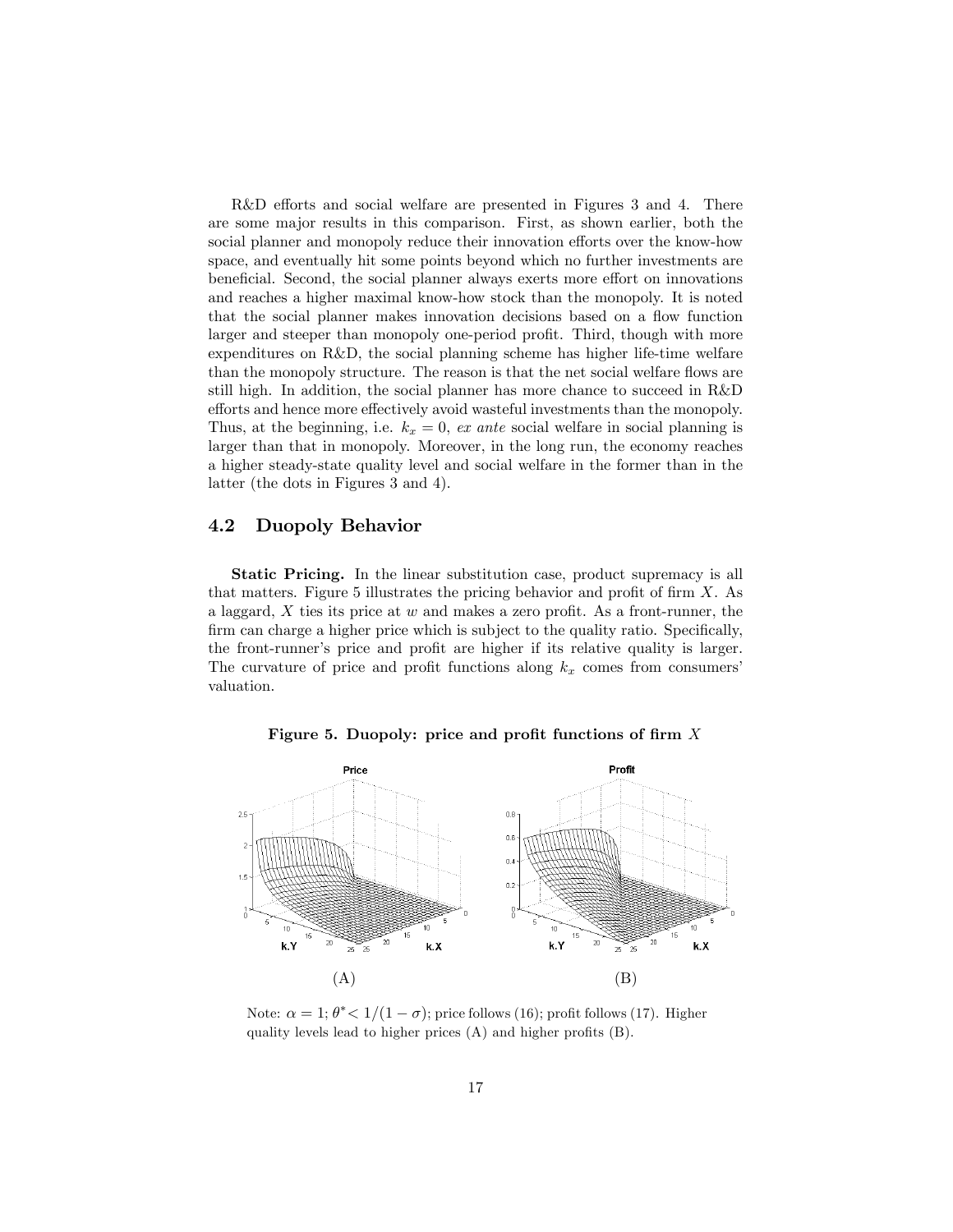Dynamic Investment. As discussed earlier, solving for an MPE of the entire R&D game boils down to solving for a Nash equilibrium in every state  $\omega \in \Omega$ , following a backward induction fashion. Recall that given  $\omega = (k_x, k_y)$ , behaviors at weakly higher states  $\{\omega'\}$  are already known, for  $\omega' = (k'_x, k'_y)$ ,  $k'_x \geq k_x, k'_y \geq k_y$ , and at least one of the inequalities is strict. In addition, in every state  $\omega$ , by symmetry, we need to find the fixed point of the R&D game between firm X and itself at the permuted state  $\tilde{\omega}$ . In this game, players choose the R&D intensity  $\lambda$  in a finite and bounded set.

The numerical algorithm for finding the fixed points is based on a simple interpretation of the Nash equilibrium concept. It runs as follows: given any state  $\omega$ , construct the best response functions of the two firms and find the fixed point on a grid choice space. In implementation, most of the state games have exact fixed points. For the state games which do not have exact fixed points, we approximate the equilibrium with the closest grid point which is not Pareto dominated.

Figure 6. Duopoly: value and investment functions (firm  $X$ )



Note:  $\alpha = 1$ ; value follows (18); investment follows definition 3. In (A), higher firm values come from higher quality levels. In  $(B)$ , X only invests in a bounded region; R&D efforts are decreasing in  $k_x$ ; competition escalades in the diagonal region.

There are some distinguished features of the numerical equilibrium play. First, a firm may have expected positive value even when lagging in the market. The reason is that if the know-how gap is not too large, the laggard has some chance to catch up with the front-runner by R&D investments. Figure 7 shows the region where the laggard still wants to catch up. Second, if too far behind, the laggard does not invest in R&D. Third, the R&D race is the most intensified when firms are close to each other, especially when they have equal know-how stocks. In other words, firms really want to break the balance to have an advantage in pricing. By comparing Figures 3 and 6.B, given  $k_x = k_y$  which are both low, a duopoly firm invests more than the social planner at  $k_x$ . Forth, even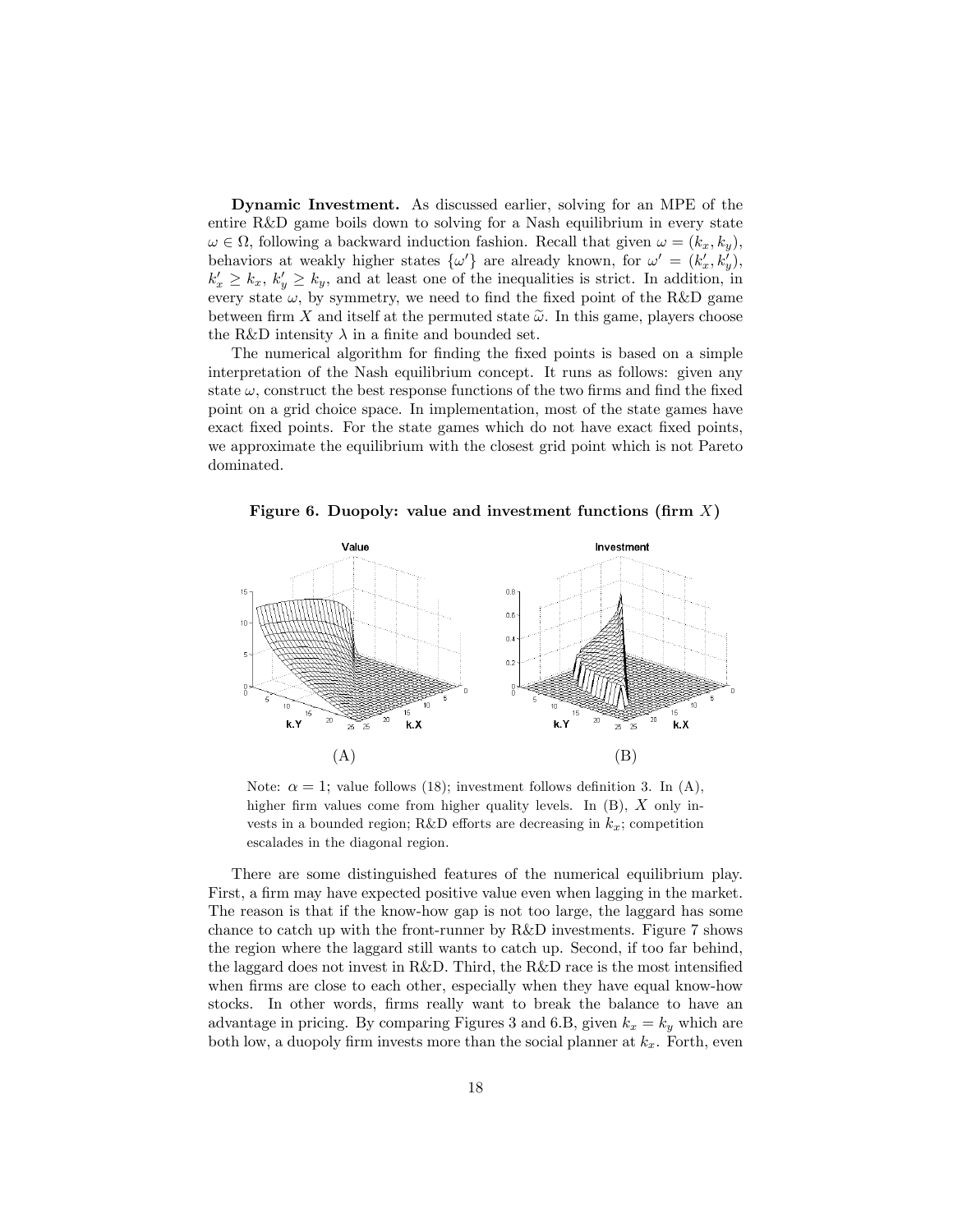though the front-runner can leave the laggard so far behind that the laggard will never invest in R&D, the front-runner still has incentives to invest as it can raise the quality ratio for larger profits. Fifth, investment incentive generally decreases in know-how stock, reflecting the decreasing marginal valuation of consumers. When consumers the most appreciate quality improvements, i.e. for low know-how stocks or *fresh market*, firms invest intensively. When increases in know-how stock cannot raise much consumers' valuation, i.e. the market becomes mature, no firms invest in R&D. Specifically, Figure 7 illustrates the boundary beyond which a front-runner no longer wants to innovate. It can be seen that if the competitor ends up with low quality level, firm  $X$  does not have much incentives to progress far. However, if the two firms make relatively equal progress, they may push the frontier close to the social planner's maximal know-how stock.



Figure 7. Duopoly: investment boundaries (firm  $X$ )

Note:  $\alpha = 1$ ; upper curve specifies {maximal  $k_x$ }; lower curve & diagonal make up the catching up region. Duopoly technology frontier lies between those of the social planner and monopoly.

Social Welfare. Figure 8 shows how the duopoly social welfare function looks like. It is symmetric with respect to the diagonal where the firms have equal product quality and consumers benefit the most. In addition, the domain in which the society can effectively achieve some welfare level is defined by the technology frontier in Figure 7. In other words, social welfare evolves as long as  $firms$  still make  $R&D$  efforts.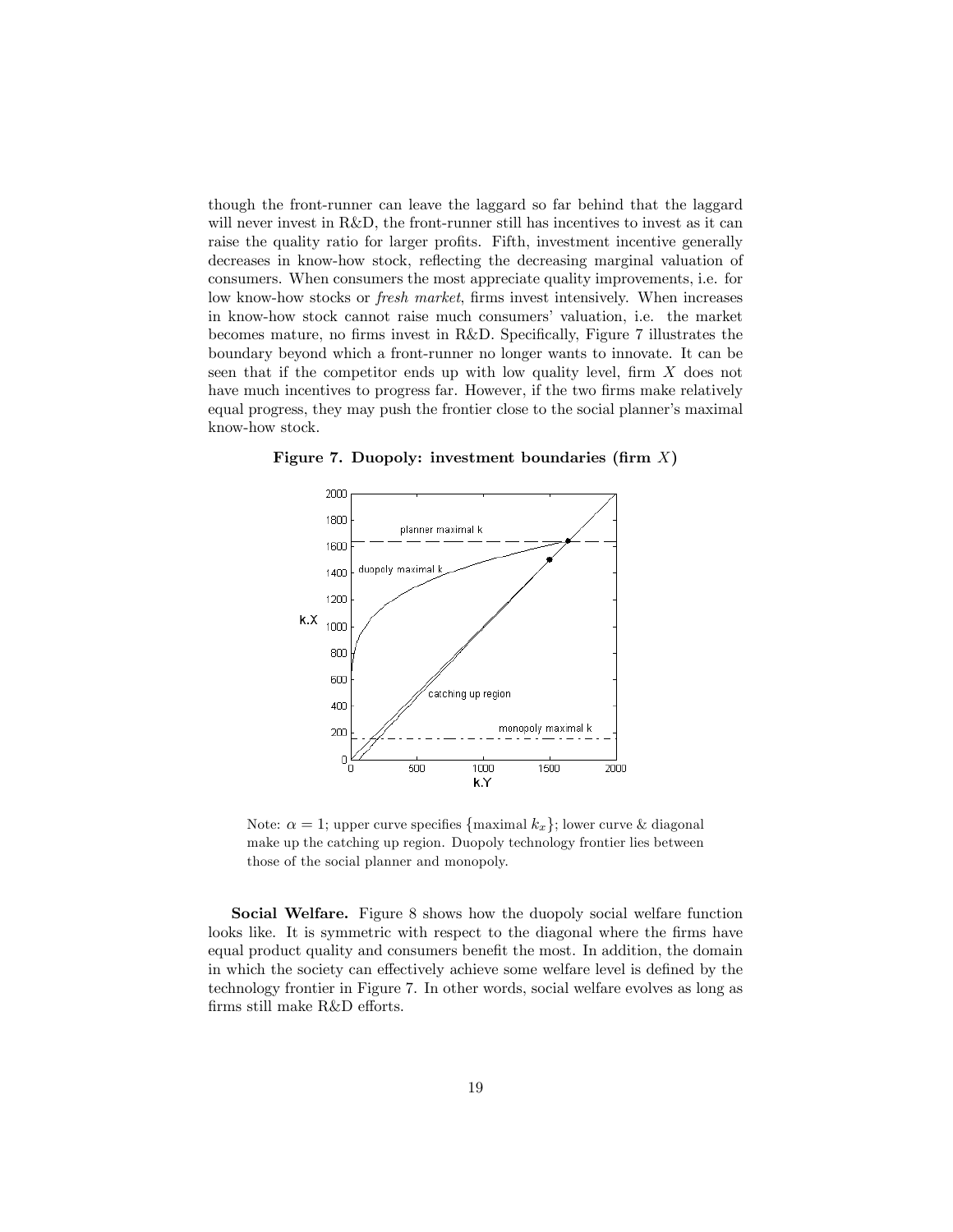Figure 8. Duopoly: social welfare function



Note:  $\alpha = 1$ ; social welfare follows (21). The function has a trench along the diagonal where firms make a lot of wasteful investments.

Generally, the function is increasing in  $k_x$  and  $k_y$ . However, it is cleaved a long the diagonal region. Given some  $k_y$  and in the neighborhood where  $k_x \leq$  $k_y$ , the social welfare function becomes flat. When  $k_x$  passes  $k_y$ , the function becomes steeper, and again increasing and concave in  $k_x$ . The reason is that when neck-and-neck, firms intensify their competition effort and make a lot of wasteful investments from the point of view of social welfare.

## 4.3 Market Organization, Innovation, & Social Welfare

We compare the three market structures here. First, there is an important result shown in Figure 7: the duopoly technology frontier is lower than that of the social planner and higher than that of the monopoly. This means the long-run social welfare of the structures follows the same ordering. Figure 9 illustrates this result. It is interesting that if the duopoly Örms always advance together in equilibrium, they can drive social welfare to the level by the social planner. Second, the ex ante social welfare value is the highest under the social planner and lowest under the monopoly. Specifically, the  $ex$  ante social welfare values under a social planner, a duopoly, and a monopoly respectively are  $EWS = 102$ ,  $EWD = 98$ , and  $EWM = 80$ . Third, market organization does matter to the rates of technological progress. The monopoly is the slowest. The order between a social planner and a duopoly depends on where the Örms are on the state space. A duopoly in the diagonal region advances more quickly than a social planner with the same technology frontier.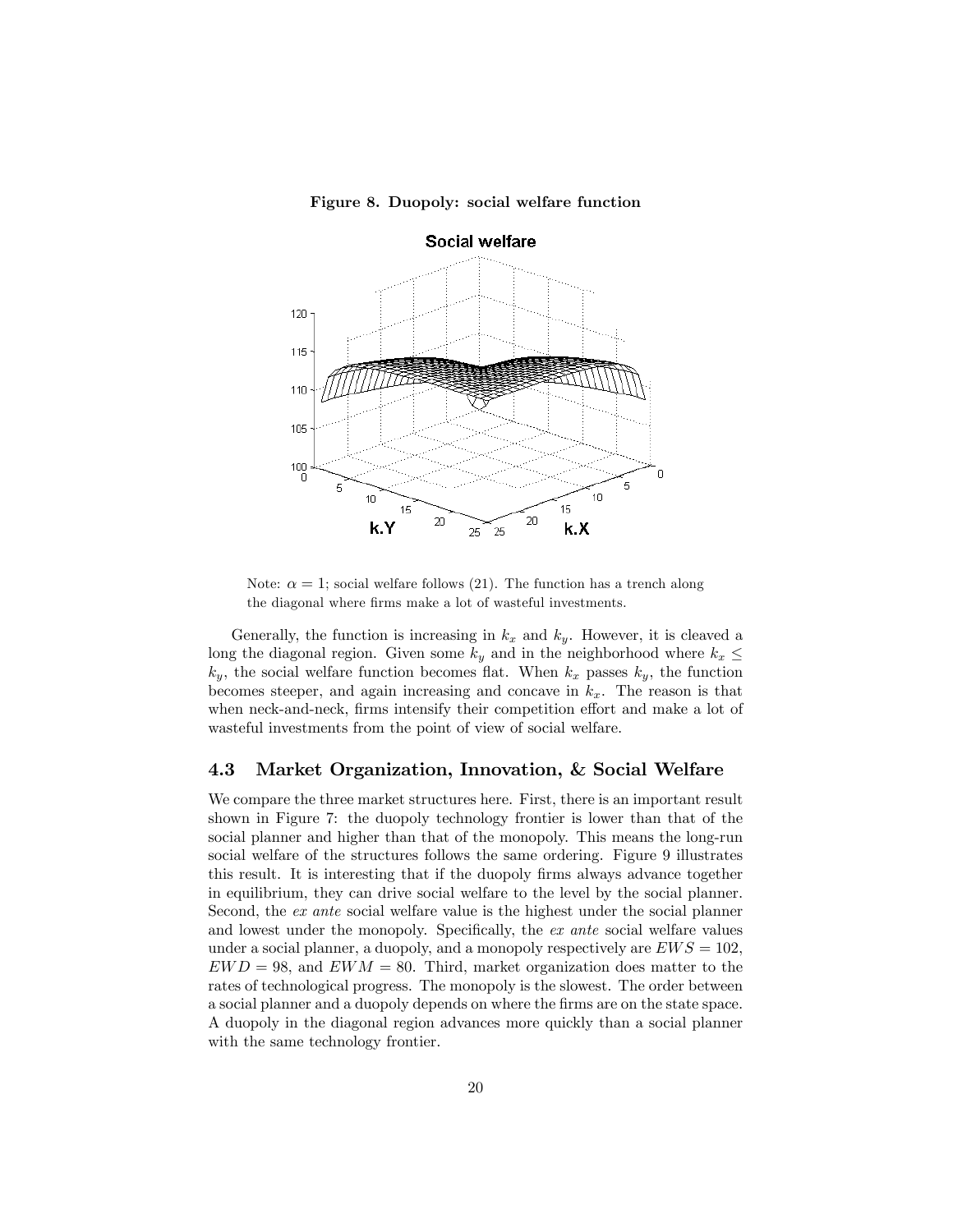#### Figure 9. Comparison of maximal welfare



Note:  $\alpha = 1$ ; social planner and monopoly only innovate x and keep  $k_y=0$ ; duopoly technology frontier is that of front-runner X. Duopoly ranks lower than social planner and higher than monopoly in maximal social welfare.

In combination of the results, the social planner benefits the economy the most; the duopoly may generate an outcome comparable to that by the social planner, but not always; and the monopoly is definitely the least desirable. This welfare result means that more static and dynamic competition benefits the society in both the short run and long run. Thus, policies related to market organization and dynamics should work in this direction.

# 5 Nonlinear Substitution

We have analyzed investment behaviors and social welfare properties for the linear substitution case. In this section, the same considerations are extended to the nonlinear substitution case, where  $\alpha \in (0, 1)$ . Specifically, the presented numerical results are associated with  $\alpha = 0.8$ . We want to see if the previous key conclusions are invariant to the substitution specification. In fact, analyses with nonlinear substitution are much more costly than those with linear substitution.

For the most part, the formulations of pricing and investment problems are similar to those in the linear substitution case (Appendix 7). However, there are some major differences. First, consumers always want to consume both products  $x$  and  $y$ , making the demand function more smooth. Consequently, second, the monopoly and social planner have to produce and innovate both products in every period. Third, the setup does not support closed form solutions to the static problems, especially the duopoly pricing game. These mean that we have to rely more on computations to characterize the nonlinear substitution case.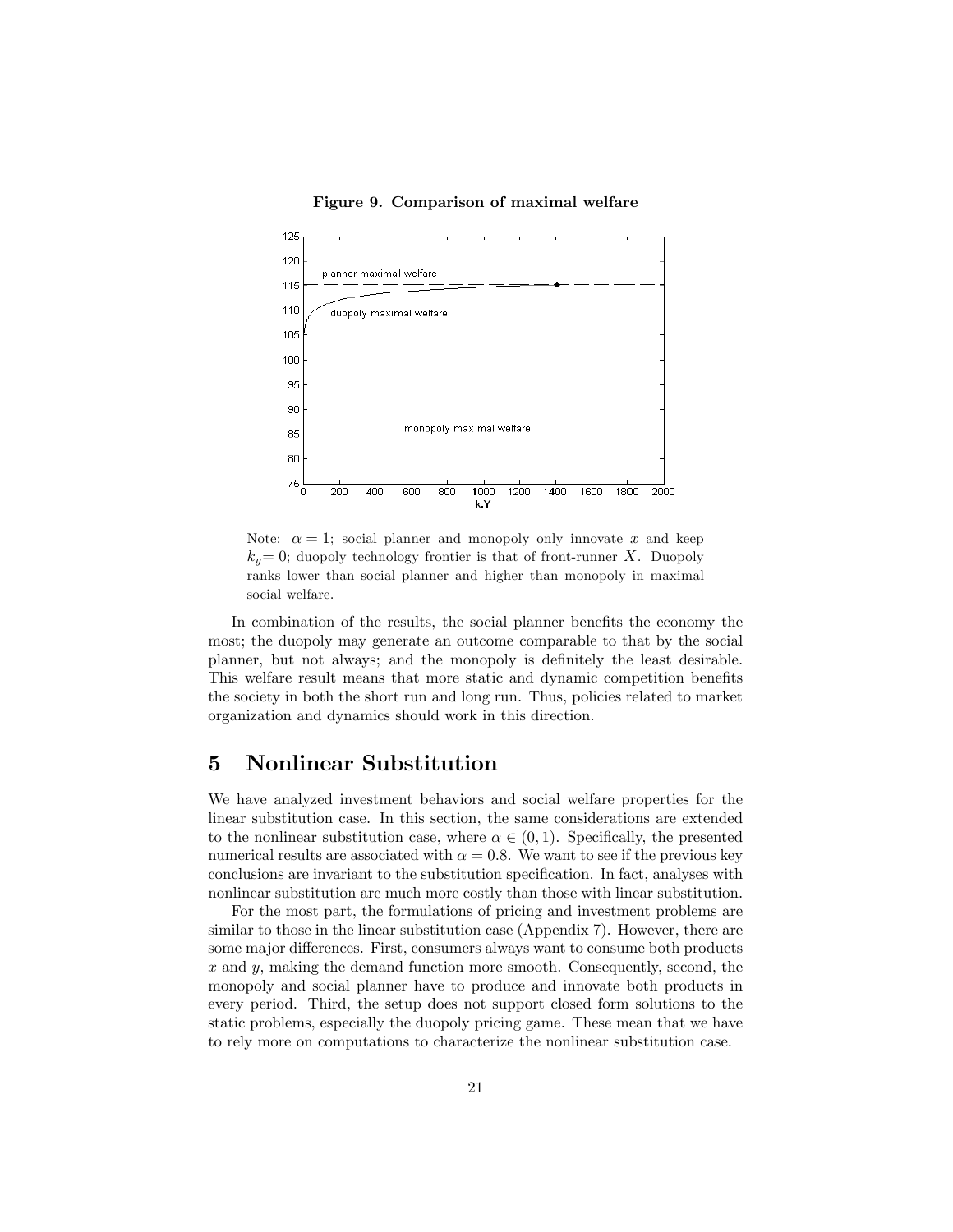## Figure 10. Technology frontiers (product  $x$ )



Note:  $\alpha = 0.8$ . The frontiers show the maximal know-how stocks beyond which firm  $X$ , under different market structures, will no longer innovate product x. The same holds for product y.

Figure 11. Maximal social welfare  $(x$  frontier)



Note:  $\alpha = 0.8$ . Maximal welfare values are associated with the technology frontiers in Figure 10.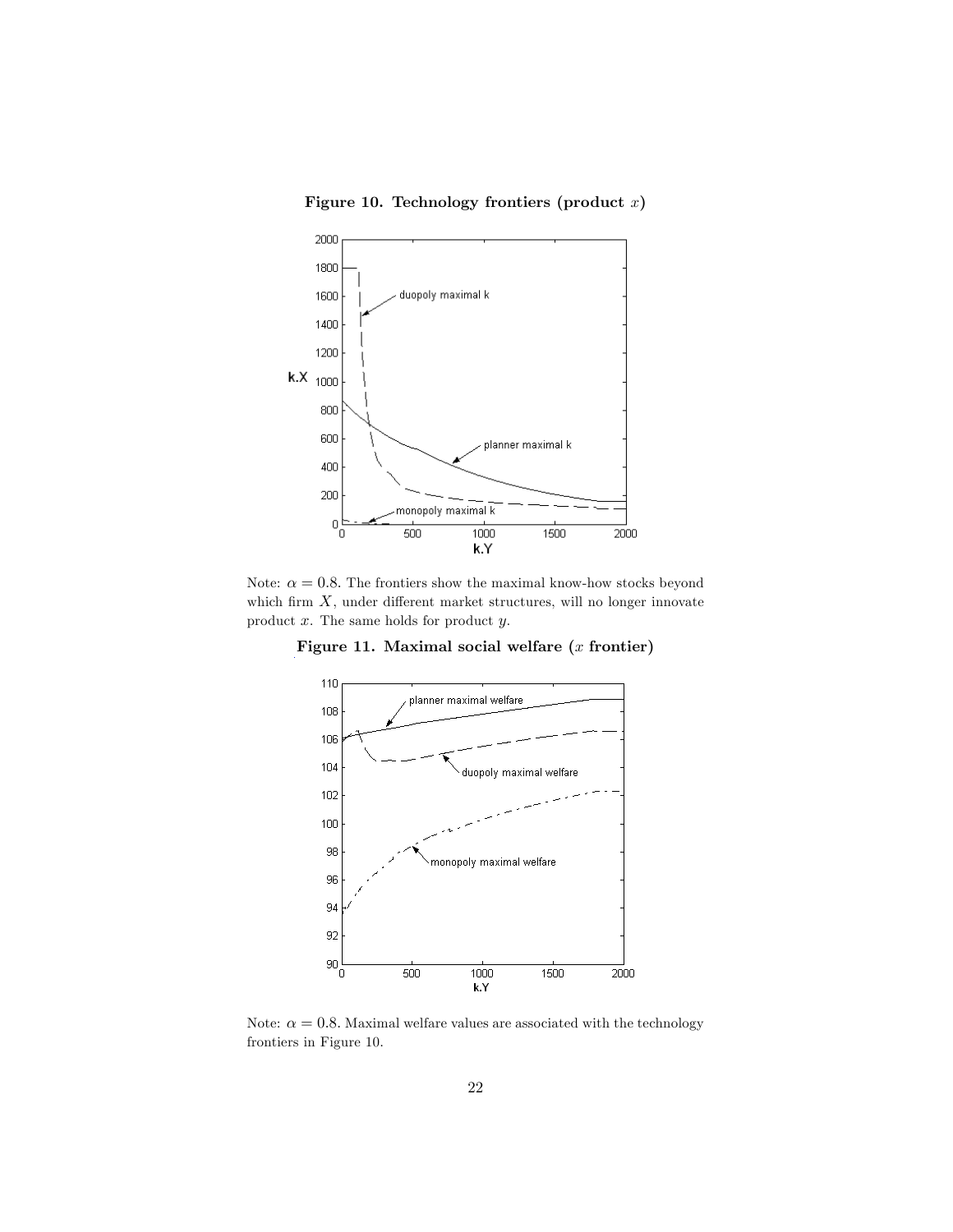Before investigating investment behavior and social welfare, we need to understand the role of quality in profit maximization. In the monopoly structure, quality does not affect optimal prices for large  $B$ , which also holds for the linear substitution case. However, quality has the budget share effects, i.e. higher quality attracts more expenditure from consumers. This is the incentive for quality innovation in monopoly. In the duopoly structure, the market share for each firm and consumer expenditure are both tied to quality levels. In fact, a firm's one-period profit is increasing in its product quality and decreasing in that of the rival (Figure A.2-A). For this reason, firms are motivated to improve their own product quality. Different from the market power incentive, the sole interest of a planner is raising consumers' utility through quality innovation.

Detailed characterizations of each market structure are presented in Appendix 9. In this section, Figures 10 and 11 provide the main comparisons.

Figure 10 representatively shows the technology frontier of product  $x$ , beyond which no firms want to make  $R&D$  efforts. First, the monopoly's frontier is low while that of the planner is much higher. However, the two structures share the same pattern of decreasing innovation efforts along  $k_x$  (Appendix 9). This common feature is intuitive for a concave valuation function. Interestingly, second, the duopoly frontier is not always lower than the planner counterpart. In other words, if the stochastic evolution in equilibrium is unbalanced, a duopoly structure may end up with a product with very high quality and the other with low quality. The reason is that if the competitor is not lucky in its R&D projects and stays at low product quality, firm  $X$  will find it beneficial to raise its relative quality. As a sole innovator, neither a social planner nor a monopoly has incentives to progress in an unbalanced fashion, even though they may end up with unequal quality states as the economy evolves stochastically.

Thus the linear and nonlinear substitution cases differ greatly in duopoly innovation behavior. First, for a low  $k_y$ , firm X invests to improve its product longer with nonlinear substitution than with linear substitution; In addition, firm X's innovation intensity is increasing in  $k_y$  with linear substitution, while the reverse holds with nonlinear substitution. This difference is intuitive. In the linear substitution case, a firm too far behind abandons R&D efforts all together, and the front-runner can sustain its leadership without much effort; As the laggard lands at a higher quality level, the front-runner needs to innovate its product up to some optimal point, making the frontier increasing. In contrary, the laggard with nonlinear substitution can always make positive profits because consumers demand its product; Consequently, the laggard has greater incentives in raising its market share via quality innovation. Knowing this, the front-runner will need to make more efforts to have a greater lead. As the additional curvature for  $\alpha$  < 1 makes it more costly to raise relative quality, a firm's investment frontier is decreasing in product quality of its rival. For example, for a low  $k_y$ , firm  $X$  finds it easy to have greater lead and has a high frontier. However, for a higher  $k_y$ , it is not beneficial for firm X to go as far. When X is a laggard and  $k_y$  is increasing, the firm's marginal benefits from innovation is smaller and smaller. Second,  $R&D$  efforts are not intensified when firms are neck-and-neck with nonlinear substitution. The reason is that the laggard does not have to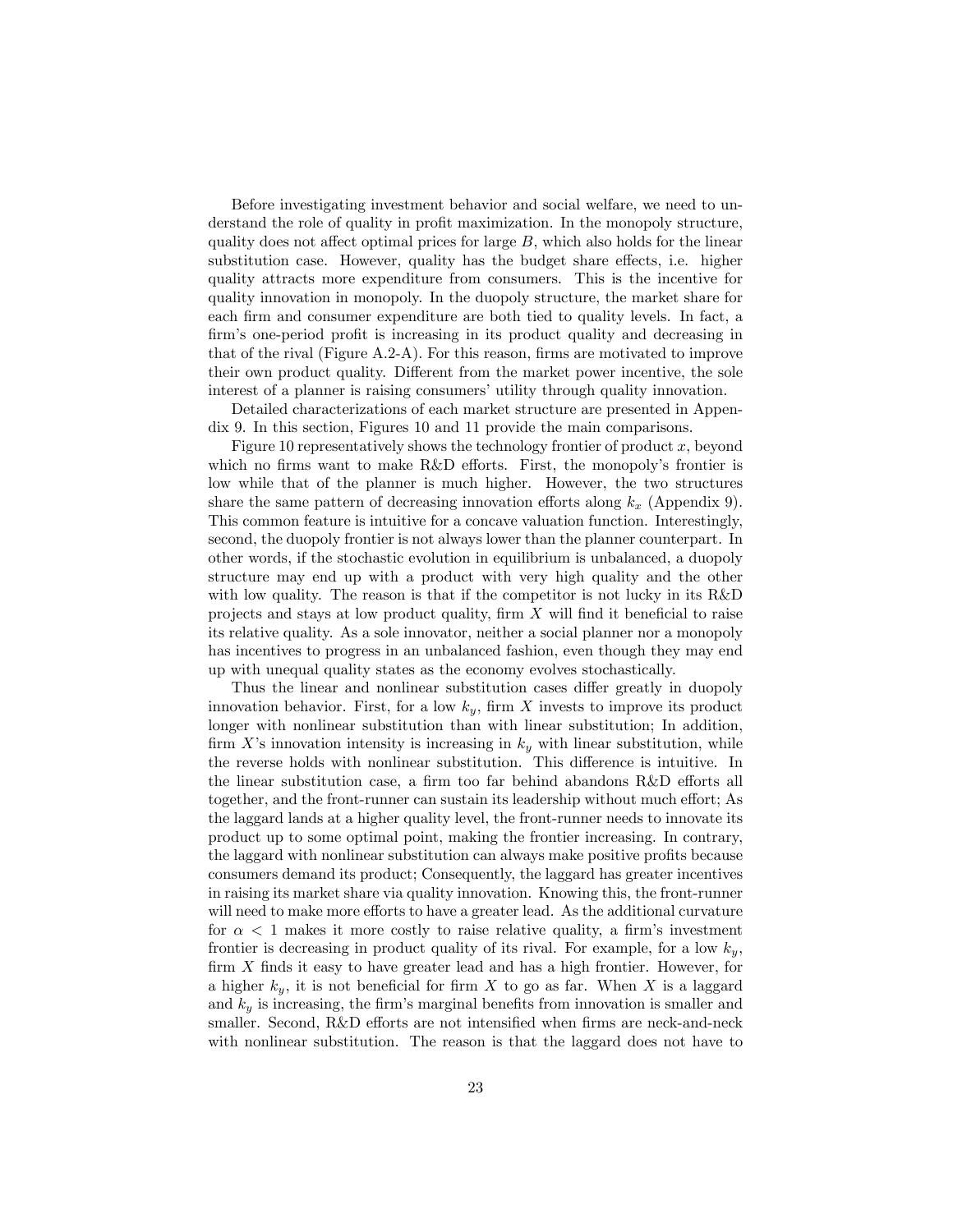face a hazard of making future zero profits as in the linear substitution case.

Finally, the social welfare functions of all three market structures are increasing and concave in  $\omega$  (Appendix 9). As firms do not intensify investments when they are neck-and-neck, the social welfare function is not cleaved as in the linear substitution case. There are some main comparative results. First, welfare values conditional on states are unambiguously ordered. Specifically, given any state  $\omega$ , it is always beneficial to switch from a duopoly to social planning or from monopoly to duopoly. This implies the ex ante social welfare value is the highest under a social planner and lowest in a monopoly. Recall that this result holds in the linear substitution case. Second, the maximal social welfare value depends on where the economy lands along the technology frontier. Specifically, the monopoly always produces the smallest social welfare. In dynamics, the duopoly may generate higher welfare than the social planner. However, in the long run, the latter benefits the economy the most (Figure 11).

Though there are differences in terms of duopoly investment behavior, the linear and nonlinear substitution cases share the same policy message that more competition benefits the economy.

# 6 Further Discussions

We consider some issues related to the choice of parameters and modeling in this section. First is how the results will change if we vary the key parameters regarding innovation step and cost functions. In general, varying the innovation technology does not affect the comparative results between different market structures, given linear substitution or nonlinear substitution. In particular, if it is easier to innovate, i.e. the step function is higher or the cost function is lower, firms will make higher innovation efforts, given a some state  $\omega$ . It is noted that the continuous step function is implemented on a grid space. Thus, any change in the step function has to satisfy the condition that intensity decisions advance the state to exact grid points.

Second, we do not have to vary the valuation function to see how the model works, because its curvature varies with know-how stocks. Specifically, for each market structure and substitution degree, the key determinant behind innovation incentives is the curvature of the valuation function; For low know-how stocks, where the valuation function is steep, the marginal benefits of innovation is large and firms make great R&D efforts; In the long run, as the valuation function is flat, firms have small incentives in product improvements.

Third, the current choice of the threshold  $k^*$  is a technical assumption which makes the solution concepts more understandable and keeps the state space small enough for computational purposes. The key welfare results do not depend on the choice of  $k^*$ . Ideally,  $k^*$  should be chosen so that the corresponding slope of the valuation function, i.e.  $\theta'(k^*)$ , is smaller than any other magnitudes considered in R&D problems. For a large  $k^*$ , investment decisions are not subject to bouncing effects and look smoother. However, as  $k^*$  is increasing, the computational burden grows exponentially. Thus we have to make a trade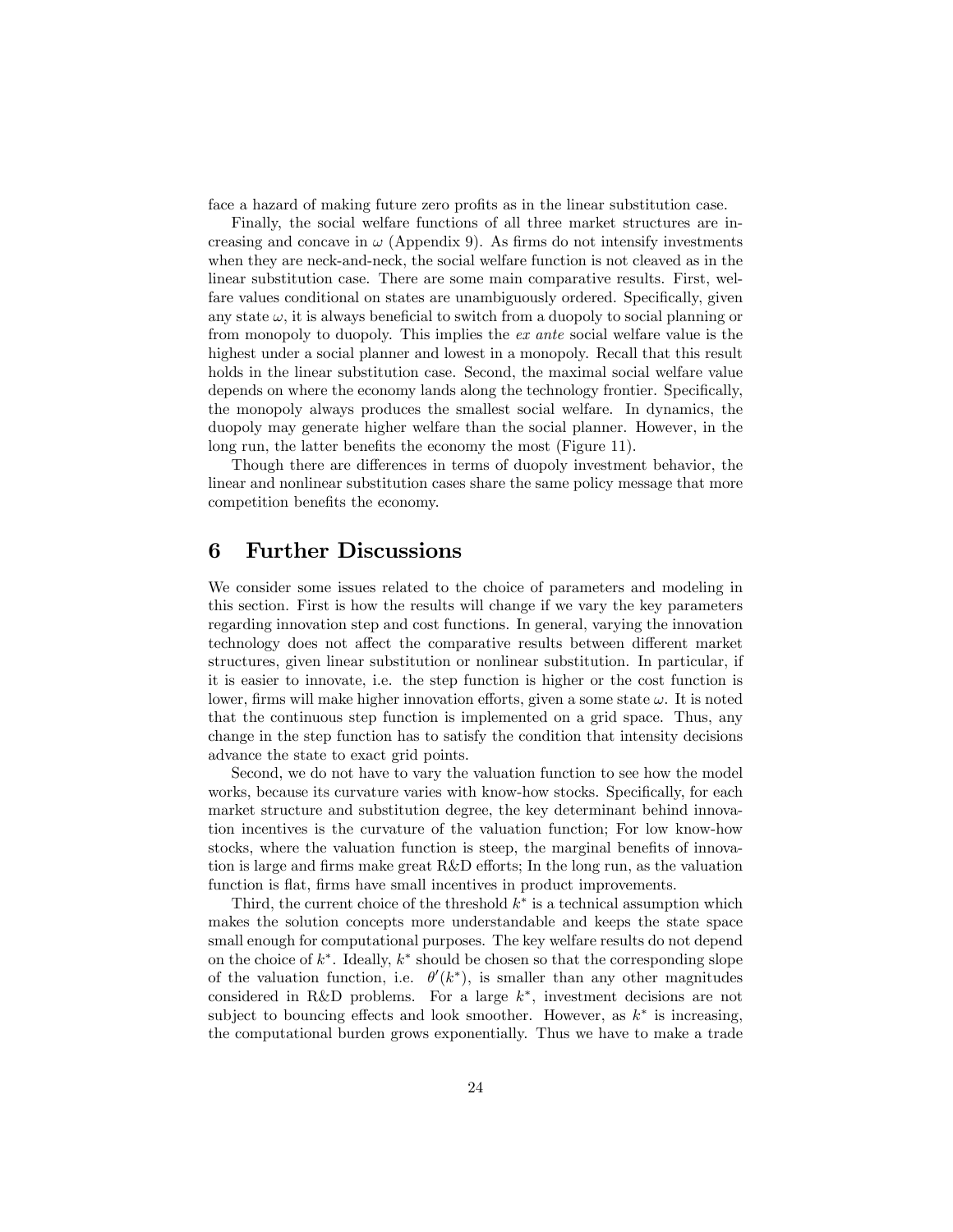off between smoothness and feasibility.

Fourth, we do not consider the dependence of production cost  $w$  on knowhow stock. If unit cost is increasing in quality, we also expect that innovation intensity is decreasing. In empirical work, changes in production cost may be needed to make the model match with data. However, in this study, the assumption of an invariant unit cost is necessary to keep the model focus on quality innovation. In addition, real-life developments show that quality innovation is not necessarily associated with higher production cost. For the same reason of simplicity, we keep the innovation technology, i.e. innovation step and cost functions, independent of know-how stock.

Fifth, states are not allowed to move backwards. This assumption facilitates backward induction solutions and differentiates the current study with the existing literature, e.g. Pakes and McGuire (1994) and Doraszelski (2003). Clearly, the evolution rule, according to which a state  $\omega$  follows, does influence firms' innovation incentives. In general, given the same effective state space  $\Omega$ , the measure of  $\omega$  such that some firm does not invest is larger with the nondecreasing fashion. In addition, the long-run outcomes, especially in technology frontier, are different.

Finally, we restrict the game theoretic equilibrium concepts to Nash and MPE. Finer concepts which may rely on Folk's theorem are beyond the scope of our current interest. Those finer considerations demand much more elaborations and are left for future work.

# 7 Conclusion

The main purpose is analyzing how market organization affects the quality innovation efforts and social welfare. The key technology structure is that firms can choose how much to progress in the next period and state variables are non-decreasing. There are some main results. First, in the linear substitution case, the planner technology frontier is always superior than the counterparts in duopoly and monopoly. Second, in the nonlinear substitution case, a duopoly may follow an unbalanced evolution path and have a technology frontier not dominated by that in social planning. Third, social welfare values are always the highest in social planning and the lowest in monopoly.

We can extend the model in at least several ways. On one hand, some of them may not add much intuition to the current results. On the other, some potential extensions deserve separate research projects. Consequently, we keep the model as simple as possible to focus on the effects of market organization on innovation and welfare.

The analysis again advocates for the virtue of competition. Competition puts a downward pressure on prices and provides the incentives for firms to repeatedly expand the technology frontier, raising social welfare. However, it should be borne in mind that intensified competition may lead to wasteful allocation of resources.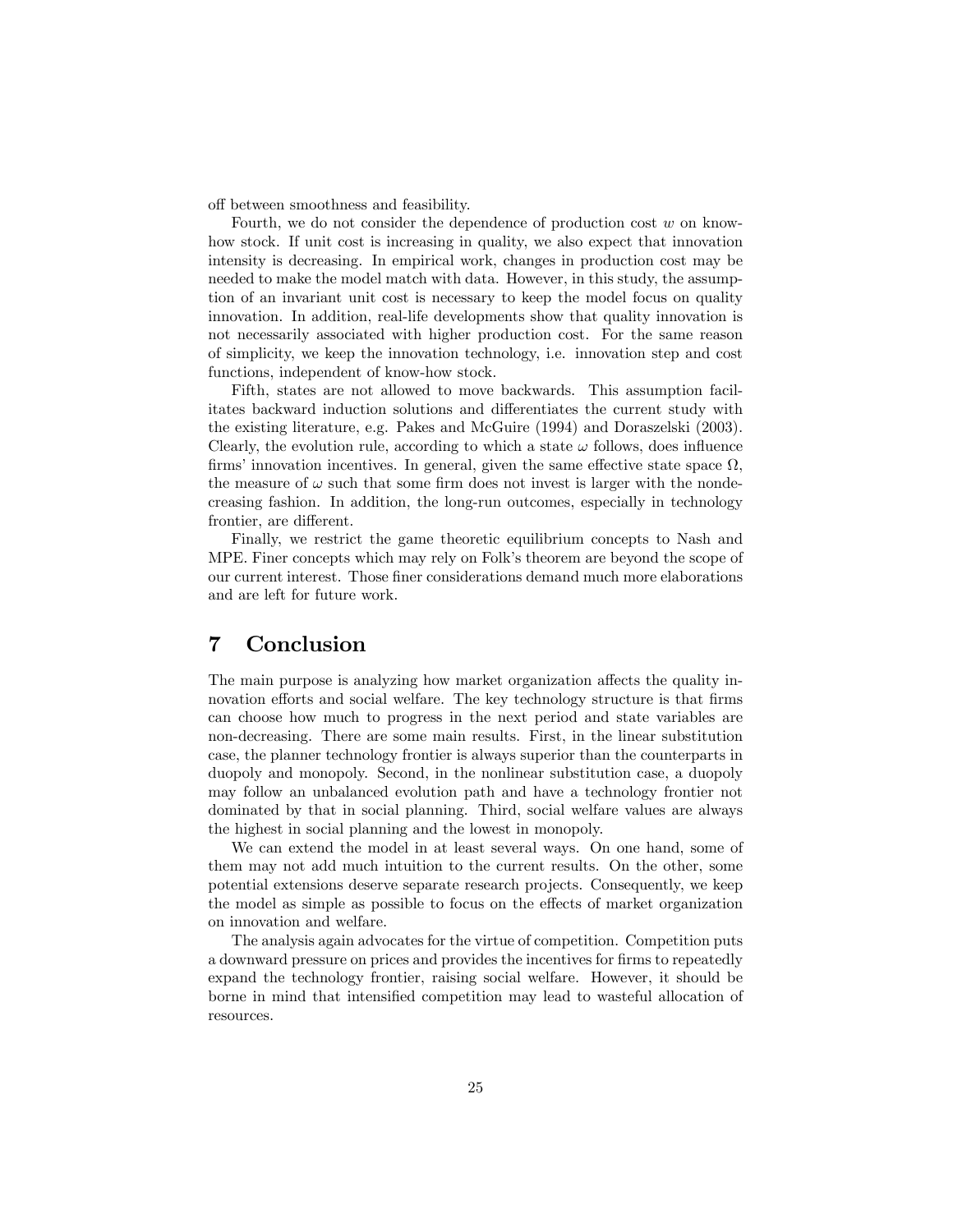# References

- [1] Aghion, Philippe and Peter Howitt (1992). "A Model of Growth through Creative Destruction," *Econometrica*, Vol. 60, No. 2, 323-351.
- [2] Aghion, Philippe, Christopher Harris, Peter Howitt, and John Vickers  $(2001)$ . "Competition, Imitation and Growth with Step-by-Step Innovation," Review of Economic Studies, Vol. 68, No. 3, 467-492.
- [3] Caplin, Andrew and Barry Nalebuff (1991). "Aggregation and Imperfect Competition: On the Existence of Equilibrium," Econometrica, Vol. 59, No. 1, 25-59.
- [4] Dasgupta, P. and J.E. Stiglitz (1980). "Uncertainty, Industrial Structure, and the Speed of R&D," Bell Journal of Economics, Vol. 11, No. 1, 1-28.
- [5] Doraszelski, Ulrich  $(2003)$ . "An R&D Race with Knowledge Accumulation," RAND Journal of Economics, Vol. 34, No. 1, 20-42.
- [6] Doraszelski, Ulrich and Sarit Markovich (2005). "Advertising Dynamics and Competitive Advantage," RAND Journal of Economics, under review.
- [7] Ericson, Richard and Ariel Pakes (1995). "Markov-Perfect Industry Dynamics: A Framework for Empirical Work," Review of Economic Studies, Vol. 62, No. 1, 53-82.
- [8] Doraszelski, Ulrich and Mark Satterthwaite (2005). "Foundations of Markov-Perfect Industry Dynamics: Existence, Purification, and Multiplicity," Manuscript.
- [9] Grossman, Gene M. and Elhanan Helpman  $(1991)$ . "Quality Ladders in the Theory of Growth," Review of Economic Studies, Vol. 58, No. 1, 43-61.
- [10] Grossman, Gene M. and Carl Shapiro (1987). "Dynamic R&D Competition," Economic Journal, Vol. 97, No. 386, 372-387.
- [11] Harris, Christopher and John Vickers (1985). "Perfect Equilibrium in a Model of a Race," Review of Economic Studies, Vol. 52, No. 2, 193-209.
- $[12]$  Harris, Christopher and John Vickers (1987). "Racing with Uncertainty," Review of Economic Studies, Vol. 54, No. 1, 1-21.
- [13] Klette, Tor Jacob and Zvi Griliches (2000). "Empirical Patterns of Firm Growth and R&D Investment: A Quality Ladder Interpretation," The Economic Journal, Vol. 110, No. 463, 363-387.
- [14] Lee, Tom and L.L. Wilde (1980). "Market Structure and Innovation: A Reformulation," Quarterly Journal of Economics, Vol. 94, No. 2, 429-436.
- [15] Lippman, S.A. and K.F. McCardle (1987). "Dropout Behavior in  $R&D$ Races With Learning," RAND Journal of Economics, Vol. 18, No. 2, 287– 295.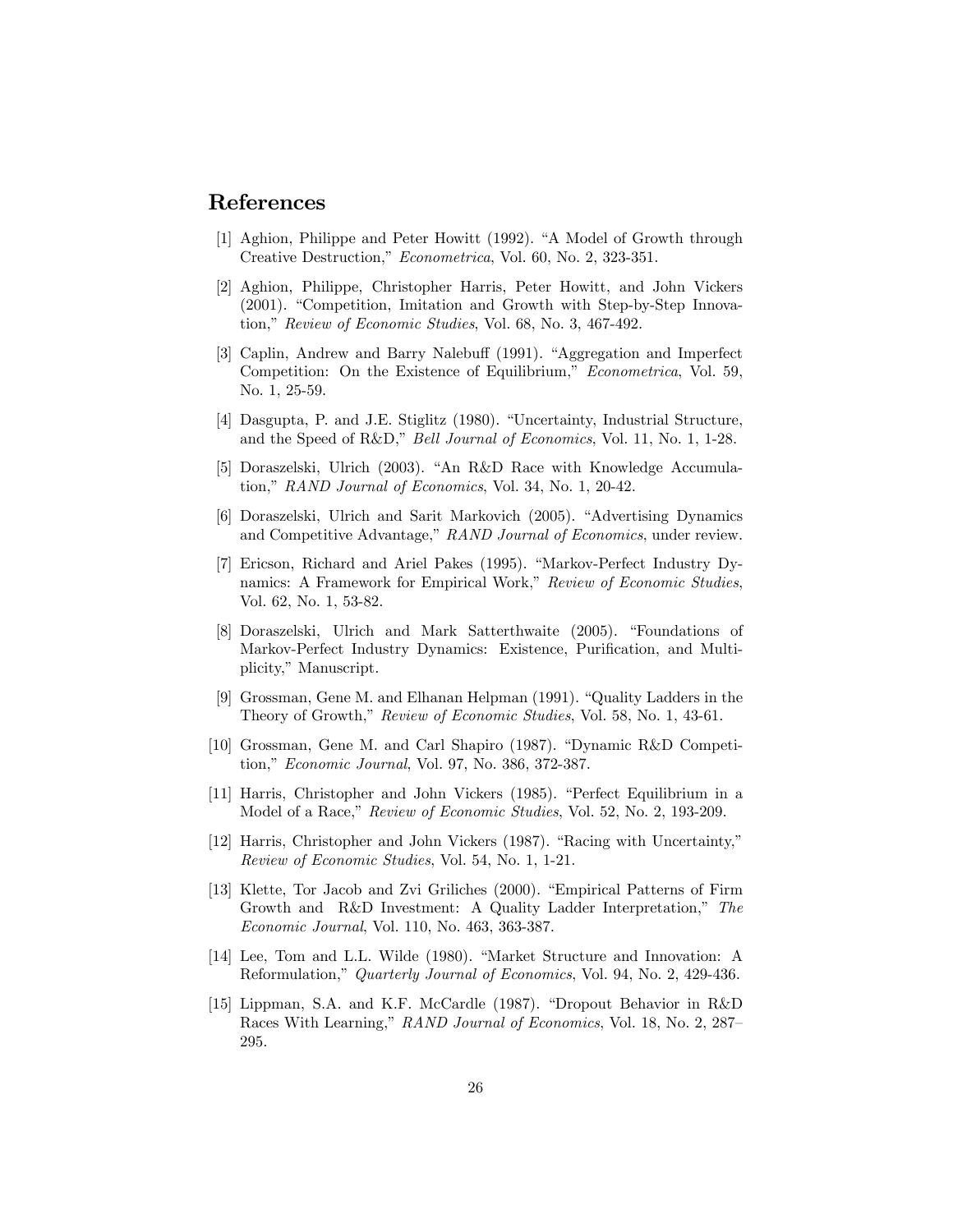- [16] Loury, Glenn C. (1979). "Market structure and Innovation," Quarterly Journal of Economics, Vol. 93, No. 3, 395-410.
- [17] Maskin, Eric and Jean Tirole (2001). "Markov Perfect Equilibrium: I. Observable Actions," Journal of Economic Theory, Vol. 100, No. 2, 191-219.
- [18] Pakes, Ariel and Paul McGuire (1994). "Computing Markov-Perfect Nash Equilibria: Numerical Implications of a Dynamic Differentiated Product Model,î RAND Journal of Economics, Vol. 25, No. 4, 555-589.
- [19] Pakes, Ariel and Paul McGuire (2001). "Stochastic Algorithms, Symmetric Markov Perfect Equilibrium, and the Curse of Dimensionality," Econometrica, Vol. 69, No. 5, 1261-1281.
- [20] Reinganum, Jennifer F. (1981). "Dynamic Games of Innovation," Journal of Economic Theory, Vol. 25, No. 21-41.
- [21] Reinganum, Jennifer F. (1982). "A Dynamic Game of R and D: Patent Protection and Competitive Behavior," Econometrica, Vol. 50, No. 3, 671-688.
- $[22]$  Segerstrom, P.S., T.C.A. Anant, and E. Dinopoulos  $(1990)$ . "A Schumpeterian Model of the Product Life Cycle," American Economic Review, Vol. 80, No. 5, 1077-1091.

#### Appendix 1. Expected innovation step function

Given any effort  $\lambda \in [0, 1]$ , the expected innovation step is  $s_E(\lambda) = \lambda s(\lambda)$ . Observe that  $s'_{E}(\lambda) = s(\lambda) + \lambda s'(\lambda) > 0$ . Consider the second-order derivative

$$
s''_E(\lambda) = 2s'(\lambda) + \lambda s''(\lambda)
$$
  

$$
\iff s''_E(\lambda) = s'(\lambda) \{2 + \lambda s''(\lambda) / s'(\lambda)\}.
$$

This equation suggests that we choose  $s(\lambda) = \lambda^{1-\nu}$ , where  $\nu < 1$  is the constant rate of risk aversion. Thus,  $s''_E(\lambda) = s'(\lambda)(2 - \nu) > 0$ , and the expected step is convex in effort.

#### Appendix 2. Properties of  $b(\theta_x, p_x)$

To use the implicit function theorem, based on the common FOC, we construct the following function:  $F(b, \theta_x, p_x) = (\theta_x/p_x)u'(\theta_x b/p_x) - 1$ . With some shorthand notations

$$
F_b = \left(\frac{\theta_x}{p_x}\right)^2 u'' < 0
$$
\n
$$
F_\theta = \frac{1}{p_x} u' + \frac{\theta_x b}{p_x^2} u'' = \frac{u'}{p_x} \left(1 - r_R\right) > 0
$$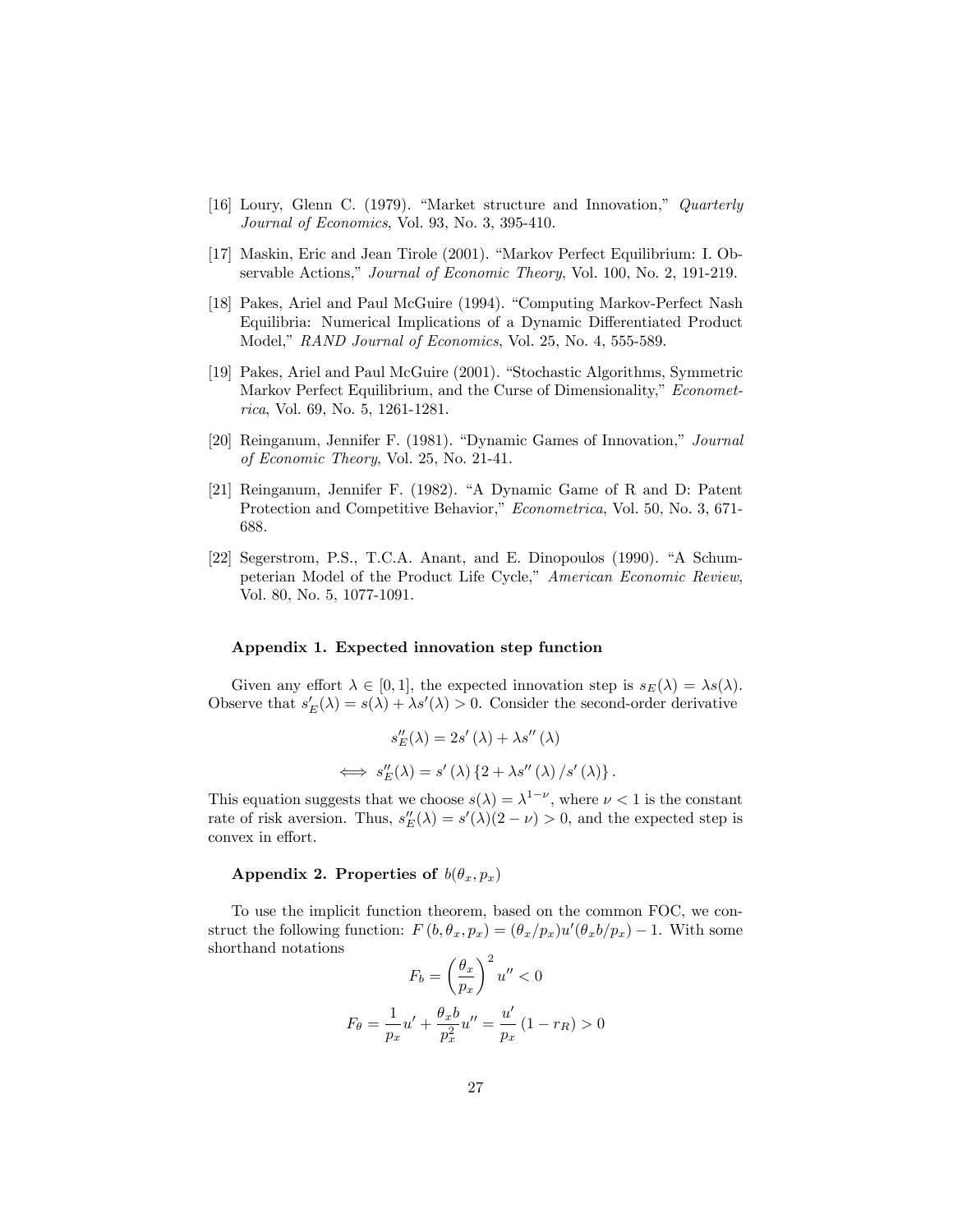$$
F_p = -\frac{\theta_x}{p_x^2}u' - \frac{\theta_x^2 b}{p_x^3}u'' = -\frac{\theta_x u'}{p_x^2}(1 - r_R) < 0.
$$

where  $r_R = -(\theta_x b/p_x) u''(\theta_x b/p_x)/u'(\theta_x b/p_x)$ . Note that  $\partial b/\partial \theta_x = -F_{\theta}/F_b$  and  $\partial b/\partial p_x = -F_p/F_b$ . Thus  $\partial b/\partial \theta_x > 0$  and  $\partial b/\partial p_x < 0$ . This also implies that  $\partial b/\partial k_x = (\partial b/\partial \theta_x)(\partial \theta/\partial k_x) > 0$ . We need these conditions hold unambiguously, and the assumption  $r_R = \sigma \in [\frac{1}{2}, 1)$  is sufficient. In fact, based on the original FOC

$$
b(\theta_x, p_x) = \left(\frac{\theta_x}{p_x}\right)^{(1-\sigma)/\sigma}.
$$
 (A.1)

#### Appendix 3. Monopoly Pricing

The monopoly solves  $\max_{p_x} \{b(p_x) (1 - w/p_x)\}\.$  Based on Appendix 2, the FOC and its equivalent forms are

$$
b'(p_x) (1 - w/p_x) + b(p_x) w/p_x^2 = 0
$$
  
\n
$$
\iff -(F_p/F_b) (1 - w/p_x) + b(p_x) w/p_x^2 = 0
$$
  
\n
$$
\iff -\frac{(1 - \sigma)b}{\sigma p_x} \left(1 - \frac{w}{p_x}\right) + \frac{bw}{p_x^2} = 0
$$
  
\n
$$
\iff p_x = \frac{w}{1 - \sigma}.
$$
\n(A.2)

Plug this result into (A.1), the optimal budget share for innovation products and the monopoly profit are

$$
b = \left(\frac{(1-\sigma)\theta_x}{w}\right)^{(1-\sigma)/\sigma} \tag{A.3}
$$

$$
\Pi^{M}(k_{x}) = \sigma \left(\frac{(1-\sigma)\theta_{x}}{w}\right)^{(1-\sigma)/\sigma}.
$$
\n(A.4)

#### Appendix 4. Decreasing optimal investments

Consider the equality in equation (10), which means  $\lambda_x > 0$ . Let

$$
F(k_x, \lambda_x) = -c'(\lambda_x) + \beta \left[ \left( V^M(k_x^+) - V^M(k_x) \right) + \lambda_x \Pi_1^M(k_x^+) s'(\lambda_x) \right].
$$

By the implicit function theorem,  $\lambda'_x(k_x) = -F_1(k_x, \lambda_x)/F_2(k_x, \lambda_x)$ . Observe that at the optimal  $\lambda_x$ , the SOC of the Bellman equation is  $F_2 (k_x, \lambda_x) < 0$ . In addition, by the envelop theorem,  $V_1^M(k_x) = \Pi_1^M(k_x)$ . Next, consider the derivative

$$
F_1(k_x, \lambda_x) = \beta \left[ \left( \Pi_1^M \left( k_x^+ \right) - \Pi_1^M \left( k_x \right) \right) + \lambda_x s' \left( \lambda_x \right) \Pi_{11}^M \left( k_x^+ \right) \right].
$$

As  $\Pi^M(k_x)$  is a concave function,  $\Pi_1^M(k_x^+) < \Pi_1^M(k_x)$  and  $\Pi_{11}^M(k_x^+) < 0$ . In combination,  $F_1(k_x, \lambda_x) < 0$ , and hence  $\lambda'_x(k_x) < 0$ .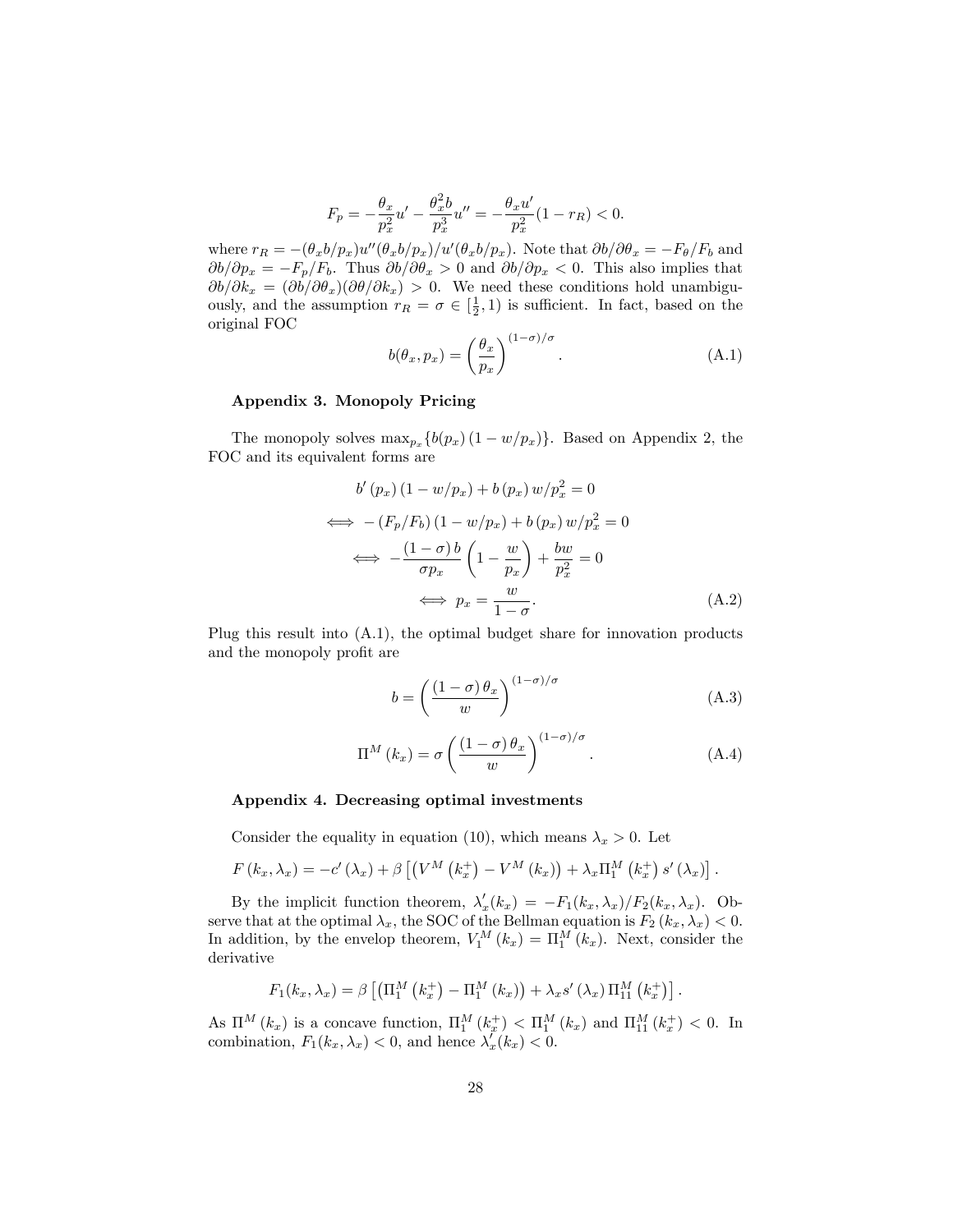#### Appendix 5. Duopoly Investment

The Bellman equation in  $(18)$  is more specified as

$$
V^D(k_x, k_y) = \max_{\lambda_x \ge 0} \left\{ \Pi^D(k_x, k_y) - c(\lambda_x) + \beta \begin{bmatrix} \lambda_x \lambda_y V^D(k_x^+, k_y^+) + \\ \lambda_x (1 - \lambda_y) V^D(k_x^+, k_y) + \\ (1 - \lambda_x) \lambda_y V^D(k_x, k_y^+) + \\ (1 - \lambda_x) (1 - \lambda_y) V^D(k_x, k_y) \end{bmatrix} \right\}.
$$

The FOC, where equality holds if  $\lambda_x > 0$ , for this problem is

$$
-c'(\lambda_x) + \beta \begin{bmatrix} \lambda_y V^D(k_x^+, k_y^+) + \lambda_x \lambda_y V_1^D(k_x^+, k_y^+) s'(\lambda_x) \\ + (1 - \lambda_y) V^D(k_x^+, k_y) + \lambda_x (1 - \lambda_y) V_1^D(k_x^+, k_y) s'(\lambda_x) \\ - \lambda_y V^D(k_x, k_y^+) \\ - (1 - \lambda_y) V^D(k_x, k_y) \end{bmatrix} \leq 0
$$
  
\n
$$
\iff -c'(\lambda_x) + \beta \begin{bmatrix} \lambda_y \begin{Bmatrix} \left[ V^D(k_x^+, k_y^+) - V^D(k_x, k_y^+) \right] \\ + \lambda_x V_1^D(k_x^+, k_y^+) s'(\lambda_x) \\ + \lambda_x V_1^D(k_x^+, k_y) - V^D(k_x, k_y) \end{Bmatrix} \\ + (1 - \lambda_y) \begin{Bmatrix} \left[ V^D(k_x^+, k_y) - V^D(k_x, k_y) \right] \\ + \lambda_x V_1^D(k_x^+, k_y) s'(\lambda_x) \end{Bmatrix} \end{bmatrix} \leq 0.
$$

Finally, by the envelop theorem, the FOC is

$$
-c'(\lambda_x) + \beta \left[ \begin{array}{c} \lambda_y \left\{ \begin{array}{c} \left[ V^D(k_x^+,k_y^+) - V^D(k_x,k_y^+) \right] \\ + \lambda_x \Pi_1^D(k_x^+,k_y^+) s'(\lambda_x) \\ + (1 - \lambda_y) \left\{ \begin{array}{c} \left[ V^D(k_x^+,k_y) - V^D(k_x,k_y) \right] \\ + \lambda_x \Pi_1^D(k_x^+,k_y) s'(\lambda_x) \end{array} \right\} \end{array} \right\} \le 0, \quad \text{(A.5)}
$$

where equality holds if  $\lambda_x > 0$ .

#### Appendix 6. Comparisons of social welfare

(i) WTS:  $\mathbf{W}^{S}(k_x) > \mathbf{W}^{M}(k_x) \ \forall \mathbf{k}_x$ . Assume that the economy starts at  $k_x$  at time t and follows some feasible policy  $\lambda^t = {\lambda_j}_{j=t}^{\infty}$ . The existence of a threshold  $k^*$  implies that there is a time T far into the future beyond which both the monopoly and social planner do not innovate, i.e.  $\lambda_j = 0 \forall j > T$ . This means that dynamic values are finite. Formally, dynamic values are redefined as follows

$$
W^{M}(k_{x},\lambda^{t}) = E_{\lambda^{t}}\left\{\sum_{j=0}^{T-t} \Phi^{GM}(k_{x,t+j}) + \frac{\Phi^{GM}(k_{x,T+1})}{1-\beta}\right\},
$$
  

$$
W^{S}(k_{x},\lambda^{t}) = E_{\lambda^{t}}\left\{\sum_{j=0}^{T-t} \Phi^{GS}(k_{x,t+j}) + \frac{\Phi^{GS}(k_{x,T+1})}{1-\beta}\right\},
$$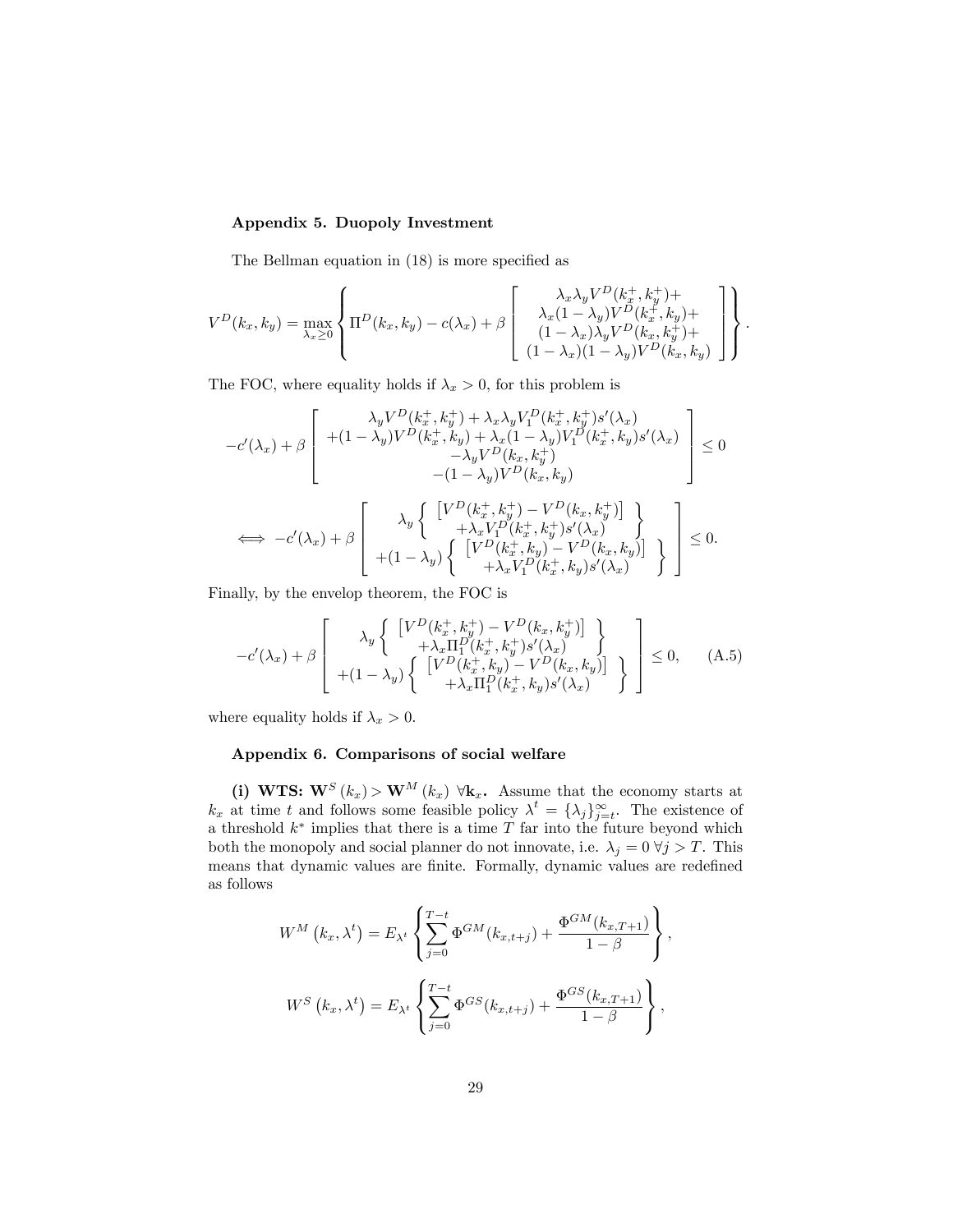where  $\Phi^{GM}(\cdot)$  and  $\Phi^{GS}(\cdot)$  are gross welfare flows. Given that both the monopoly and social planner follow the same  $\lambda^t$ , they will land on the same know-how stocks in all future paths. It is already established that  $\Phi^{GS}(k_x) > \Phi^{GM}(k_x)$  $\forall k_x$ . Thus  $W^S(k_x, \lambda^t) > W^M(k_x, \lambda^t)$ . Further assume that  $\lambda^t$  is optimal for the monopoly. As B is large,  $\lambda^t$  is also feasible for the social planner. Consequently, the social planner does strictly better by just mimicking the monopoly and hence by carrying out the optimal policy.

(ii) WTS:  $\lambda^{S}(k_x) \geq \lambda^{M}(k_x)$   $\forall k_x$ . Our claim readily holds in two nonmutually exclusive: for  $t > T$ , no one innovates; and  $\lambda^M(k_x) = 0$  for some  $k_x$ . Consider all  $k_x$  where  $\lambda^M(k_x) > 0$  and the corresponding FOC is

$$
c'(\lambda_x) = \beta \left[ \left( V^M \left( k_x^+ \right) - V^M \left( k_x \right) \right) + \lambda_x \Pi_1^M \left( k_x^+ \right) s' \left( \lambda_x \right) \right].
$$

If the social planner chooses  $\lambda_x$ , the marginal cost is also  $c'(\lambda_x)$ ; The marginal benefit is

$$
\beta \left[ \left( V^S \left( k_x^+ \right) - V^S \left( k_x \right) \right) + \lambda_x U_1^S \left( k_x^+ \right) s' \left( \lambda_x \right) \right].
$$

Note that  $\Pi^M(k_x) = [(1-\sigma)^{1/\sigma}]U^S(k_x)$ , which implies  $U_1^S(k_x) > \Pi_1^M(k_x)$  for  $\sigma \in \left[\frac{1}{2}, 1\right)$ . Further, by the envelop theorem,  $V_1^S(k_x) = U_1^S(k_x)$  and  $V_1^M(k_x) =$  $\Pi_1^M(\bar{k_x})$ . By integration,  $V^S(k_x^+) - V^S(k_x) > V^M(k_x^+) - V^M(k_x)$ . Thus at  $\lambda_x$ , marginal benefit is strictly larger than marginal cost. As these functions are continuous in  $\lambda_x$ , the social planner can always find some  $\varepsilon > 0$  such that marginal benefit is still larger than marginal cost at  $\lambda_x + \varepsilon$ , thereby raising social welfare. This holds true for either decreasing or increasing marginal benefits. In words, if the monopoly chooses some  $\lambda_x > 0$  at some  $k_x$ , the social planner will make a strictly bigger effort. This completes our arguments.

(iii) WTS:  $\mathbf{W}^{S}(\mathbf{k}_{x}) > \mathbf{W}^{D}(\boldsymbol{\omega}) \ \forall \mathbf{k}_{x} = \max\{\mathbf{k}_{x}, \mathbf{k}_{y}\}.$  The argument follows the same line in the comparison between social planning and monopoly. Observe that only a front-runner makes positive profit flows; thus we can collapse the duopoly state to be unidimensional and compare social planning with duopoly. First, there exists time  $T$  beyond which no firms innovate, allowing us to truncate the far future and compare finite sums of social welfare flows. Second, Lemma 5 already established that  $\Phi^{GS}(k_x) \geq \Phi^{GD}(k_x, k_y) \ \forall k_x \geq k_y$ . Third, by construction, the social planner can follow any evolution path of the quality frontier in duopoly equilibrium with equal or less R&D costs and weakly higher probabilities of success. Explicitly, let  $\lambda_{\max}(k_x, k_y) = \max\{\lambda(k_x, k_y), \lambda(k_y, k_x)\}.$ Given  $k_x$ , the social planner chooses  $\lambda_{\text{max}}(k_x, k_y)$  and produces at the duopoly frontier, which may be lower than that of social planning, in the next period. Thus, the social planner can follow this policy rule, which is weakly suboptimal, and makes higher social welfare than in duopoly.

#### Appendix 7. Nonlinear substitution: behavior and welfare

Consumption behavior. Consumers choose a budget share b given that b is optimally distributed on the innovation products. First, given some b and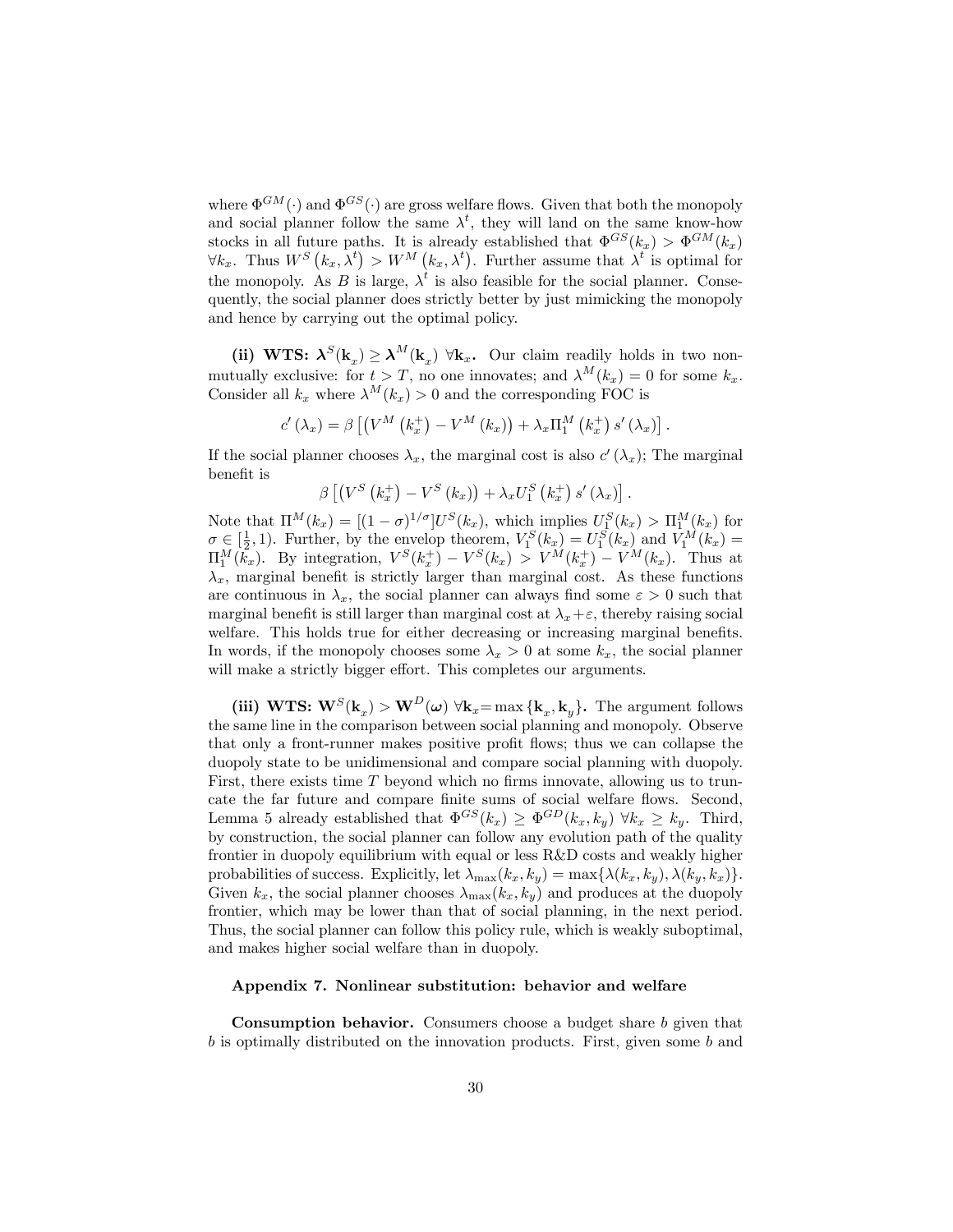prices, consumers solve the problem

$$
\max_{x,y\geq 0} \left\{ \left(\theta_x x\right)^{\alpha} + \left(\theta_y y\right)^{\alpha} \right\} \text{ s.t. } p_x x + p_y y = b,
$$

with the FOC

$$
\frac{\alpha \theta_x (\theta_x x)^{\alpha - 1}}{p_x} = \frac{\alpha \theta_y (\theta_y y)^{\alpha - 1}}{p_y}.
$$

Thus, the optimal consumption bundle is

$$
x = \frac{(p_x/\theta_x)^{\alpha/(\alpha-1)}}{(p_x/\theta_x)^{\alpha/(\alpha-1)} + (p_y/\theta_y)^{\alpha/(\alpha-1)}} b = S_x \frac{b}{p_x},
$$
 (A.6)

$$
y = \frac{\left(p_y/\theta_y\right)^{\alpha/(\alpha-1)}}{\left(p_x/\theta_x\right)^{\alpha/(\alpha-1)} + \left(p_y/\theta_y\right)^{\alpha/(\alpha-1)}} b = S_y \frac{b}{p_y}.\tag{A.7}
$$

Second, to solve for the optimal  $b$ , consumers maximize

$$
\max_{b\in(0,B)} \left\{ u \left( \theta_x^{\alpha} x \left( b \right)^{\alpha} + \theta_y^{\alpha} y \left( b \right)^{\alpha} \right) + B - b \right\}.
$$

Hence

$$
b(\theta_x, \theta_y; p_x, p_y) = \alpha^{\pi} \left[ (\theta_x S_x / p_x)^{\alpha} + (\theta_y S_y / p_y)^{\alpha} \right]^{(1-\sigma)\pi}, \tag{A.8}
$$

where  $\pi = 1/(1 + \alpha \sigma - \alpha)$ , and it can be shown that  $\partial b/\partial \theta_x > 0$ ,  $\partial b/\partial \theta_y > 0$ , which hold for  $\sigma \in (0, 1)$ . Thus given  $\{\theta_x, \theta_y, p_x, p_y\}$ , where prices depend on the market organization, we can calculate the one-period utility.

Monopoly structure. To maximize one-period profit, the monopoly solves  $\max_{p_x, p_y \geq w} \{x(p_x - w) + y(p_y - w)\}\$ , where the demand functions are specified earlier. Let the maximized profit function be  $\Pi^M(\omega)$ , which is the solution of

$$
\Pi^M(\omega) = \max_{p_x, p_y \ge w} \left\{ \left[ S_x \left( 1 - \frac{w}{p_x} \right) + S_y \left( 1 - \frac{w}{p_y} \right) \right] b \right\}.
$$

Appendix 8 provides more details on this pricing problem. Next, to find the optimal R&D investments, the monopoly solves the Bellman equation

$$
V^M(\omega) = \max_{\lambda_x, \lambda_y \ge 0} \left\{ \Pi^M(\omega) - c(\lambda_x) - c(\lambda_y) + \beta E_{(\lambda_x, \lambda_y)} V^M(\omega') \right\}.
$$

Based on monopoly pricing, the one-period utility function  $U^M(\omega)$  can be constructed. Conditional on the state  $\omega$ , the flow of social welfare is

$$
\Phi^{M}(\omega) = U^{M}(\omega) + \Pi^{M}(\omega) - c(\lambda_{x}) - c(\lambda_{y}). \qquad (A.9)
$$

Given agentsí maximizing behaviors, discounted life-time social welfare is defined recursively as

$$
W^{M}(\omega) = \Phi^{M}(\omega) + \beta E_{(\lambda_{x}, \lambda_{y})} W^{M}(\omega'), \qquad (A.10)
$$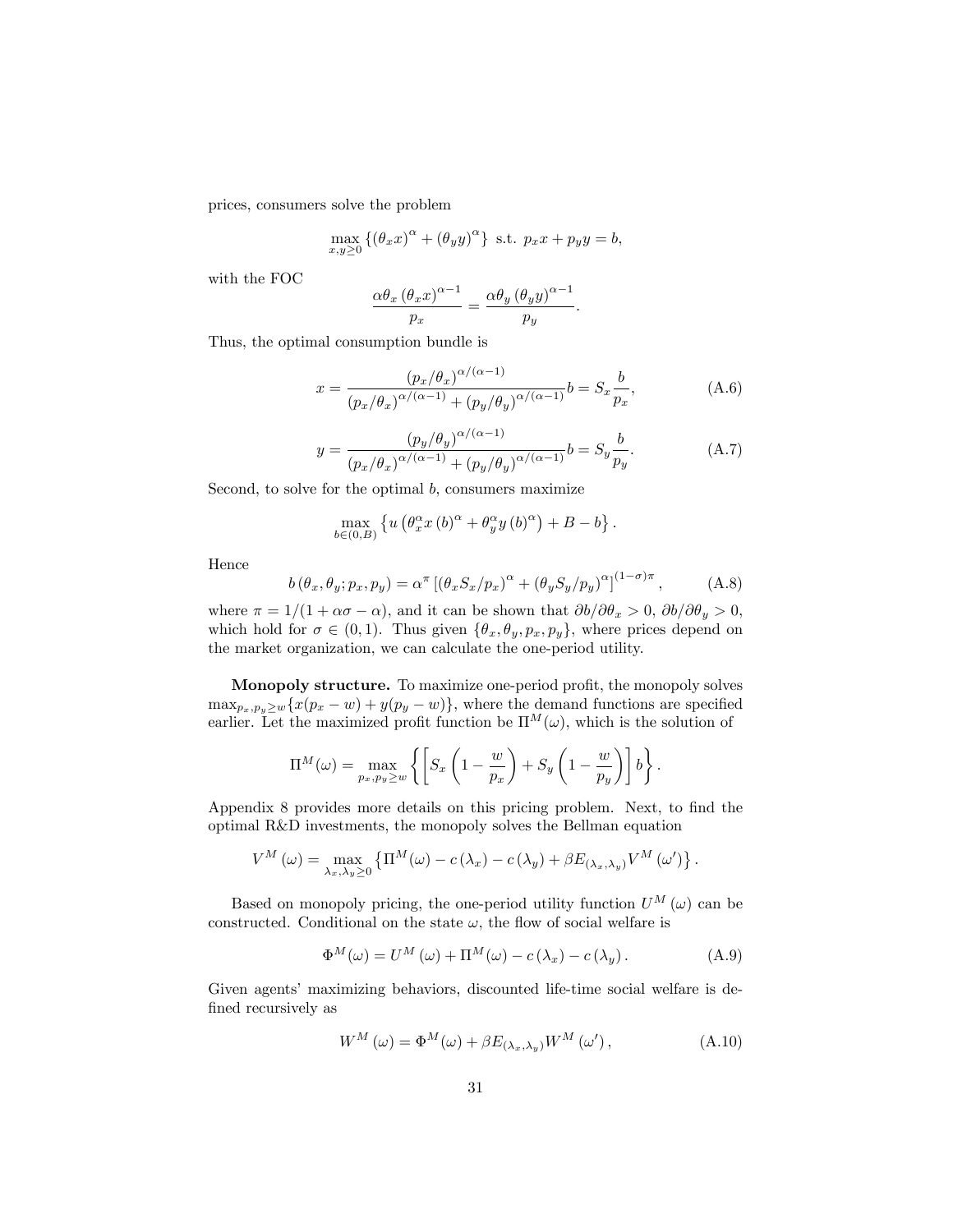based on which we find the maximal long-run and ex ante social welfare values.

Duopoly structure. In every period, the firms engage in a Bertrand pricing game. Given  $Y'$  price,  $X$  chooses a price to maximize its profit

$$
\max_{p_x \ge w} \left\{ S_x b \left( 1 - \frac{w}{p_x} \right) \right\}.
$$

Firm Y solves a similar problem. The FOCs of these problems constitute a system which pins down the equilibrium price, conditional on the quality levels (Appendix 8). The pricing game has an equilibrium (Caplin and Nalebuff, 1991). Observe that the maximized profit function is symmetric with respect to  $X$  and Y. Thus if  $\Pi^D(\omega)$  is the profit function for X, then  $\Pi^D(\widetilde{\omega})$  is the profit function for Y, where  $\tilde{\omega}$  is the permuted  $\omega$ . Given the one-period profit function, firm X solves the Bellman equation

$$
V^{D}(\omega) = \max_{\lambda_x \geq 0} \left\{ \Pi^{D}(\omega) - c(\lambda_x) + \beta E_{(\lambda_x, \lambda_y)} V^{D}(\omega') \right\},\,
$$

knowing that firm Y also solves a similar problem. Conditional on  $\omega$ , the FOCs of these two Bellman equations constitute a system which pins down the equilibrium play in that state. Again, we can solve the entire R&D game by backward induction, knowing that any firm will not invest further if already on and beyond  $k^*$ . The solution of the problem is a symmetric MPE  $\lambda(\cdot)$ , which specifies how much a firm will spend on R&D in a given state.

Given the pricing behavior of the duopoly conditional on  $\omega$ , we can construct the one-period utility function  $U^D(\omega)$ . In combination, the flow of social welfare is

$$
\Phi^{D}(\omega) = U^{D}(\omega) + \Pi^{D}(\omega) + \Pi^{D}(\widetilde{\omega}) - c(\lambda_{x}) - c(\lambda_{y}), \qquad (A.11)
$$

where  $\lambda_x = \lambda(\omega)$  and  $\lambda_y = \lambda(\widetilde{\omega})$ . Recursively, the discounted life-time social welfare function is defined as

$$
W^{D}(\omega) = \Phi^{D}(\omega) + \beta E_{(\lambda_{x}, \lambda_{y})} W^{D}(\omega'). \qquad (A.12)
$$

Based on this equation, maximal long-run and ex ante social welfare values can be constructed.

**Social planning.** The social planner is different from the monopoly in two main aspects: (i) prices are set at unit cost; and (ii) investments are for consumer utility rather than profit. As prices are set at unit cost  $w$ , the one-period utility  $U^{S}(\omega)$  can be calculated according to (A.6)-(A.9). Thus the Bellman equation is

$$
V^{S}(\omega) = \max_{\lambda_x, \lambda_y \ge 0} \left\{ U^{S}(\omega) - c(\lambda_x) - c(\lambda_y) + \beta E_{(\lambda_x, \lambda_y)} V^{S}(\omega') \right\}.
$$
 (A.13)

Observe that the value function is exactly the discounted life-time social welfare  $W<sup>S</sup>(\omega)$ . Based on this value function, we can specify the maximal long-run and ex ante social welfare levels.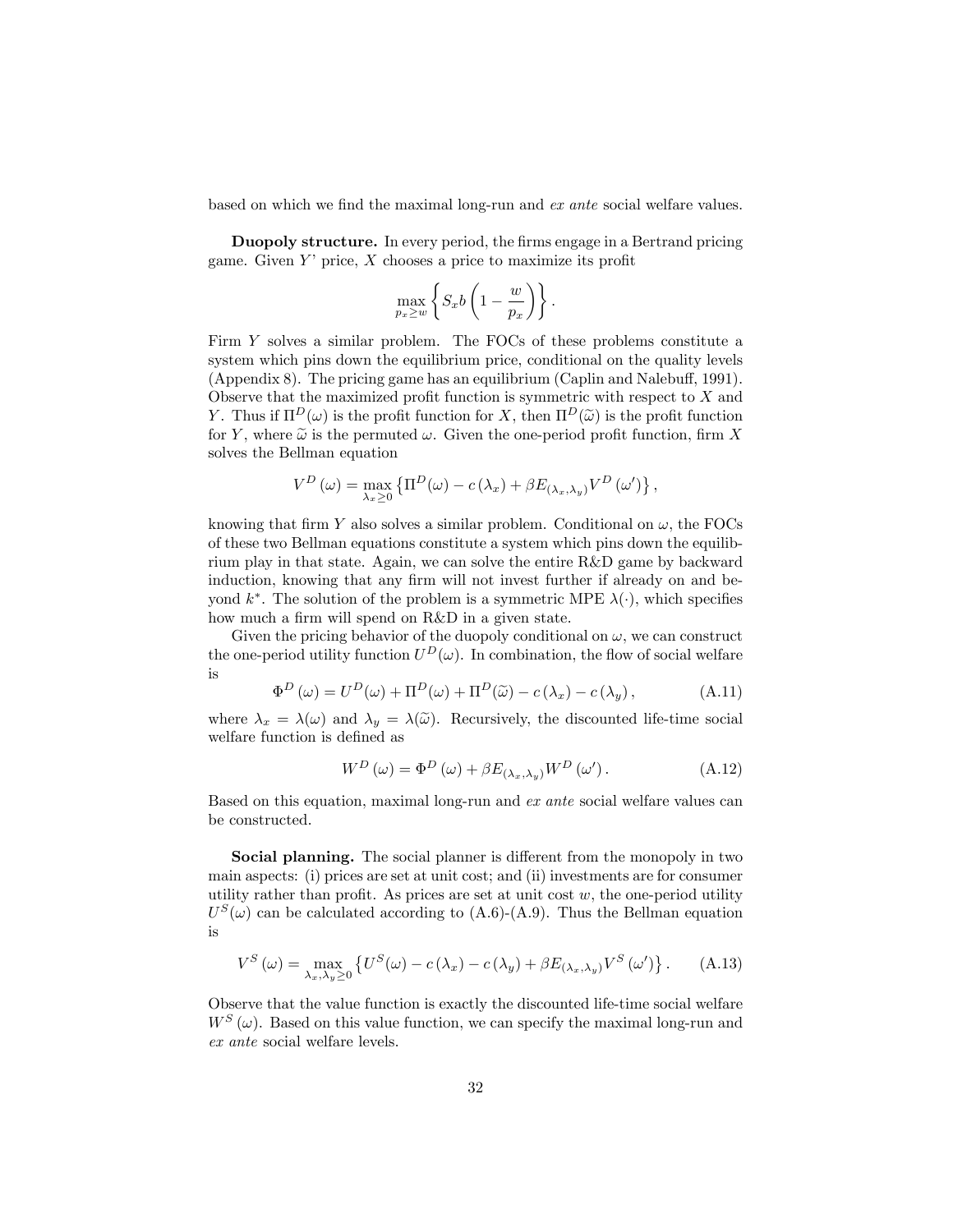## Appendix 8. Memoranda: monopoly & duopoly pricing

Monopoly. Here are more details about the monopoly pricing problem. Numerical solutions to the pricing problem rely on the Newton's method with analytical first-order and second-order derivatives of the objective function. De-Öne

$$
\mu_x = \frac{q_x^{\epsilon - 1}}{q_x^{\epsilon} + q_y^{\epsilon}},
$$

$$
\mu_y = \frac{q_y^{\epsilon - 1}}{q_x^{\epsilon} + q_y^{\epsilon}},
$$

$$
b = \alpha^{\pi} \left(\mu_x^{\alpha} + \mu_y^{\alpha}\right)^{(1 - \sigma)\pi},
$$

$$
f = \left(1 - \frac{w}{\theta_x}\mu_x - \frac{w}{\theta_y}\mu_y\right)b,
$$

where  $\epsilon = \alpha/(\alpha - 1)$ ,  $q_x = p_x/\theta_x$ ,  $q_y = p_y/\theta_y$ , and f is the objective function. The first-order derivatives are

$$
\frac{\partial f}{\partial p_x} = -\left(\frac{w}{\theta_x}\mu'_x(p_x) + \frac{w}{\theta_y}\mu'_y(p_x)\right)b + \left(1 - \frac{w}{\theta_x}\mu_x - \frac{w}{\theta_y}\mu_y\right)b'(p_x), \quad \text{(A.14)}
$$
\n
$$
\frac{\partial f}{\partial p_y} = -\left(\frac{w}{\theta_x}\mu'_x(p_y) + \frac{w}{\theta_y}\mu'_y(p_y)\right)b + \left(1 - \frac{w}{\theta_x}\mu_x - \frac{w}{\theta_y}\mu_y\right)b'(p_y), \quad \text{(A.15)}
$$
\nhere

wh

$$
\mu'_{x}(p_{x}) = \frac{1}{\theta_{x}} \left[ (\epsilon - 1) \frac{\mu_{x}}{q_{x}} - \epsilon \mu_{x}^{2} \right],
$$

$$
\mu'_{x}(p_{y}) = -\frac{\epsilon \mu_{x} \mu_{y}}{\theta_{y}},
$$

$$
\mu'_{y}(p_{y}) = \frac{1}{\theta_{y}} \left[ (\epsilon - 1) \frac{\mu_{y}}{q_{y}} - \epsilon \mu_{y}^{2} \right],
$$

$$
\mu'_{y}(p_{x}) = -\frac{\epsilon \mu_{x} \mu_{y}}{\theta_{x}},
$$

$$
b'(p_{x}) = \frac{\alpha b}{(\mu_{x}^{\alpha} + \mu_{y}^{\alpha})} \left[ \mu_{x}^{(\alpha - 1)} \mu'_{x}(p_{x}) + \mu_{y}^{(\alpha - 1)} \mu'_{y}(p_{x}) \right],
$$

$$
b'(p_{y}) = \frac{\alpha b}{(\mu_{x}^{\alpha} + \mu_{y}^{\alpha})} \left[ \mu_{x}^{(\alpha - 1)} \mu'_{x}(p_{y}) + \mu_{y}^{(\alpha - 1)} \mu'_{y}(p_{y}) \right].
$$

The second-order derivatives are

$$
\frac{\partial^2 f}{\partial p_x^2} = -\left(\frac{w}{\theta_x} \mu''_x(p_x, p_x) + \frac{w}{\theta_y} \mu''_y(p_x, p_x)\right) b \n-2\left(\frac{w}{\theta_x} \mu'_x(p_x) + \frac{w}{\theta_y} \mu'_y(p_x)\right) b'(p_x) \n+ \left(1 - \frac{w}{\theta_x} \mu_x - \frac{w}{\theta_y} \mu_y\right) b''(p_x, p_x),
$$
\n(A.16)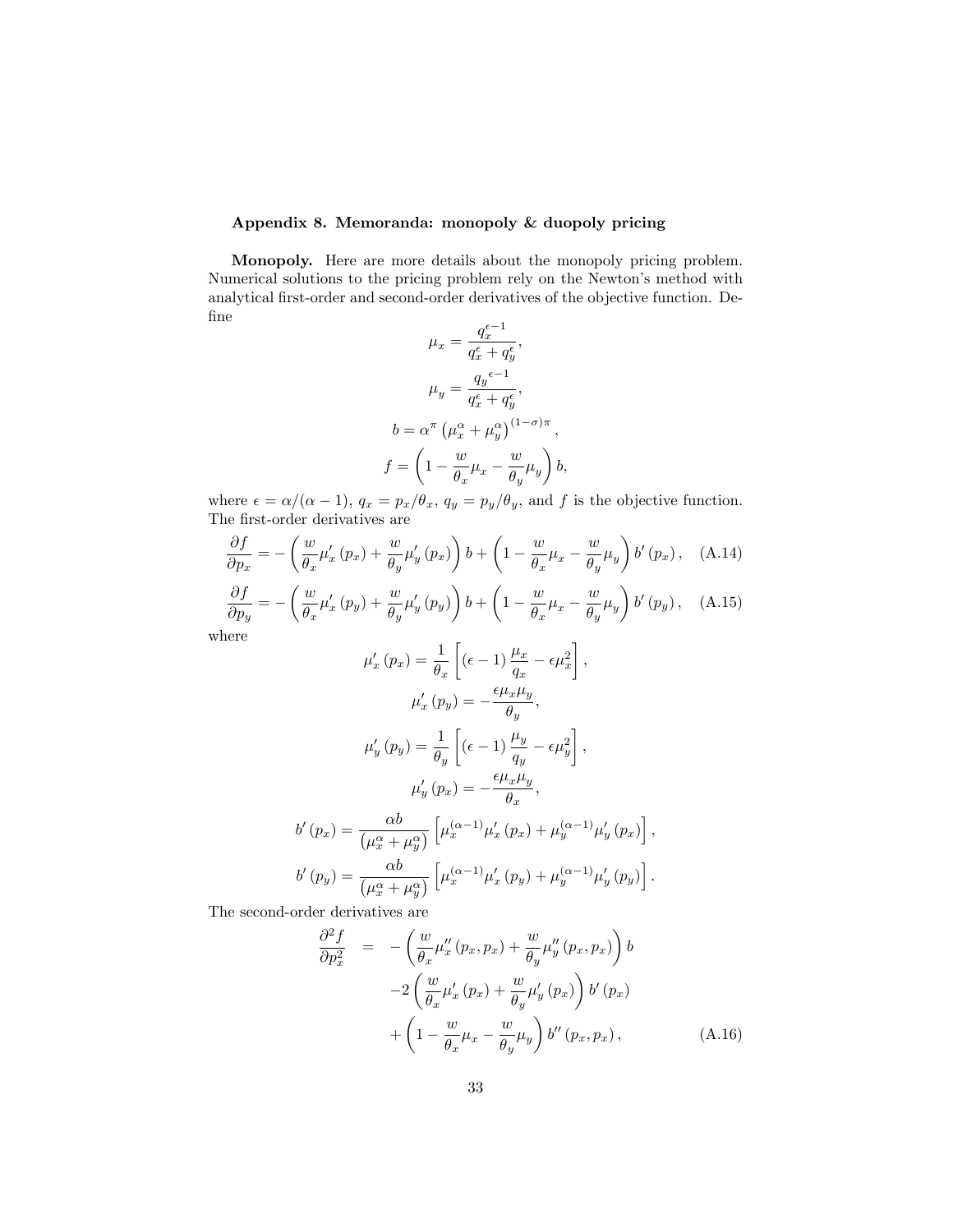$$
\frac{\partial^2 f}{\partial p_y^2} = -\left(\frac{w}{\theta_x} \mu''_x(p_y, p_y) + \frac{w}{\theta_y} \mu''_y(p_y, p_y)\right) b \n-2\left(\frac{w}{\theta_x} \mu'_x(p_y) + \frac{w}{\theta_y} \mu'_y(p_y)\right) b'(p_y) \n+ \left(1 - \frac{w}{\theta_x} \mu_x - \frac{w}{\theta_y} \mu_y\right) b''(p_y, p_y),
$$
\n(A.17)

$$
\frac{\partial^2 f}{\partial p_x p_y} = -\left(\frac{w}{\theta_x} \mu''_x(p_x, p_y) + \frac{w}{\theta_y} \mu''_y(p_x, p_y)\right) b \n- \left(\frac{w}{\theta_x} \mu'_x(p_x) + \frac{w}{\theta_y} \mu'_y(p_x)\right) b'(p_y) \n- \left(\frac{w}{\theta_x} \mu'_x(p_y) + \frac{w}{\theta_y} \mu'_y(p_y)\right) b'(p_x) \n+ \left(1 - \frac{w}{\theta_x} \mu_x - \frac{w}{\theta_y} \mu_y\right) b''(p_x, p_y),
$$
\n(A.18)

where

$$
\mu''_{x}(p_{x}, p_{x}) = \frac{1}{\theta_{x}} \left[ (\epsilon - 1) \frac{\mu'_{x}(p_{x})q_{x} - \mu_{x}/\theta_{x}}{q_{x}^{2}} - 2\epsilon \mu_{x}\mu'_{x}(p_{x}) \right],
$$
  
\n
$$
\mu''_{x}(p_{y}, p_{y}) = -\frac{\epsilon}{\theta_{y}} \left[ \mu'_{x}(p_{y}) \mu_{y} + \mu_{x}\mu'_{y}(p_{y}) \right],
$$
  
\n
$$
\mu''_{y}(p_{x}, p_{y}) = -\frac{\epsilon}{\theta_{y}} \left[ \mu'_{x}(p_{x}) \mu_{y} + \mu_{x}\mu'_{y}(p_{x}) \right],
$$
  
\n
$$
\mu''_{y}(p_{y}, p_{y}) = \frac{1}{\theta_{y}} \left[ (\epsilon - 1) \frac{\mu'_{y}(p_{y})q_{y} - \mu_{y}/\theta_{y}}{q_{y}^{2}} - 2\epsilon \mu_{y}\mu'_{y}(p_{y}) \right],
$$
  
\n
$$
\mu''_{y}(p_{x}, p_{x}) = -\frac{\epsilon}{\theta_{x}} \left[ \mu'_{x}(p_{x}) \mu_{y} + \mu_{x}\mu'_{y}(p_{x}) \right],
$$
  
\n
$$
\mu''_{y}(p_{x}, p_{y}) = -\frac{\epsilon}{\theta_{x}} \left[ \mu'_{x}(p_{y}) \mu_{y} + \mu_{x}\mu'_{y}(p_{y}) \right],
$$
  
\n
$$
b''(p_{x}, p_{x}) = \frac{\alpha b}{(\mu_{x}^{\alpha} + \mu_{y}^{\alpha})} \left[ \begin{array}{c} (\alpha - 1)\mu_{x}^{(\alpha - 2)}(\mu'_{x}(p_{x}))^{2} + \mu_{x}^{(\alpha - 1)}\mu''_{x}(p_{x}, p_{x}) \\\ + (\alpha - 1)\mu_{y}^{(\alpha - 2)}(\mu'_{y}(p_{x}))^{2} + \mu_{y}^{(\alpha - 1)}\mu''_{y}(p_{x}, p_{y}) \end{array} \right],
$$
  
\n
$$
b''(p_{y}, p_{y}) = \frac{\alpha b}{(\mu_{x}^{\alpha} + \mu_{y}^{\alpha})} \left[ \begin{array}{c} (\alpha - 1)\mu_{x}^{(\alpha - 2)}(\mu'_{x}(p_{y}))^{2}
$$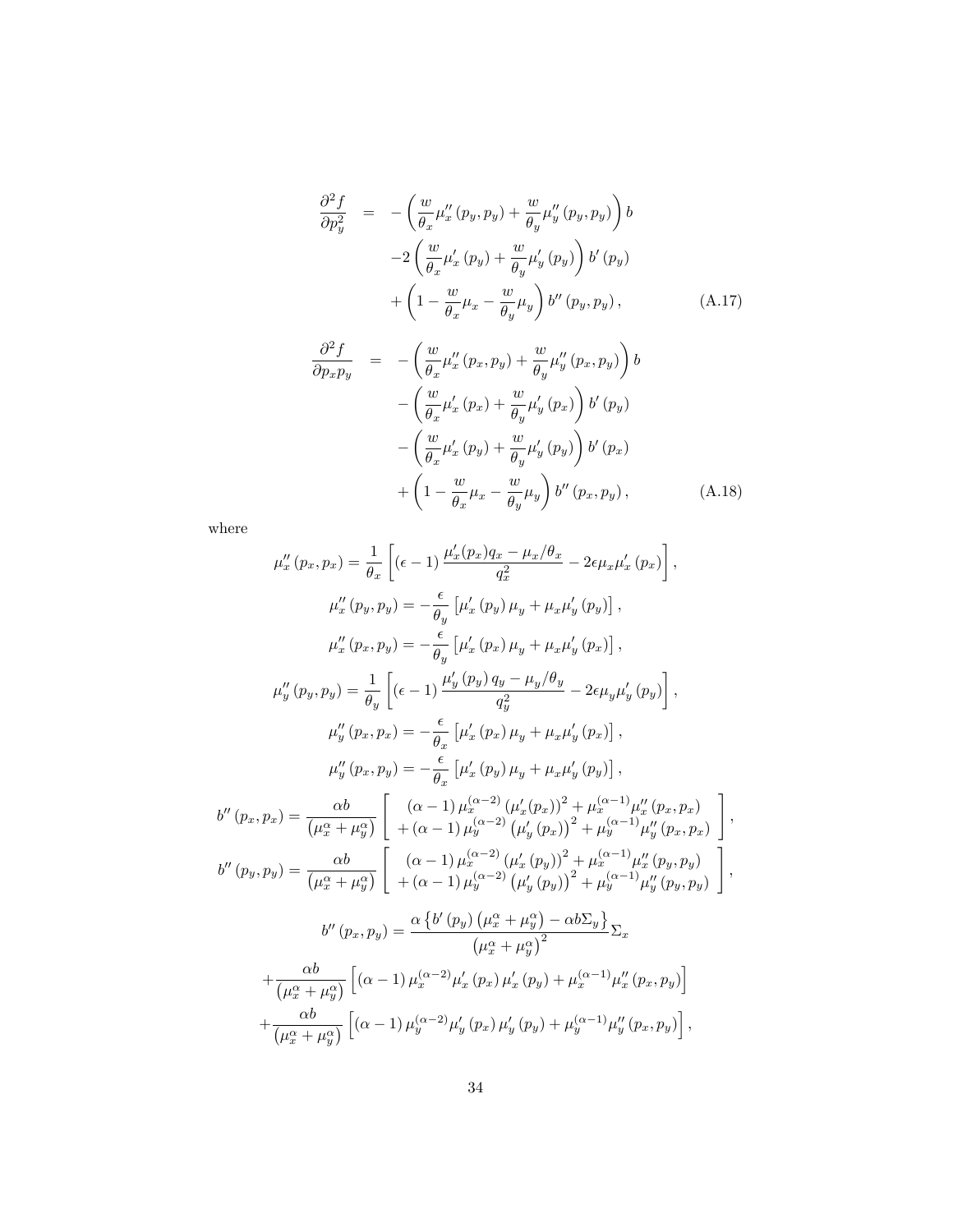with

$$
\Sigma_x = \left[ \mu_x^{(\alpha - 1)} \mu_x' (p_x) + \mu_y^{(\alpha - 1)} \mu_y' (p_x) \right],
$$
  

$$
\Sigma_y = \left[ \mu_x^{(\alpha - 1)} \mu_x' (p_y) + \mu_y^{(\alpha - 1)} \mu_y' (p_y) \right].
$$

Duopoly. Numerical solutions to the Nash pricing problem also rely on the Newton's method with the analytical Jacobian of the system which is built from firms' first-order conditions with respect to prices. Let  $f(p_x, p_y) = (f_x, f_y)$ where  $\{f_x, f_y\}$  are the first-order derivatives of X's and Y's profit functions  $\{\theta_x \Pi_X, \theta_y \Pi_Y\}$ , respectively. Thus, a Nash equilibrium satisfies  $f(p_x, p_y) = 0$ . We have

$$
\theta_x \Pi_X (p_x, p_y) = \mu_x b (p_x - w), \n\theta_y \Pi_Y (p_x, p_y) = \mu_y b (p_y - w), \nf_x = (p_x - w) [\mu'_x (p_x) b + \mu_x b'(p_x)] + \mu_x b, \nf_y = (p_y - w) [\mu'_y (p_y) b + \mu_y b'(p_y)] + \mu_y b.
$$
\n(A.19)

The associated Jacobian is

$$
J = \left[ \begin{array}{cc} f_{xx} & f_{xy} \\ f_{yx} & f_{yy} \end{array} \right], \tag{A.21}
$$

where

$$
f_{xx} = 2 [\mu'_x (p_x) b + \mu_x b' (p_x)] +
$$
  
\n
$$
(p_x - w) [\mu''_x (p_x, p_x) b + 2 \mu'_x (p_x) b' (p_x) + \mu_x b'' (p_x, p_x)],
$$

$$
f_{yy} = 2 \left[ \mu'_{y} (p_{y}) b + \mu_{y} b' (p_{y}) \right] +
$$
  
\n
$$
(p_{y} - w) \left[ \mu''_{y} (p_{y}, p_{y}) b + 2 \mu'_{y} (p_{y}) b' (p_{y}) + \mu_{y} b'' (p_{y}, p_{y}) \right],
$$

$$
f_{xy} = [\mu'_x (p_y) b + \mu_x b' (p_y)] +
$$
  

$$
(p_x - w) [\mu''_x (p_x, p_y) b + \mu'_x (p_x) b' (p_y) + \mu'_x (p_y) b' (p_x) + \mu_x b'' (p_x, p_y)],
$$

$$
f_{yx} = \left[\mu'_y(p_x) b + \mu_y b'(p_x)\right]
$$
  

$$
(p_y - w) \left[\mu''_y(p_y, p_x) b + \mu'_y(p_y) b'(p_x) + \mu'_y(p_x) b'(p_y) + \mu_y b''(p_y, p_x)\right],
$$

and all of the expressions are the same in the monopoly pricing problem.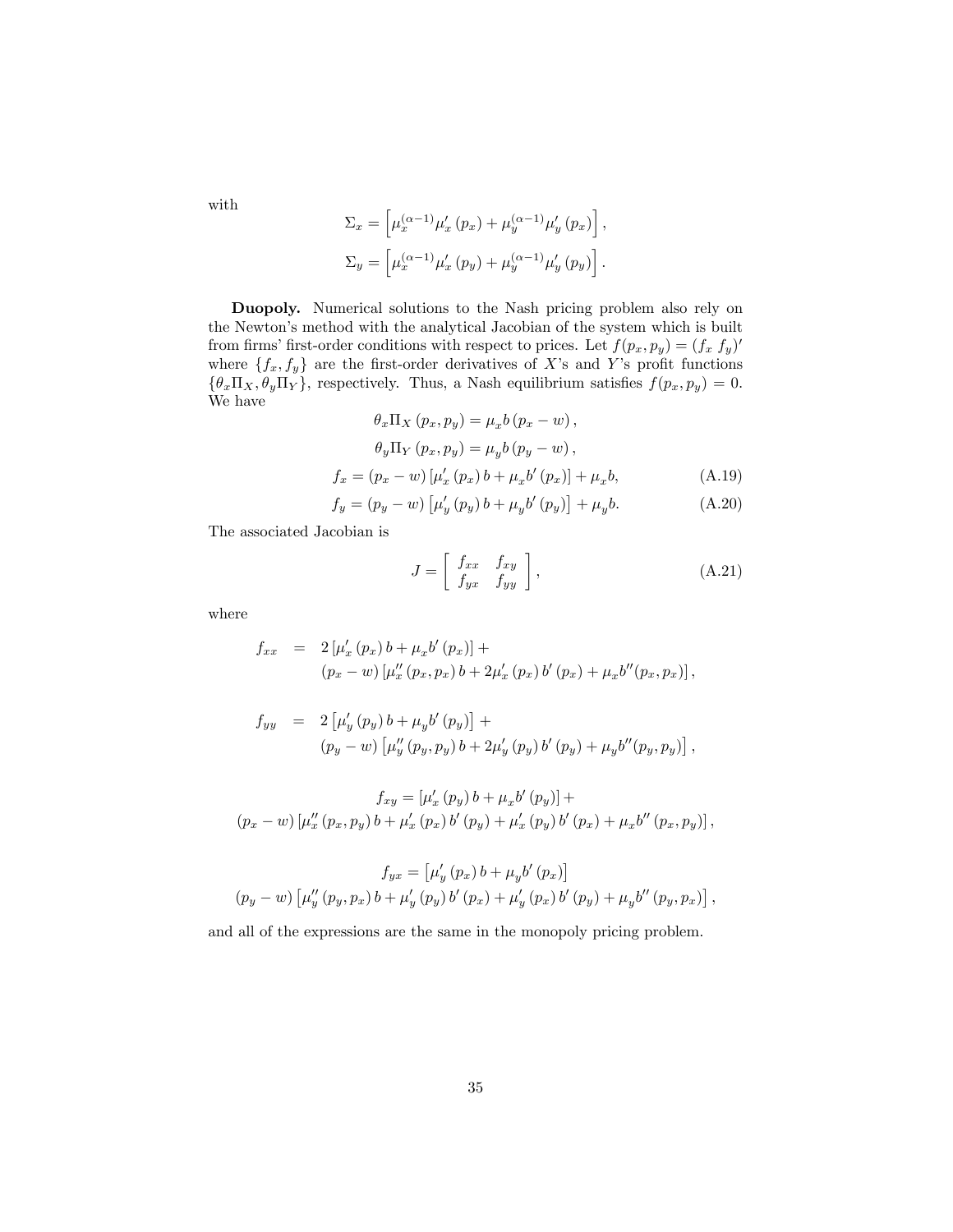## Appendix 9. Nonlinear substitution: characterizations

Figure A.1. Monopoly: investment & social welfare



Note:  $\alpha = 0.8$ . In panel A, the monopoly only innovates product x at low know-how stocks. In panel B, the social welfare function is increasing and concave. Given the monopoly's innovation behavior, the economy only progresses for a short period of time and achieves a maximal welfare level associated with low product quality.



Figure A.2. Duopoly: profit  $&$  social welfare

Note:  $\alpha = 0.8$ . In panel A, firm X's one-period profit is increasing in its product quality and decreasing in that of the rival; Hence,  $X$ 's innovation incentive is greater when  $\theta_y$  is smaller. For low  $\theta_y$ , firm X innovates its product all the way to  $k^*$  and faces bouncing effects at this threshold; For this reason, R&D efforts along this belt look bumpy; If  $k^*$  is large enough, beyond which the slope of  $\theta$  is infinitesimal, the bumpy effects disappear. In panel B, the welfare function is also increasing and concave.